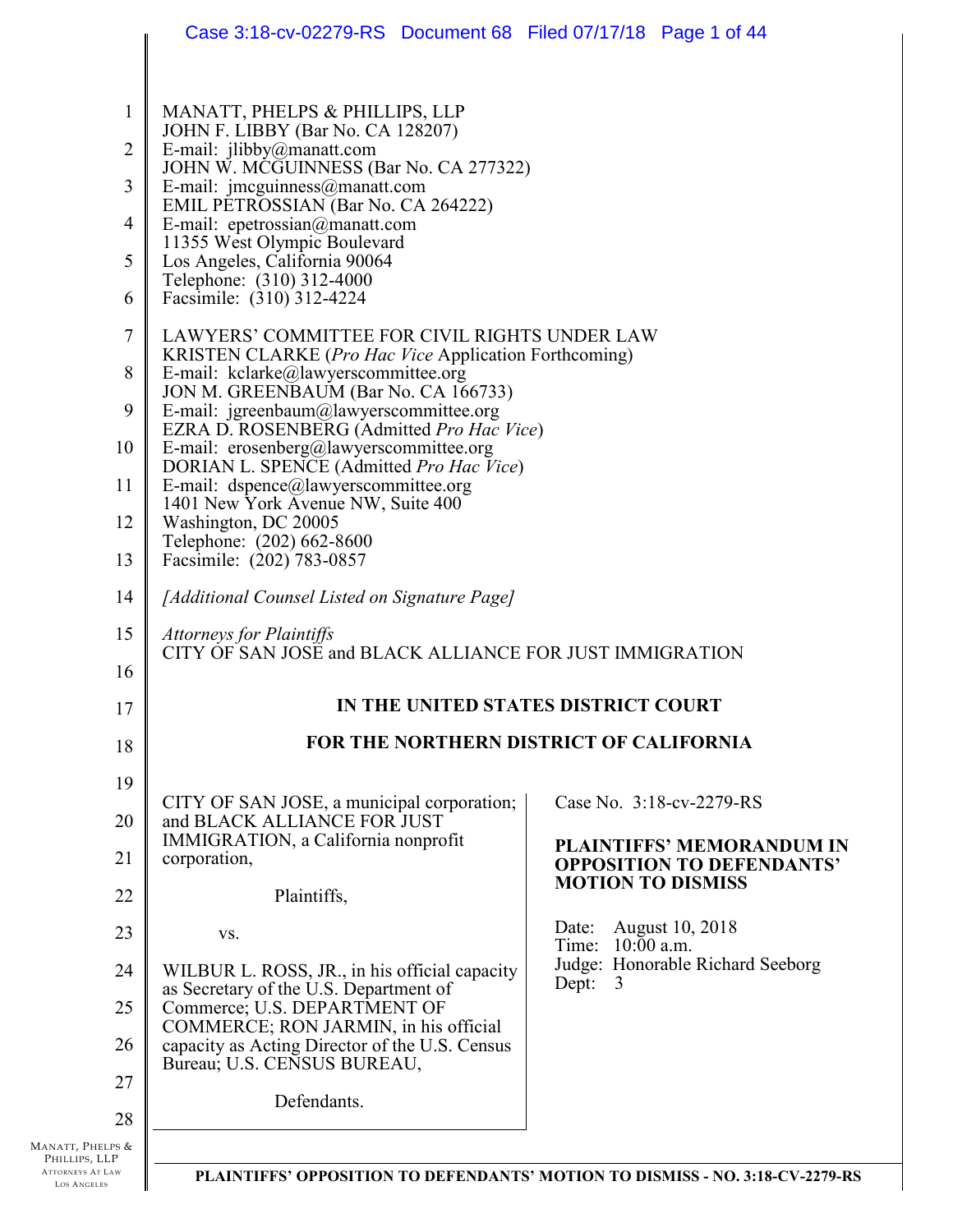| $\overline{2}$<br><b>Page</b><br>3<br>$\overline{4}$<br>THE CONSTITUTIONAL, STATUTORY, AND REGULATORY<br>$I_{\cdot}$<br>5<br>THE BUREAU'S PREPARATIONS FOR THE 2020 CENSUS WITHOUT A<br>II.<br>6<br>DEFENDANTS' PRETEXTUAL AND ARBITRARY JUSTIFICATIONS FOR<br>7<br>III.<br>8<br>THE ADDITION OF A CITIZENSHIP QUESTION AS A RESULT OF<br>IV.<br>9<br>THE HARM TO PLAINTIFFS RESULTING FROM A CITIZENSHIP<br>V.<br>QUESTION THAT WILL CAUSE A DISPROPORTIONATE UNDERCOUNT  10<br>10<br>11<br>$I_{\cdot}$<br>12<br>II.<br>PLAINTIFFS HAVE STANDING TO CHALLENGE DEFENDANTS'<br>INCLUSION OF A CITIZENSHIP QUESTION ON THE 2020 CENSUS  13<br>13<br>Plaintiffs have plausibly alleged that adding a citizenship question to the<br>A.<br>2020 Census will cause Plaintiffs multiple, non-speculative injuries 14<br>14<br>Plaintiffs assert plausible facts - including Defendants' own<br>1.<br>15<br>findings — that establish that the addition of a citizenship question<br>16<br>Plaintiffs have plausibly alleged that a census undercount will<br>2.<br>directly harm Plaintiffs' representational, electoral, and federal-<br>17<br>funding interests, and require an expenditure of time and resources 16<br>18<br>Plaintiffs' injuries are fairly traceable to the challenged action because the<br><b>B.</b><br>19<br>PLAINTIFFS' CLAIMS DO NOT POSE A POLITICAL QUESTION EXEMPT<br>III.<br>20<br>The Constitution does not textually commit the conduct of the census to the<br>A.<br>21<br>The Supreme Court has set forth manageable standards that allow the Court<br><b>B.</b><br>22<br>23<br>DEFENDANTS HAVE FAILED TO REBUT THE STRONG PRESUMPTION<br>IV.<br>IN FAVOR OF JUDICIAL REVIEW UNDER THE ADMINISTRATIVE<br>24<br>25<br>PLAINTIFFS HAVE ADEQUATELY STATED A CLAIM UNDER THE<br>V.<br>26<br>27 | 1                                 |  | <b>TABLE OF CONTENTS</b> |  |
|------------------------------------------------------------------------------------------------------------------------------------------------------------------------------------------------------------------------------------------------------------------------------------------------------------------------------------------------------------------------------------------------------------------------------------------------------------------------------------------------------------------------------------------------------------------------------------------------------------------------------------------------------------------------------------------------------------------------------------------------------------------------------------------------------------------------------------------------------------------------------------------------------------------------------------------------------------------------------------------------------------------------------------------------------------------------------------------------------------------------------------------------------------------------------------------------------------------------------------------------------------------------------------------------------------------------------------------------------------------------------------------------------------------------------------------------------------------------------------------------------------------------------------------------------------------------------------------------------------------------------------------------------------------------------------------------------------------------------------------------------------------------------------------------------------------------|-----------------------------------|--|--------------------------|--|
|                                                                                                                                                                                                                                                                                                                                                                                                                                                                                                                                                                                                                                                                                                                                                                                                                                                                                                                                                                                                                                                                                                                                                                                                                                                                                                                                                                                                                                                                                                                                                                                                                                                                                                                                                                                                                        |                                   |  |                          |  |
|                                                                                                                                                                                                                                                                                                                                                                                                                                                                                                                                                                                                                                                                                                                                                                                                                                                                                                                                                                                                                                                                                                                                                                                                                                                                                                                                                                                                                                                                                                                                                                                                                                                                                                                                                                                                                        |                                   |  |                          |  |
|                                                                                                                                                                                                                                                                                                                                                                                                                                                                                                                                                                                                                                                                                                                                                                                                                                                                                                                                                                                                                                                                                                                                                                                                                                                                                                                                                                                                                                                                                                                                                                                                                                                                                                                                                                                                                        |                                   |  |                          |  |
|                                                                                                                                                                                                                                                                                                                                                                                                                                                                                                                                                                                                                                                                                                                                                                                                                                                                                                                                                                                                                                                                                                                                                                                                                                                                                                                                                                                                                                                                                                                                                                                                                                                                                                                                                                                                                        |                                   |  |                          |  |
|                                                                                                                                                                                                                                                                                                                                                                                                                                                                                                                                                                                                                                                                                                                                                                                                                                                                                                                                                                                                                                                                                                                                                                                                                                                                                                                                                                                                                                                                                                                                                                                                                                                                                                                                                                                                                        |                                   |  |                          |  |
|                                                                                                                                                                                                                                                                                                                                                                                                                                                                                                                                                                                                                                                                                                                                                                                                                                                                                                                                                                                                                                                                                                                                                                                                                                                                                                                                                                                                                                                                                                                                                                                                                                                                                                                                                                                                                        |                                   |  |                          |  |
|                                                                                                                                                                                                                                                                                                                                                                                                                                                                                                                                                                                                                                                                                                                                                                                                                                                                                                                                                                                                                                                                                                                                                                                                                                                                                                                                                                                                                                                                                                                                                                                                                                                                                                                                                                                                                        |                                   |  |                          |  |
|                                                                                                                                                                                                                                                                                                                                                                                                                                                                                                                                                                                                                                                                                                                                                                                                                                                                                                                                                                                                                                                                                                                                                                                                                                                                                                                                                                                                                                                                                                                                                                                                                                                                                                                                                                                                                        |                                   |  |                          |  |
|                                                                                                                                                                                                                                                                                                                                                                                                                                                                                                                                                                                                                                                                                                                                                                                                                                                                                                                                                                                                                                                                                                                                                                                                                                                                                                                                                                                                                                                                                                                                                                                                                                                                                                                                                                                                                        |                                   |  |                          |  |
|                                                                                                                                                                                                                                                                                                                                                                                                                                                                                                                                                                                                                                                                                                                                                                                                                                                                                                                                                                                                                                                                                                                                                                                                                                                                                                                                                                                                                                                                                                                                                                                                                                                                                                                                                                                                                        |                                   |  |                          |  |
|                                                                                                                                                                                                                                                                                                                                                                                                                                                                                                                                                                                                                                                                                                                                                                                                                                                                                                                                                                                                                                                                                                                                                                                                                                                                                                                                                                                                                                                                                                                                                                                                                                                                                                                                                                                                                        |                                   |  |                          |  |
|                                                                                                                                                                                                                                                                                                                                                                                                                                                                                                                                                                                                                                                                                                                                                                                                                                                                                                                                                                                                                                                                                                                                                                                                                                                                                                                                                                                                                                                                                                                                                                                                                                                                                                                                                                                                                        |                                   |  |                          |  |
|                                                                                                                                                                                                                                                                                                                                                                                                                                                                                                                                                                                                                                                                                                                                                                                                                                                                                                                                                                                                                                                                                                                                                                                                                                                                                                                                                                                                                                                                                                                                                                                                                                                                                                                                                                                                                        |                                   |  |                          |  |
|                                                                                                                                                                                                                                                                                                                                                                                                                                                                                                                                                                                                                                                                                                                                                                                                                                                                                                                                                                                                                                                                                                                                                                                                                                                                                                                                                                                                                                                                                                                                                                                                                                                                                                                                                                                                                        |                                   |  |                          |  |
|                                                                                                                                                                                                                                                                                                                                                                                                                                                                                                                                                                                                                                                                                                                                                                                                                                                                                                                                                                                                                                                                                                                                                                                                                                                                                                                                                                                                                                                                                                                                                                                                                                                                                                                                                                                                                        |                                   |  |                          |  |
|                                                                                                                                                                                                                                                                                                                                                                                                                                                                                                                                                                                                                                                                                                                                                                                                                                                                                                                                                                                                                                                                                                                                                                                                                                                                                                                                                                                                                                                                                                                                                                                                                                                                                                                                                                                                                        |                                   |  |                          |  |
|                                                                                                                                                                                                                                                                                                                                                                                                                                                                                                                                                                                                                                                                                                                                                                                                                                                                                                                                                                                                                                                                                                                                                                                                                                                                                                                                                                                                                                                                                                                                                                                                                                                                                                                                                                                                                        |                                   |  |                          |  |
|                                                                                                                                                                                                                                                                                                                                                                                                                                                                                                                                                                                                                                                                                                                                                                                                                                                                                                                                                                                                                                                                                                                                                                                                                                                                                                                                                                                                                                                                                                                                                                                                                                                                                                                                                                                                                        |                                   |  |                          |  |
|                                                                                                                                                                                                                                                                                                                                                                                                                                                                                                                                                                                                                                                                                                                                                                                                                                                                                                                                                                                                                                                                                                                                                                                                                                                                                                                                                                                                                                                                                                                                                                                                                                                                                                                                                                                                                        |                                   |  |                          |  |
|                                                                                                                                                                                                                                                                                                                                                                                                                                                                                                                                                                                                                                                                                                                                                                                                                                                                                                                                                                                                                                                                                                                                                                                                                                                                                                                                                                                                                                                                                                                                                                                                                                                                                                                                                                                                                        |                                   |  |                          |  |
|                                                                                                                                                                                                                                                                                                                                                                                                                                                                                                                                                                                                                                                                                                                                                                                                                                                                                                                                                                                                                                                                                                                                                                                                                                                                                                                                                                                                                                                                                                                                                                                                                                                                                                                                                                                                                        |                                   |  |                          |  |
|                                                                                                                                                                                                                                                                                                                                                                                                                                                                                                                                                                                                                                                                                                                                                                                                                                                                                                                                                                                                                                                                                                                                                                                                                                                                                                                                                                                                                                                                                                                                                                                                                                                                                                                                                                                                                        |                                   |  |                          |  |
|                                                                                                                                                                                                                                                                                                                                                                                                                                                                                                                                                                                                                                                                                                                                                                                                                                                                                                                                                                                                                                                                                                                                                                                                                                                                                                                                                                                                                                                                                                                                                                                                                                                                                                                                                                                                                        | MANATT, PHELPS &<br>PHILLIPS, LLP |  | 1                        |  |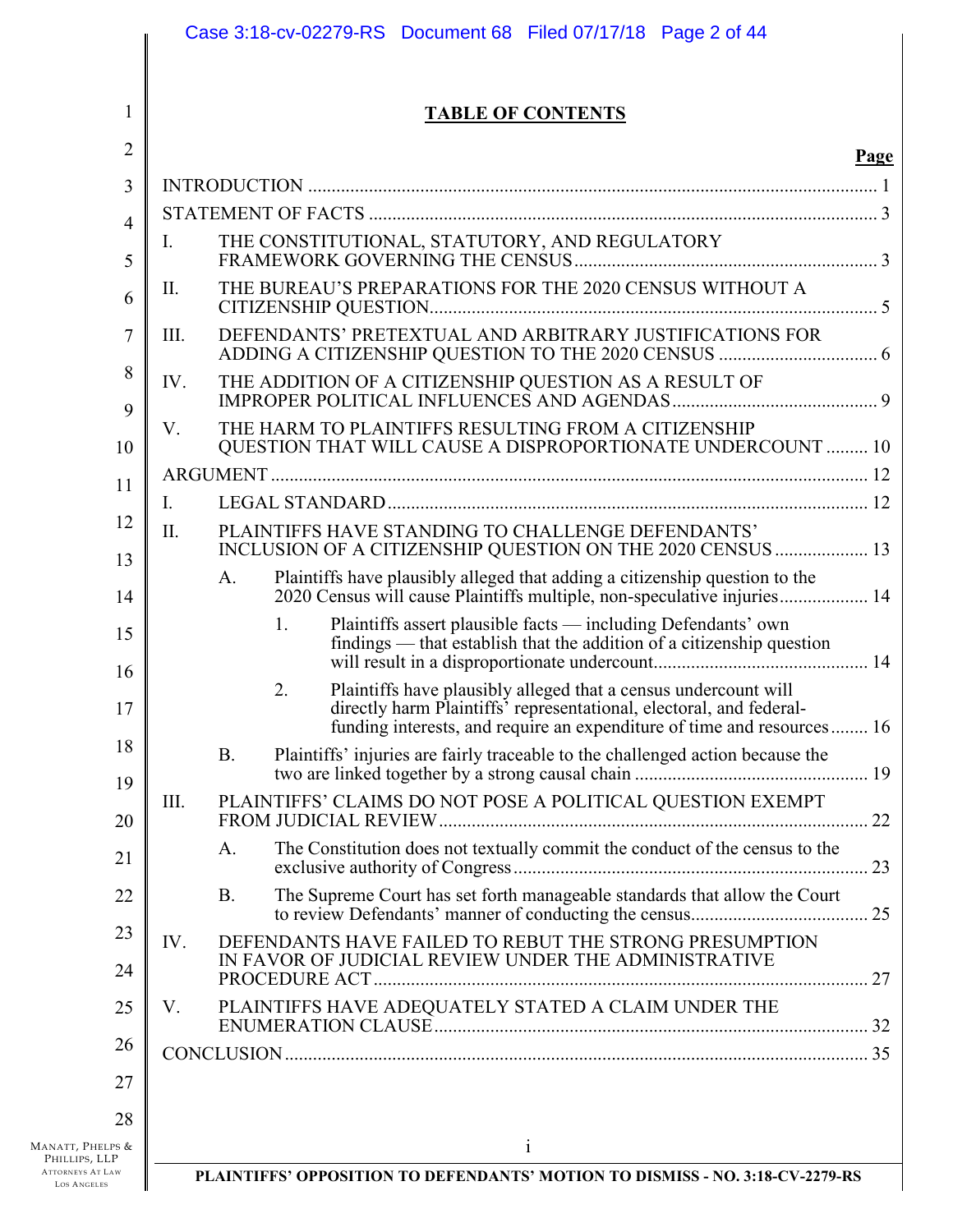|                                               | Case 3:18-cv-02279-RS Document 68 Filed 07/17/18 Page 3 of 44                 |
|-----------------------------------------------|-------------------------------------------------------------------------------|
|                                               |                                                                               |
| 1                                             | <b>TABLE OF AUTHORITIES</b>                                                   |
| $\overline{2}$                                | <b>Page</b>                                                                   |
| 3                                             | <b>CASES</b>                                                                  |
| 4                                             | Arizona v. United States,                                                     |
| 5                                             | Armstrong v. Bush,                                                            |
| 6                                             |                                                                               |
| $\overline{7}$                                | Ashcroft v. Iqbal,                                                            |
| 8                                             | ASSE Int'l, Inc. v. Kerry,                                                    |
| 9<br>10                                       | Astoria Fed. Sav. & Loan Ass'n v. Solimino,                                   |
| 11                                            | Attias v. Carefirst, Inc.,                                                    |
| 12                                            | Backus v. General Mills, Inc.,                                                |
| 13                                            |                                                                               |
| 14                                            | Baker v. Carr,                                                                |
| 15                                            | Bennett v. Spear,                                                             |
| 16<br>17                                      | Block v. Meese,<br>21                                                         |
| 18                                            | Borough of Bethel Park v. Stans,                                              |
| 19                                            | Bowen v. Michigan Acad. of Family Physicians,                                 |
| 20                                            |                                                                               |
| 21                                            | Carey v. Kluznitz,                                                            |
| 22                                            | Carey v. Population Services Intern.,                                         |
| 23<br>24                                      | Central Delta Water Agency v. United States,                                  |
| 25                                            | Chief Probation Officers of Cal. v. Shalala,                                  |
| 26                                            | Circle Click Media LLC v. Regus Management Group LLC,                         |
| 27                                            |                                                                               |
| 28                                            |                                                                               |
| Manatt, Phelps &<br>PHILLIPS, LLP             | $\overline{\mathbf{i}}$                                                       |
| <b>ATTORNEYS AT LAW</b><br><b>LOS ANGELES</b> | PLAINTIFFS' OPPOSITION TO DEFENDANTS' MOTION TO DISMISS - NO. 3:18-CV-2279-RS |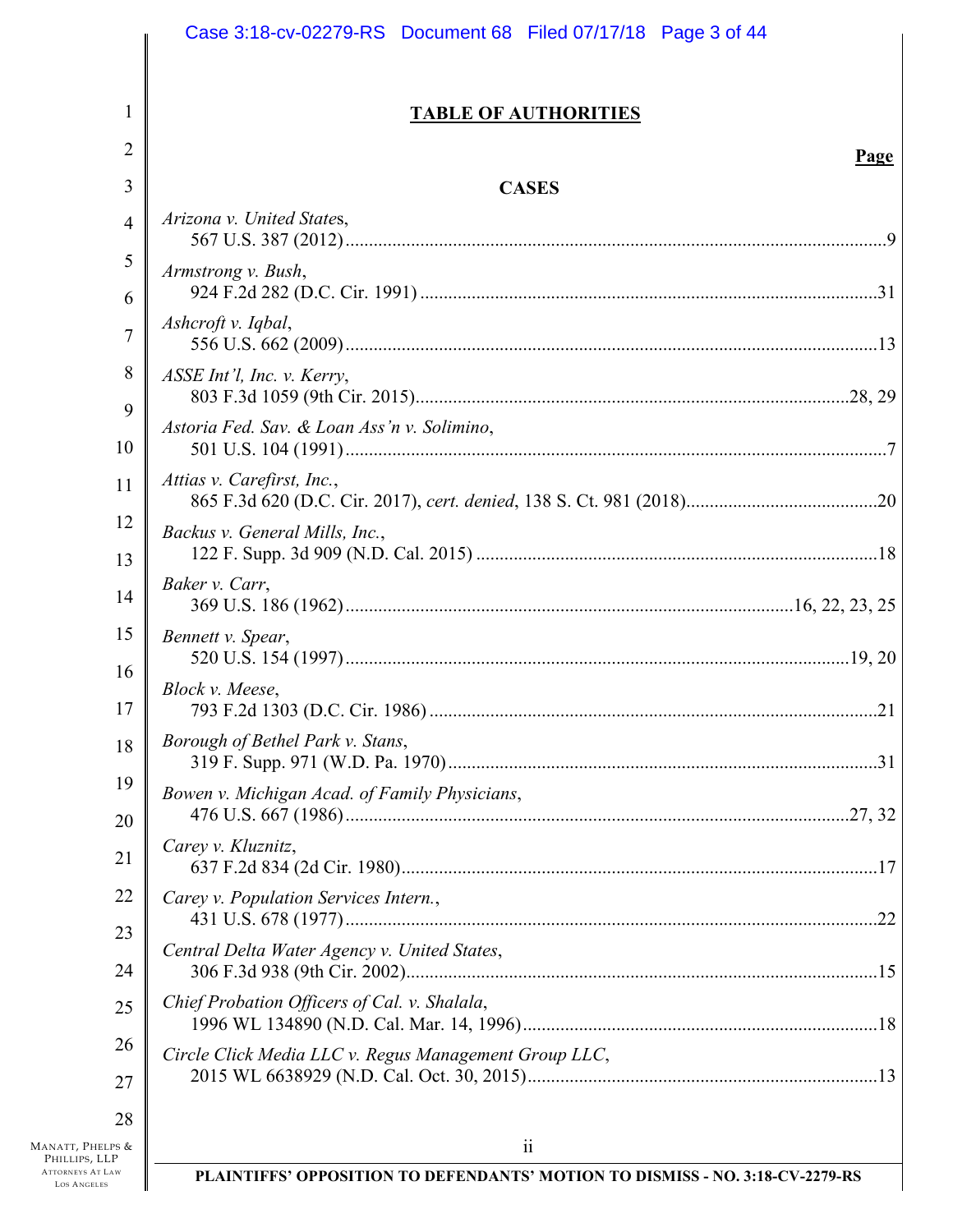|                                                                | Case 3:18-cv-02279-RS Document 68 Filed 07/17/18 Page 4 of 44                 |             |
|----------------------------------------------------------------|-------------------------------------------------------------------------------|-------------|
| 1                                                              | <b>TABLE OF AUTHORITIES</b><br>(continued)                                    |             |
| $\overline{2}$                                                 |                                                                               | <b>Page</b> |
| 3                                                              | City & County of San Francisco v. U.S. Dep't of Transp.,                      |             |
| 4<br>5                                                         | City of Camden v. Plotkin,                                                    |             |
| 6                                                              | City of Detroit v. Franklin,                                                  |             |
| 7<br>8                                                         | City of Los Angeles v. U.S. Dep't of Commerce,                                |             |
| 9                                                              | City of New York v. U.S. Dep't of Commerce,                                   |             |
| 10<br>11                                                       | City of New York v. U.S. Dep't of Commerce,                                   |             |
| 12                                                             | City of Philadelphia v. Klutznick,                                            |             |
| 13                                                             | City of Willacoochee v. Baldrige,                                             |             |
| 14<br>15                                                       | Clapper v. Amnesty Int'l USA,                                                 |             |
| 16                                                             | Corrie v. Caterpillar,                                                        |             |
| 17                                                             | Ctr. for Biological Diversity v. Mattis,                                      |             |
| 18<br>19                                                       | Dep't of Commerce v. United States House of Representatives,                  |             |
| 20                                                             | Dist. of Columbia v. U.S. Dep't of Commerce,                                  |             |
| 21<br>22                                                       | Doe v. Holy,                                                                  |             |
| 23                                                             | Erickson v. Pardus,                                                           |             |
| 24                                                             | Fair Housing of Marin v. Combs,                                               |             |
| 25<br>26                                                       | Fed'n for Am. Immigration Reform (FAIR) v. Klutznick,                         |             |
| 27                                                             | Fish v. Kobach,                                                               |             |
| 28<br>MANATT, PHELPS &                                         | iii                                                                           |             |
| PHILLIPS, LLP<br><b>ATTORNEYS AT LAW</b><br><b>LOS ANGELES</b> | PLAINTIFFS' OPPOSITION TO DEFENDANTS' MOTION TO DISMISS - NO. 3:18-CV-2279-RS |             |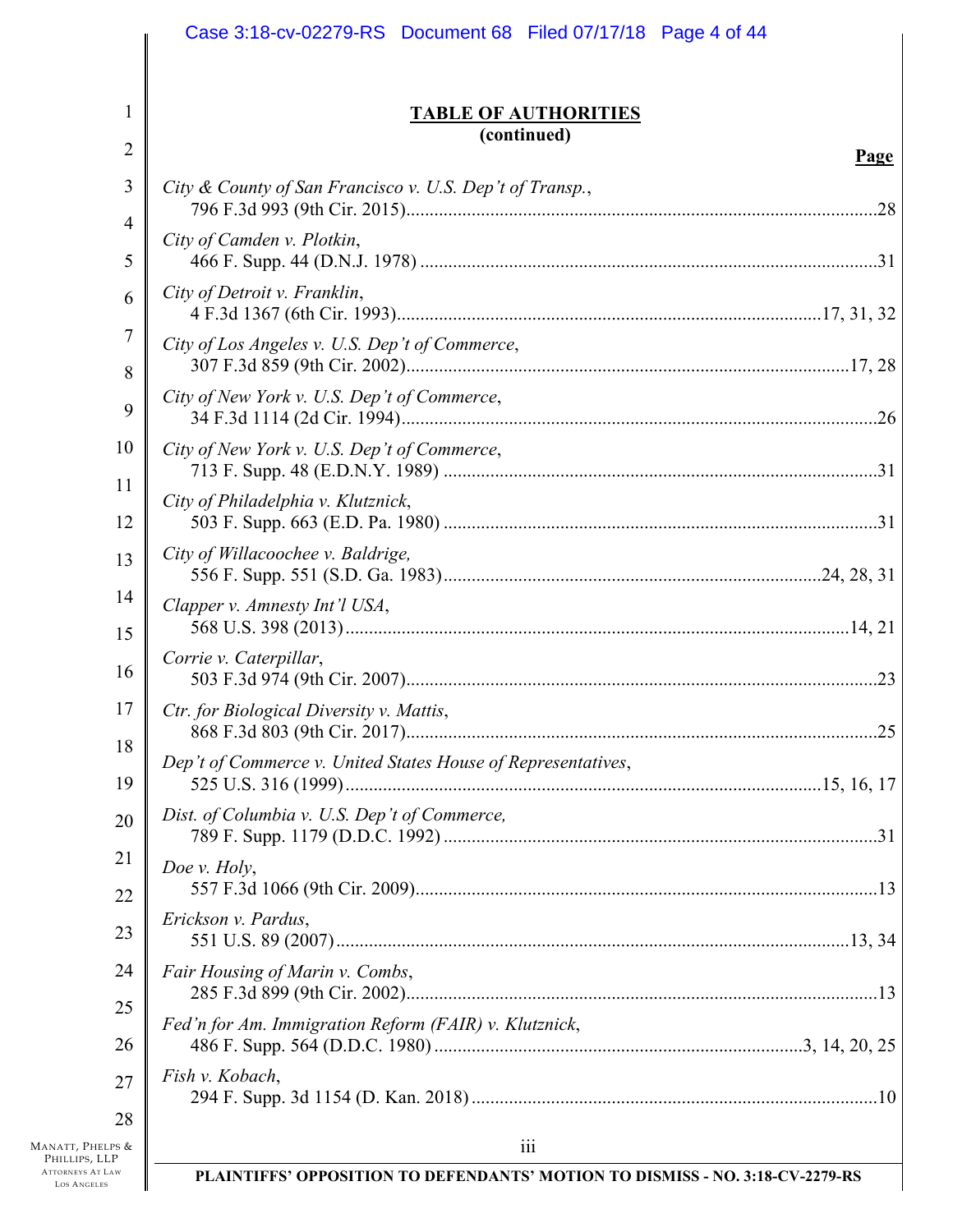|                                                              | Case 3:18-cv-02279-RS Document 68 Filed 07/17/18 Page 5 of 44                 |
|--------------------------------------------------------------|-------------------------------------------------------------------------------|
| 1                                                            | <b>TABLE OF AUTHORITIES</b><br>(continued)                                    |
| $\overline{2}$                                               | <u>Page</u>                                                                   |
| 3                                                            | Fish v. Kobach,                                                               |
| 4                                                            | Franklin v. Massachusetts,                                                    |
| 5                                                            |                                                                               |
| 6                                                            | Havens Realty Corp. v. Coleman,                                               |
| 7                                                            | Heckler v. Chaney,                                                            |
| 8                                                            |                                                                               |
| 9                                                            | La Asociacion de Trabajadores de Lake Forest v. City of Lake Forest           |
| 10                                                           | League of Women Voters of United States v. Newby,                             |
| 11                                                           |                                                                               |
| 12                                                           | Leonard v. Clark,                                                             |
| 13                                                           | Lujan v. Defenders of Wildlife,                                               |
| 14                                                           | Mack v. South Bay Beer Distribs.,                                             |
| 15                                                           |                                                                               |
| 16                                                           | Matrixx Initiatives, Inc. v. Siracusano,                                      |
| 17                                                           | Mendia v. Garcia,                                                             |
| 18<br>19                                                     | Morales v. Daley                                                              |
| 20                                                           | NAACP v. State of Ala. ex rel. Patterson,                                     |
|                                                              |                                                                               |
| 21<br>22                                                     | Nixon v. United States,                                                       |
| 23                                                           | Padula v. Webster,                                                            |
| 24                                                           | Preminger v. Peake,                                                           |
| 25                                                           |                                                                               |
| 26                                                           | Prieto v. Stans,                                                              |
| 27                                                           | Quon v. Stans,                                                                |
| 28                                                           |                                                                               |
| MANATT, PHELPS &<br>PHILLIPS, LLP<br><b>ATTORNEYS AT LAW</b> | 1V                                                                            |
| <b>LOS ANGELES</b>                                           | PLAINTIFFS' OPPOSITION TO DEFENDANTS' MOTION TO DISMISS - NO. 3:18-CV-2279-RS |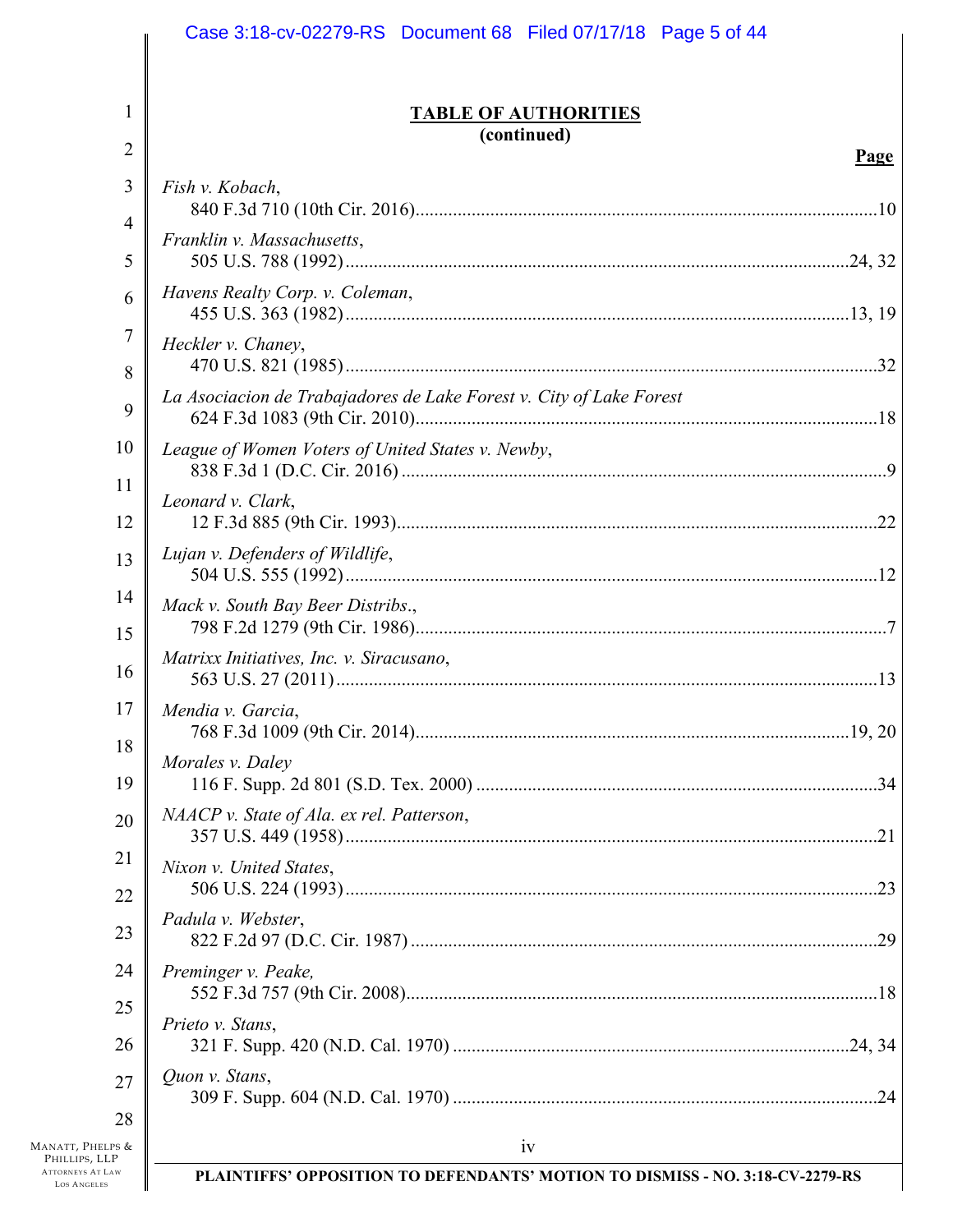|                                               | Case 3:18-cv-02279-RS Document 68 Filed 07/17/18 Page 6 of 44                 |      |
|-----------------------------------------------|-------------------------------------------------------------------------------|------|
| 1                                             | <b>TABLE OF AUTHORITIES</b>                                                   |      |
| $\overline{2}$                                | (continued)                                                                   |      |
| 3                                             | Regents of Univ. of Cal. v. United States Dep't of Homeland Sec.,             | Page |
| 4                                             |                                                                               |      |
| 5                                             | Salmon Spawning & Recovery All. v. Gutierrez,                                 |      |
| 6                                             | San Luis & Delta-Mendota Water Auth. v. Salazar,                              |      |
| 7                                             | Senate of State of Cal. v. Mosbacher,                                         |      |
| 8                                             |                                                                               |      |
| 9                                             | Sheikh v. U.S. Dep't of Homeland Sec.,                                        |      |
| 10                                            | Spencer Enters., Inc. v. United States,                                       |      |
| 11                                            | Spokeo, Inc. v. Robins,                                                       |      |
| 12                                            |                                                                               |      |
| 13                                            | State of Texas v. Mosbacher,                                                  |      |
| 14                                            | Susan B. Anthony List v. Driehaus,                                            |      |
| 15<br>16                                      | Tucker v. U.S. Dep't of Commerce,                                             |      |
| $17 \parallel$<br>18                          | U.S. Dep't of Commerce v. Montana,                                            |      |
| 19                                            | U.S. House of Representatives v. U.S. Dep't of Commerce,                      |      |
| 20                                            | United States v. Munoz-Flores,                                                |      |
| 21                                            | United States v. Rickenbacker,                                                |      |
| 22                                            | Utah v. Evans,                                                                |      |
| 23                                            |                                                                               |      |
| 24                                            | Utah v. Evans,                                                                |      |
| 25<br>26                                      | Warth v. Seldin,                                                              |      |
| 27                                            | Webster v. Doe,                                                               |      |
| 28                                            |                                                                               |      |
| MANATT, PHELPS &<br>PHILLIPS, LLP             | $\mathbf{V}$                                                                  |      |
| <b>ATTORNEYS AT LAW</b><br><b>LOS ANGELES</b> | PLAINTIFFS' OPPOSITION TO DEFENDANTS' MOTION TO DISMISS - NO. 3:18-CV-2279-RS |      |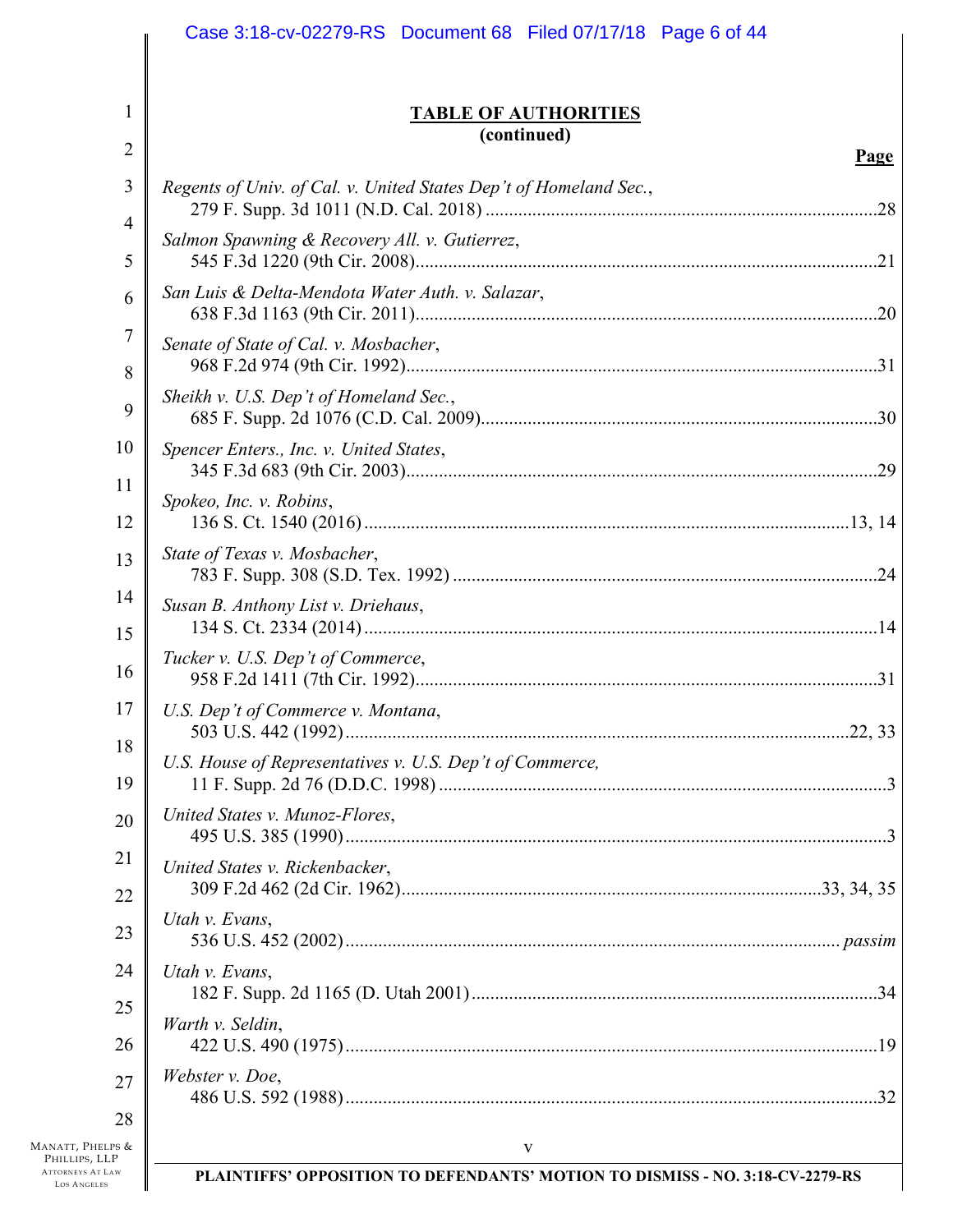|                | Case 3:18-cv-02279-RS  Document 68  Filed 07/17/18  Page 7 of 44                                                                                         |      |
|----------------|----------------------------------------------------------------------------------------------------------------------------------------------------------|------|
|                |                                                                                                                                                          |      |
| 1              | <b>TABLE OF AUTHORITIES</b>                                                                                                                              |      |
| $\overline{2}$ | (continued)                                                                                                                                              |      |
|                |                                                                                                                                                          | Page |
| 3              | West End Neighborhood Corp. v. Stans,                                                                                                                    |      |
| $\overline{4}$ | Wisconsin v. City of New York,                                                                                                                           |      |
| 5              |                                                                                                                                                          |      |
| 6              | Young v. Klutznick,                                                                                                                                      |      |
| 7              | 497 F. Supp. 1318 (E.D. Mich. 1980), rev'd on other grounds 652 F.2d 617                                                                                 |      |
| 8              | Zivotofsky v. Clinton,                                                                                                                                   |      |
| 9              |                                                                                                                                                          | .27  |
|                | <b>STATUTES</b>                                                                                                                                          |      |
| 10             |                                                                                                                                                          |      |
| 11             |                                                                                                                                                          |      |
| 12             |                                                                                                                                                          |      |
| 13             |                                                                                                                                                          |      |
| 14             |                                                                                                                                                          |      |
|                |                                                                                                                                                          |      |
| 15             |                                                                                                                                                          |      |
| 16             |                                                                                                                                                          |      |
| 17             |                                                                                                                                                          |      |
| 18             |                                                                                                                                                          |      |
| 19             |                                                                                                                                                          |      |
|                | <b>OTHER AUTHORITIES</b>                                                                                                                                 |      |
| 20             |                                                                                                                                                          |      |
| 21             |                                                                                                                                                          |      |
| 22             |                                                                                                                                                          |      |
| 23             |                                                                                                                                                          |      |
| 24             | Consolidated Appropriations Act, 2001, Pub. L. No. 106-554, § 515, 114 Stat.                                                                             |      |
| 25             | Departments of Commerce, Justice, and State, the Judiciary, and Related Agencies                                                                         |      |
| 26<br>27       | Holmes, Steven A., Report Says Census Bureau Helped Relocate Japanese, N.Y.<br>Times (Mar. 17, 2000), https://www.nytimes.com/2000/03/17/us/report-says- |      |
| 28<br>LPS &    | vi                                                                                                                                                       |      |
| LP<br>Law      | PLAINTIFFS' OPPOSITION TO DEFENDANTS' MOTION TO DISMISS - NO. 3:18-CV-2279-RS                                                                            |      |
|                |                                                                                                                                                          |      |

MANATT, PHEL<br>PHILLIPS, LL ATTORNEYS AT L. **LOS ANGELES**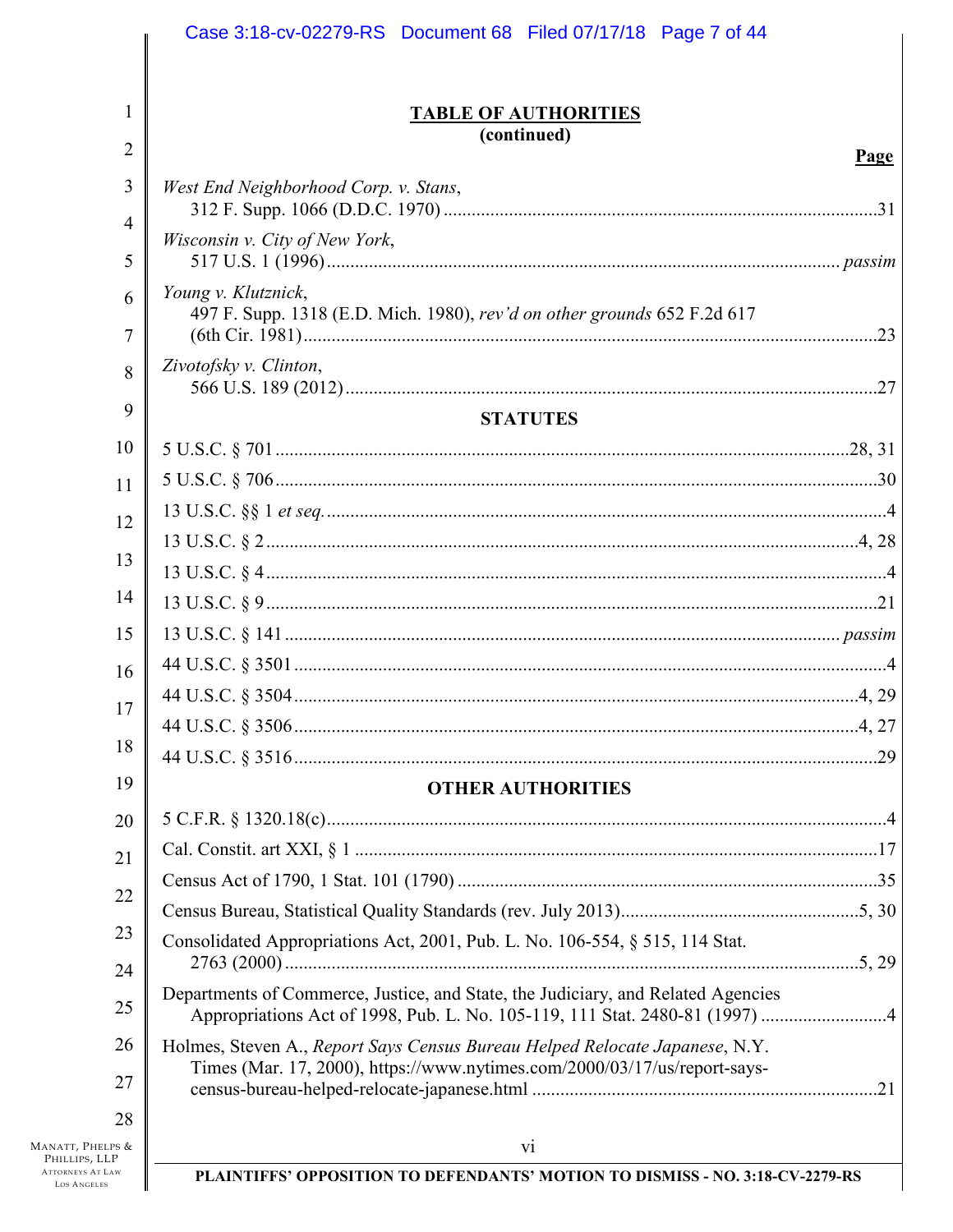|                                               | Case 3:18-cv-02279-RS Document 68 Filed 07/17/18 Page 8 of 44                                                                                                 |             |
|-----------------------------------------------|---------------------------------------------------------------------------------------------------------------------------------------------------------------|-------------|
|                                               |                                                                                                                                                               |             |
| 1                                             | <b>TABLE OF AUTHORITIES</b><br>(continued)                                                                                                                    |             |
| $\overline{2}$                                |                                                                                                                                                               | <u>Page</u> |
| 3                                             | Metzger, Gillian E. & Kevin M. Stack, <i>Internal Administrative Law</i> , 115 Mich. L.                                                                       |             |
| 4<br>5                                        | Office of Mgmt. and Budget, Statistical Policy Directive No. 1: Fundamental                                                                                   |             |
| 6                                             | Responsibilities of Federal Statistical Agencies and Recognized Statistical                                                                                   |             |
| 7                                             | Office of Mgmt. and Budget, Statistical Policy Directive No. 2: Standards and<br>Guidelines for Statistical Surveys, 71 Fed. Reg. 55, 522, §§ 1.3, 1.4, 2.3.1 |             |
| 8<br>9                                        | Senate Appropriations Committee, Commerce, Justice, Science and Related<br>Agencies Subcommittee Hearing on the F.Y. 2019 Funding Request for the             |             |
| 10                                            | Trump, Donald J. (@realDonaldTrump), Twitter (Jun 24, 2018, 8:02 AM),                                                                                         |             |
| 11                                            |                                                                                                                                                               |             |
| 12                                            |                                                                                                                                                               |             |
| 13                                            | <b>RULES</b>                                                                                                                                                  |             |
| 14                                            |                                                                                                                                                               |             |
| 15                                            |                                                                                                                                                               |             |
| 16                                            |                                                                                                                                                               |             |
| 17                                            |                                                                                                                                                               |             |
| 18                                            |                                                                                                                                                               |             |
| 19                                            |                                                                                                                                                               |             |
| 20                                            |                                                                                                                                                               |             |
| 21                                            |                                                                                                                                                               |             |
| 22<br>23                                      |                                                                                                                                                               |             |
| 24                                            |                                                                                                                                                               |             |
| 25                                            |                                                                                                                                                               |             |
| 26                                            |                                                                                                                                                               |             |
| 27                                            |                                                                                                                                                               |             |
| 28                                            |                                                                                                                                                               |             |
| MANATT, PHELPS &<br>PHILLIPS, LLP             | V11                                                                                                                                                           |             |
| <b>ATTORNEYS AT LAW</b><br><b>LOS ANGELES</b> | PLAINTIFFS' OPPOSITION TO DEFENDANTS' MOTION TO DISMISS - NO. 3:18-CV-2279-RS                                                                                 |             |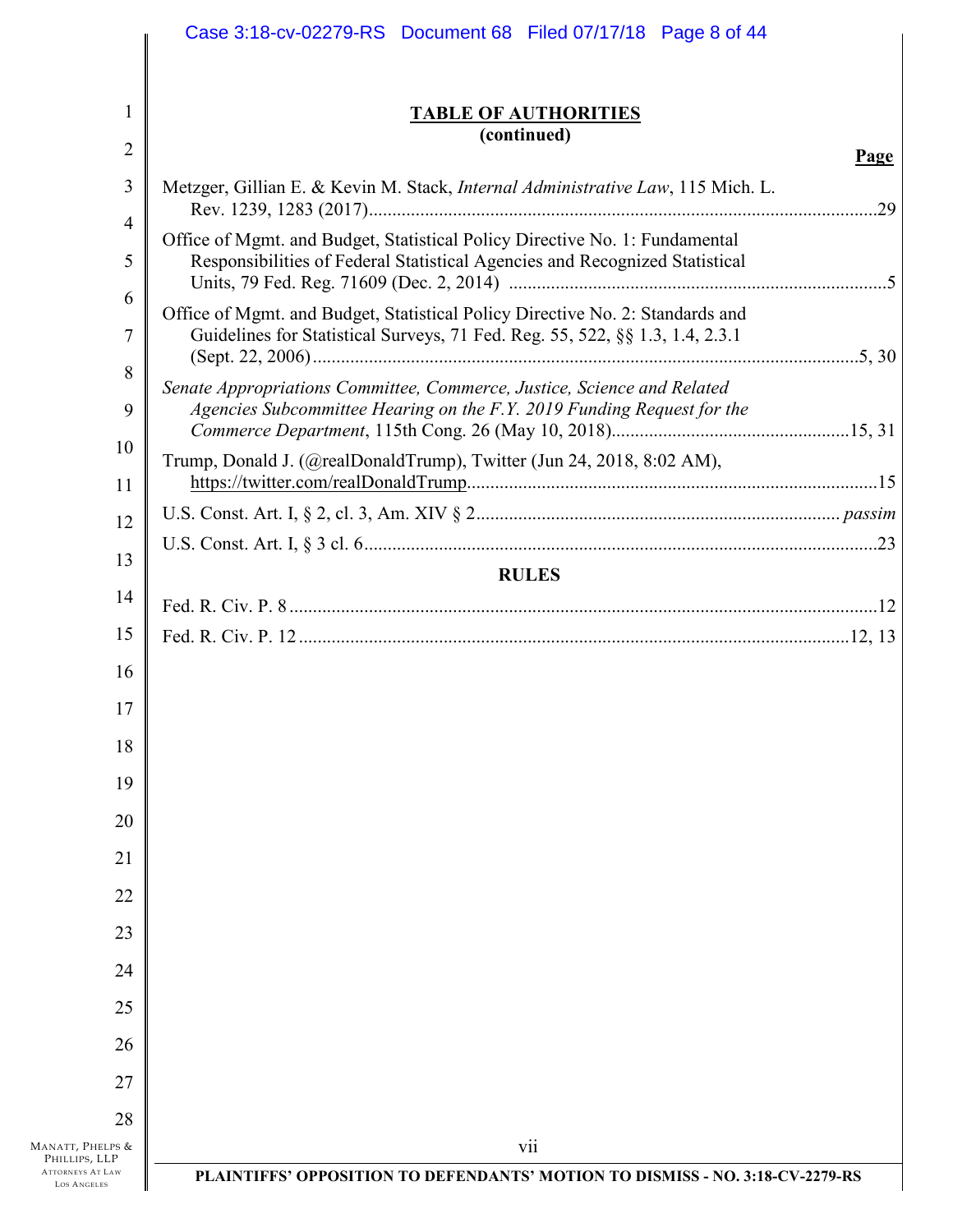### **INTRODUCTION**

2 3 4 5 6 7 In early 2019, the U.S. Census Bureau will begin the irreversible process of publishing and distributing the 2020 Decennial Census forms. As was the case with every previous decennial census, the purpose of the 2020 Census will be to conduct a headcount of all persons residing in the United States, regardless of citizenship status. Because census data is used for federal and state legislative apportionment and funding allocations (among other uses), the data collected during the 2020 Census will impact federal, state, and local policy for years to come.

8 9 10 11 12 13 14 15 16 In March 2018, U.S. Secretary of Commerce Wilbur Ross announced that he had decided to add a citizenship question to the 2020 Census, marking the first time in 70 years that every Census respondent will be required to disclose their citizenship status.<sup>1</sup> Ross initially claimed that he made his decision in response to a request by the U.S. Department of Justice ("DOJ") for assistance with enforcing Section 2 of the Voting Rights Act to prevent voter discrimination. But in truth, and as Ross later expressly admitted, he was the one who contacted the DOJ in the first instance to solicit the DOJ's request. The evidence gathered to date confirms that Ross did so to further the Trump Administration's anti-immigration political agenda — not for any legitimate purpose.

17 18 19 20 21 22 23 24 25 Ross's decision to add the citizenship question was arbitrary, capricious, and unconstitutional. Ross decided to add the question against the recommendations of Census Bureau staff and independent experts who agreed that including the question would reduce response rates and increase the costs of the 2020 Census. Further, Defendants failed to adequately test the potential effects of adding a citizenship question, particularly on the quality of census results and the Census Bureau's ability to conduct an actual enumeration of the United States population. Adding a citizenship question to the 2020 Census will inevitably result in disproportionate undercounts of minority communities — which is precisely the intended result. Because Ross's decision was a politically motivated attempt to exclude large swaths of minority

26

1

27 28  $\overline{a}$  $<sup>1</sup>$  The defendants in this action are Ross, in his official capacity as Secretary of the U.S.</sup> Department of Commerce; the U.S. Department of Commerce; Ron Jarmin, in his official capacity as Acting Director of the U.S. Census Bureau; and the U.S. Census Bureau. Plaintiffs will refer herein to the foregoing individuals and agencies collectively as the "Defendants."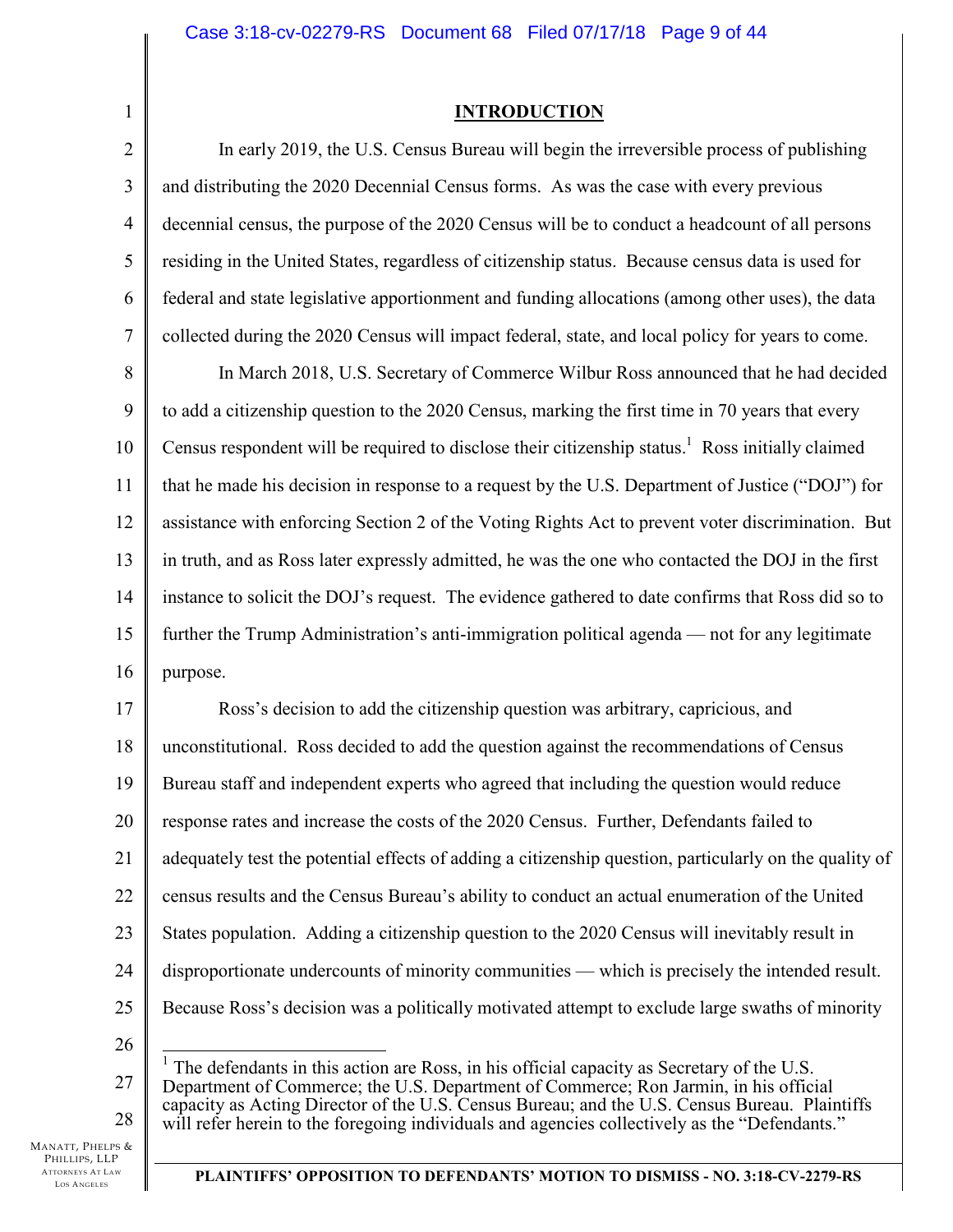### Case 3:18-cv-02279-RS Document 68 Filed 07/17/18 Page 10 of 44

2 3 4 residents from the 2020 Census, his decision violates both the U.S. Constitution and the Administrative Procedure Act and gives rise to actionable claims for which the plaintiffs in this action, the City of San Jose and the Black Alliance for Just Immigration ("BAJI") (collectively, "Plaintiffs"), are entitled to judicial relief.

5 6 7 8 9 10 11 12 13 14 15 Plaintiffs bring this action to prevent the irreparable harm that will result from Defendants' decision to require all 2020 Census respondents to disclose their citizenship status at a time when immigrants, legal permanent residents, and undocumented residents alike are justifiably concerned about their status and security in this country. As numerous commentators and experts have explained, and as the Census Bureau's own experts have opined, substantial numbers of immigrants and other members of minority communities are likely to forego responding to the 2020 Census to avoid risking disclosure of their citizenship status or the status of other members of their households. This will result in an undercount of the U.S. population in locales with sizeable minority communities, such as the City of San Jose. And in turn, the undercount will have dire consequences for the members of those communities, such as those that BAJI serves.

16 17 18 19 20 21 22 23 24 25 26 27 28 2 In their complaint, Plaintiffs specifically and plausibly allege that Defendants' decision to add a citizenship question to the 2020 Census at the Eleventh Hour, in disregard of decades of practice and expert consensus, directly interferes with their constitutional and statutory duty to conduct an "actual Enumeration" of the population. As explained below, Plaintiffs have standing to bring this action based on their allegations that Defendants' conduct has caused them, and will continue to cause them, concrete injuries-in-fact. Those injuries-in-fact are fairly traceable to Defendants' decision to add a citizenship question to the 2020 Census. Moreover, Plaintiffs allege, and the administrative record produced to date confirms, that Ross decided to add the citizenship question to the 2020 Census to oblige political influences and promote the Trump Administration's anti-immigrant agenda — not, as he claims, to help the DOJ combat voter discrimination. And regardless of Defendants' motivations, they did not conduct any testing of the citizenship question before submitting the new census questionnaire to Congress for approval on the eve of the statutory deadline. Whether driven by willful incompetence or improper

MANATT, PHELPS & PHILLIPS, LLP ATTORNEYS AT LAW LOS A NGELES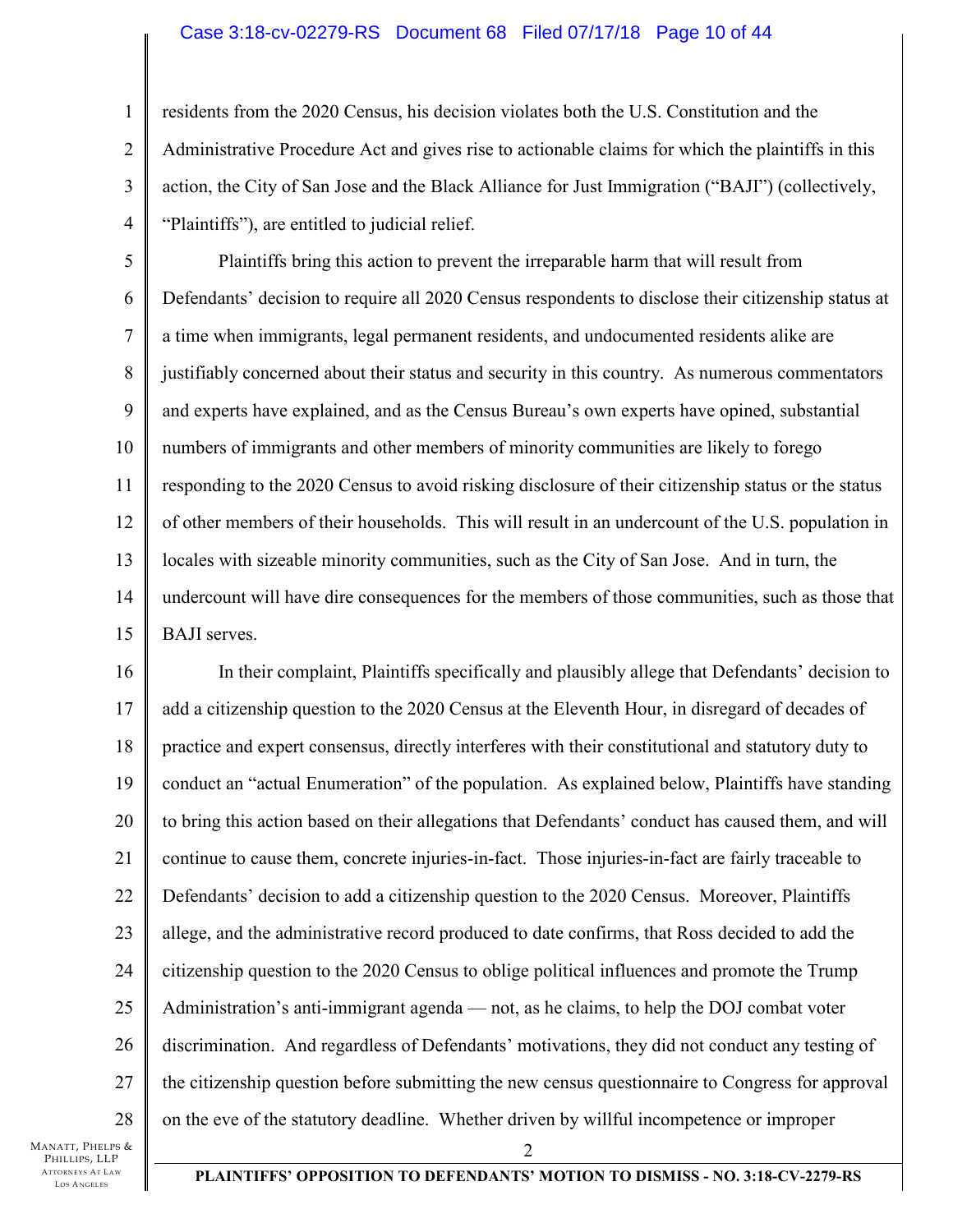### Case 3:18-cv-02279-RS Document 68 Filed 07/17/18 Page 11 of 44

political motivation, Defendants' arbitrary and capricious decision must be enjoined.

2

3

4

5

6

7

8

9

10

11

12

13

14

15

16

17

18

19

20

21

22

23

24

25

26

27

28

1

3 If accepted at face value, Defendants' arguments would insulate their decisions concerning the Census from any judicial review. But "federal courts routinely resolve census disputes." *U.S. House of Representatives v. U.S. Dep't of Commerce*, 11 F. Supp. 2d 76, 95 (D.D.C. 1998) (denying motion to dismiss complaint challenging use of statistical sampling to supplement Census head count). This case should be no different. The Administrative Procedure Act authorizes courts to set aside agency action, findings, and conclusions found to be "arbitrary, capricious, an abuse of discretion, or otherwise not in accordance with law." 5 U.S.C. § 706. Since the Supreme Court's historic decision in *Marbury v. Madison*, 5 U.S. 137 (1803), district courts have had the power and authority to strike down laws, statutes, and executive actions that contravene the U.S. Constitution. *United States v. Munoz-Flores*, 495 U.S. 385, 396–97 (1990) ("None of the Constitution's commands explicitly sets out a remedy for its violation. Nevertheless, the principle that the courts will strike down a law when Congress has passed it in violation of such a command has been well settled for almost two centuries."). Plaintiffs' challenge to Defendants' inclusion of a citizenship question falls squarely within the purview and jurisdiction of this Court. With their motion, Defendants invite the Court to relinquish its oversight of Defendants' administration of their statutory and constitutional duties in connection with the 2020 Census. The Court should decline the invitation and deny Defendants' motion in its entirety. **STATEMENT OF FACTS I. THE CONSTITUTIONAL, STATUTORY, AND REGULATORY FRAMEWORK GOVERNING THE CENSUS**  The U.S. Constitution mandates an "actual Enumeration" of the population once every decade to count "the whole number of persons" in each state. U.S. Const. Art. I, § 2, cl. 3, and Amend. XIV, § 2. All persons in each state, regardless of citizenship status, must be counted. Compl. ¶ 2; *Fed'n for Am. Immigration Reform (FAIR) v. Klutznick*, 486 F. Supp. 564, 567 (D.D.C. 1980). The Constitution requires an "actual Enumeration" of the population for the purpose of apportioning congressional seats among the states based on their respective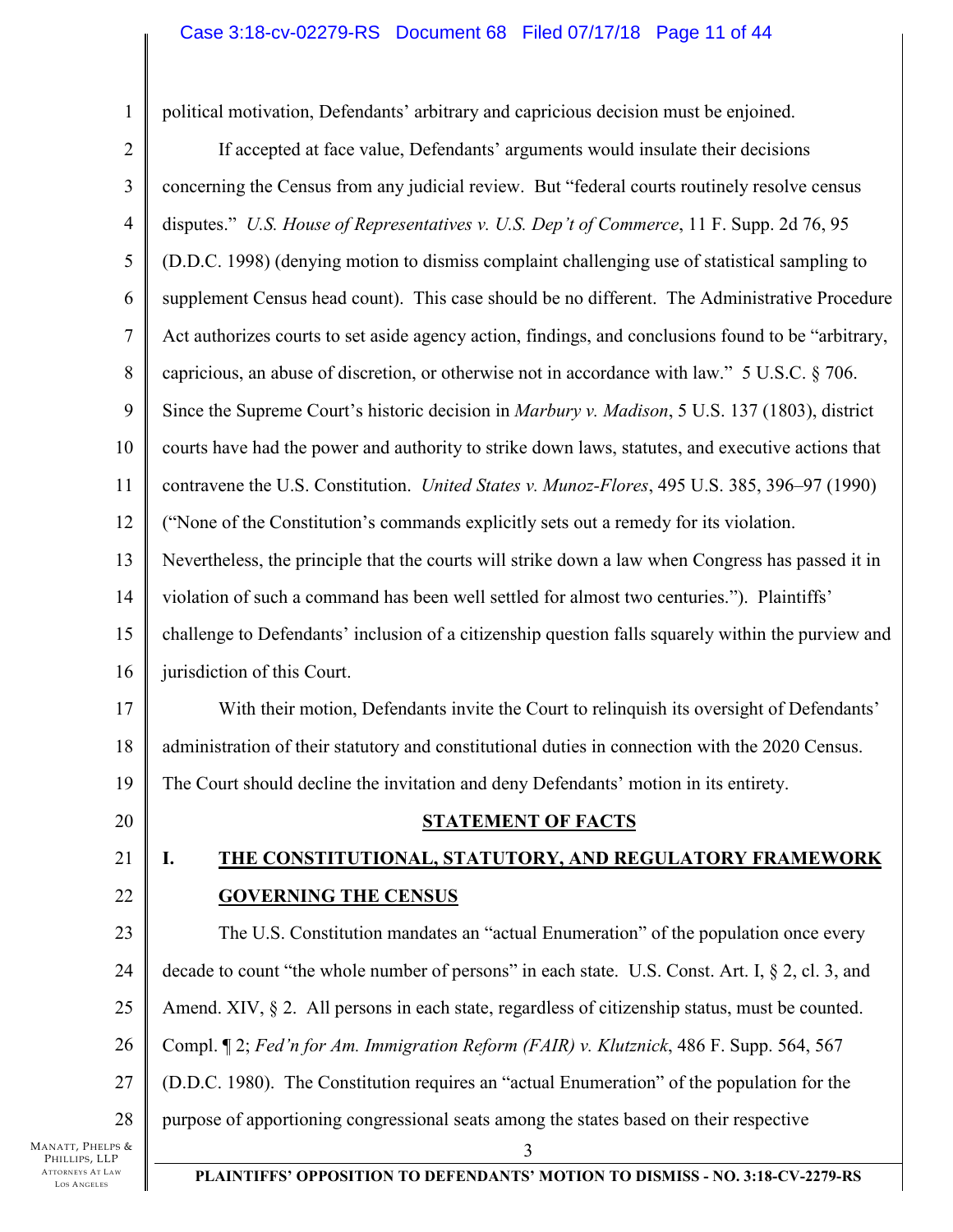#### Case 3:18-cv-02279-RS Document 68 Filed 07/17/18 Page 12 of 44

1 2 3 4 populations. Art. I, § 2, cl. 3. Additionally, Congress, states, and municipalities such as the City of San Jose rely on decennial census data for many purposes, including federal, state, and local legislative districting. Compl. ¶ 32. Census data also impacts allocation to states and localities of critical funding for federal benefits and infrastructure programs. *Id*. ¶¶ 33, 85.

5 6 7 8 9 10 11 12 13 14 15 16 17 18 19 20 Under the Census Act, 13 U.S.C. §§ 1 *et seq.* (the "Act"), Congress delegated its constitutional duty to conduct the decennial census to the Secretary of Commerce ("Secretary") and the U.S. Census Bureau ("Bureau"), a federal statistical agency within the Department of Commerce ("Commerce"). Compl. ¶ 29; 13 U.S.C. §§ 2, 4, 141(a). The Act expressly limits the Secretary's discretion in conducting the census, declaring it "essential" to obtain a population count that is "as accurate as possible, consistent with the Constitution and laws of the United States." Departments of Commerce, Justice, and State, the Judiciary, and Related Agencies Appropriations Act of 1998, Pub. L. No. 105-119, 111 Stat. 2480-81 (1997) (codified at 13 U.S.C. § 141 annot.). The Act also imposes strict statutory deadlines for developing and approving the content of the census questionnaire. Under  $\S 141(f)$ , the Secretary must submit to Congress a final list of subjects to be covered in the census questionnaire at least three years before the census date, and must submit a final list of specific questions two years before the census date. Compl. ¶ 30; *see* 13 U.S.C. §§ 141(f)(1)–(2). Following the submission of each of these reports, the Secretary has limited discretion to alter their content and may do so only if "new circumstances exist which necessitate that the subjects, types of information, or questions contained in reports so submitted be modified." Compl. ¶ 30; 13 U.S.C. § 141(f)(3).

21 22 23 24 25 26 27 28 4 Other federal laws govern the specific manner in which the census must be developed and conducted. Congress passed the Paperwork Reduction Act of 1995 ("PRA") to ensure the "integrity, quality, and utility of the Federal statistical system."  $44 \text{ U.S.C. }$  § 3501(9). To regulate the activities of the Bureau, the PRA directs the Office of Management and Budget ("OMB") to issue "[g]overnment-wide policies, principles, standards, and guidelines" governing "statistical collection procedures and methods," which the Bureau is required to follow. *See id.* §§ 3504(e)(3)(A), 3506(e)(4); 5 C.F.R. § 1320.18(c). Moreover, the Bureau must "ensure the relevance, accuracy, timeliness, integrity, and objectivity of [the] information collected." 44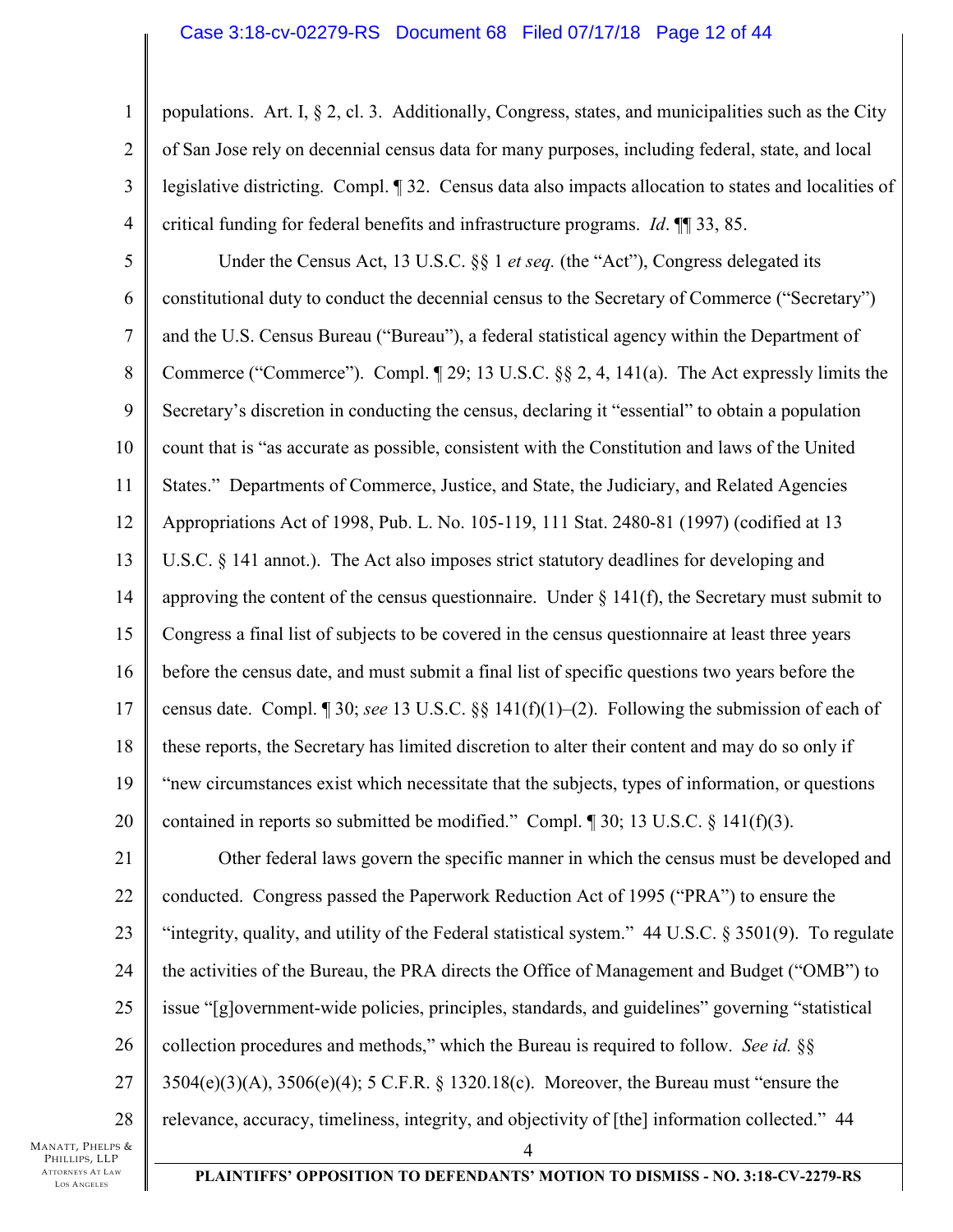# U.S.C. § 3506(e)(1).

1

2 3 4 5 6 7 8 9 10 11 12 13 14 15 16 17 18 19 20 21 The Bureau develops and tests the content, specific language, order, and layout of census questionnaires through a process consistent with prior Bureau practice, and as required by the Information Quality Act. Compl. ¶ 39; Consolidated Appropriations Act, 2001, Pub. L. No. 106- 554, § 515, 114 Stat. 2763 (2000). Further, the OMB has issued government-wide Statistical Policy Directives defining the standards that agencies such as the Bureau must follow when developing survey content. Under those Directives, the Bureau must "function in an environment that is clearly separate and autonomous from the other administrative, regulatory, law enforcement, or policy-making activities within their respective Departments," design surveys "to achieve the highest practical rates of response, commensurate with the importance of survey uses," and test survey components to administer surveys in a way that "maximiz[es] data quality" while "minimizing respondent burden and cost." *See* Compl. ¶ 40; Office of Mgmt. and Budget, Statistical Policy Directive No. 1: Fundamental Responsibilities of Federal Statistical Agencies and Recognized Statistical Units, 79 Fed. Reg. 71609 (Dec. 2, 2014); Office of Mgmt. and Budget, Statistical Policy Directive No. 2: Standards and Guidelines for Statistical Surveys, 71 Fed. Reg. 55, 522, §§ 1.3, 1.4, 2.3.1 (Sept. 22, 2006). Finally, the Bureau itself has issued Statistical Quality Standards that "apply to all information products released by the Bureau and the activities that generate those products" including the decennial census. Compl. ¶ 39; Census Bureau, Statistical Quality Standards at ii, 10, 18, 20 (rev. July 2013). These standards impose rigorous pretesting requirements to identify problems and test and refine data collection instruments before implementation. *Id*.

- 22
- 23

# **II. THE BUREAU'S PREPARATIONS FOR THE 2020 CENSUS WITHOUT A CITIZENSHIP QUESTION**

24 25 26 27 28 5 The Bureau has been preparing for the 2020 Census for several years. Compl. ¶ 38. Before each decennial census, the Bureau conducts tests regarding the content, specific language, order, and layout of the census questionnaire to improve the accuracy of the enumeration. *Id*. ¶ 39. The development process and evaluation of any changes to the census questionnaire takes several years to complete. *Id*. ¶ 41. The 2020 Census has been designed and developed in an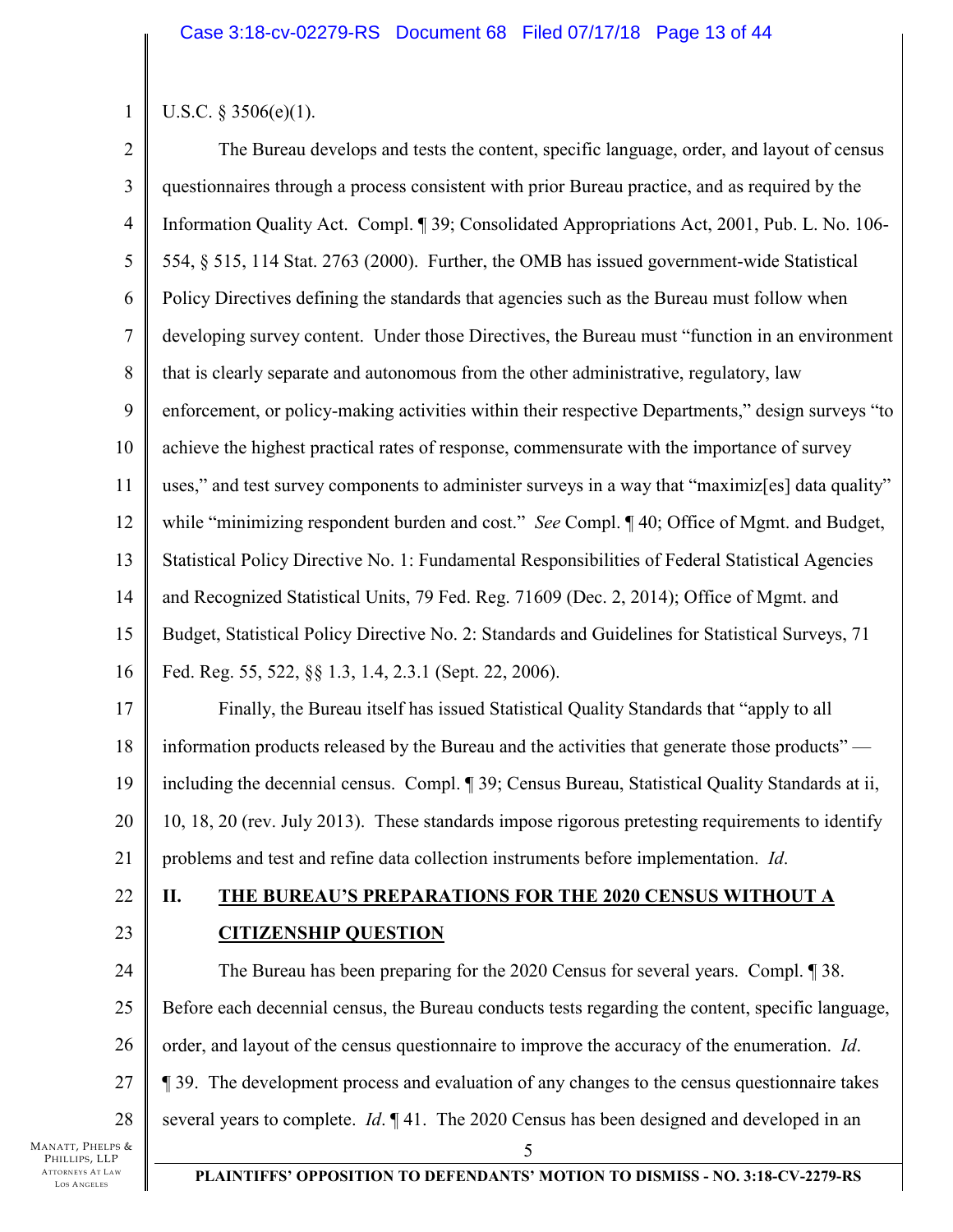### Case 3:18-cv-02279-RS Document 68 Filed 07/17/18 Page 14 of 44

iterative fashion, incorporating results from various tests conducted over the past decade. *Id*.

¶ 38. No tests have included a citizenship question or gathered data on the impact of a citizenship question in the context of the 2020 Census questionnaire. *Id.* ¶¶ 43, 47–48.

5 6 7 In March 2017, Defendants submitted to Congress a report of the proposed subjects planned for the 2020 Census, as required by 13 U.S.C.  $\S$  141(f)(1). Compl.  $\P$  5, 37. The subjects were unchanged from the 2010 Census. *Id*. ¶ 37. Citizenship was not among the subjects that Defendants had identified for the 2020 Census questionnaire. *Id*.

8 9 10 11 12 13 The 2018 final "dress rehearsal" for the 2020 Census, the End-to-End Census Test, was already underway by the time Ross decided to add the citizenship question in March 2018. The End-to-End Census Test did not include a citizenship question. Compl. ¶ 47. As a result, none of the major tests for the 2020 Census have assessed the content, language, layout, or order of the citizenship question on the questionnaire, or the impact that the question regarding citizenship status will have on response rates and accuracy. *Id*.

- 14
- 15

# **III. DEFENDANTS' PRETEXTUAL AND ARBITRARY JUSTIFICATIONS FOR ADDING A CITIZENSHIP QUESTION TO THE 2020 CENSUS**

16 17 18 19 20 21 22 23 24 25 26 27 28 6 Nearly nine months after the subjects for the 2020 Census had been identified, on December 12, 2017, the DOJ sent a letter to the Bureau requesting the inclusion of a citizenship question on the 2020 Census. Compl.  $\P$  6, 61. The DOJ claimed that data from a citizenship question would be appropriate for use in enforcing Section 2 of the Voting Rights Act ("VRA"). Compl. ¶¶ 6, Ex. 1. The DOJ did not address whether or how a citizenship question would impact the Bureau's duty to capture the "actual Enumeration" of the U.S. population. *Id*. On March 26, 2018, Ross issued a memorandum directing the Bureau to place the citizenship question on the 2020 Census. Compl. ¶ 62, Ex. 2. Ross's memorandum stated that his rationale for including the citizenship question is that "[k]nowing how many people reside in the community and how many of those people are citizens, in combination with other information, provides the statistical information that helps the government enforce Section 2 of the Voting Rights Act and its protections against discrimination in voting." Compl. ¶ 63, Ex. 2. Thus, unless the Court grants the relief requested in this action, the census will ask every member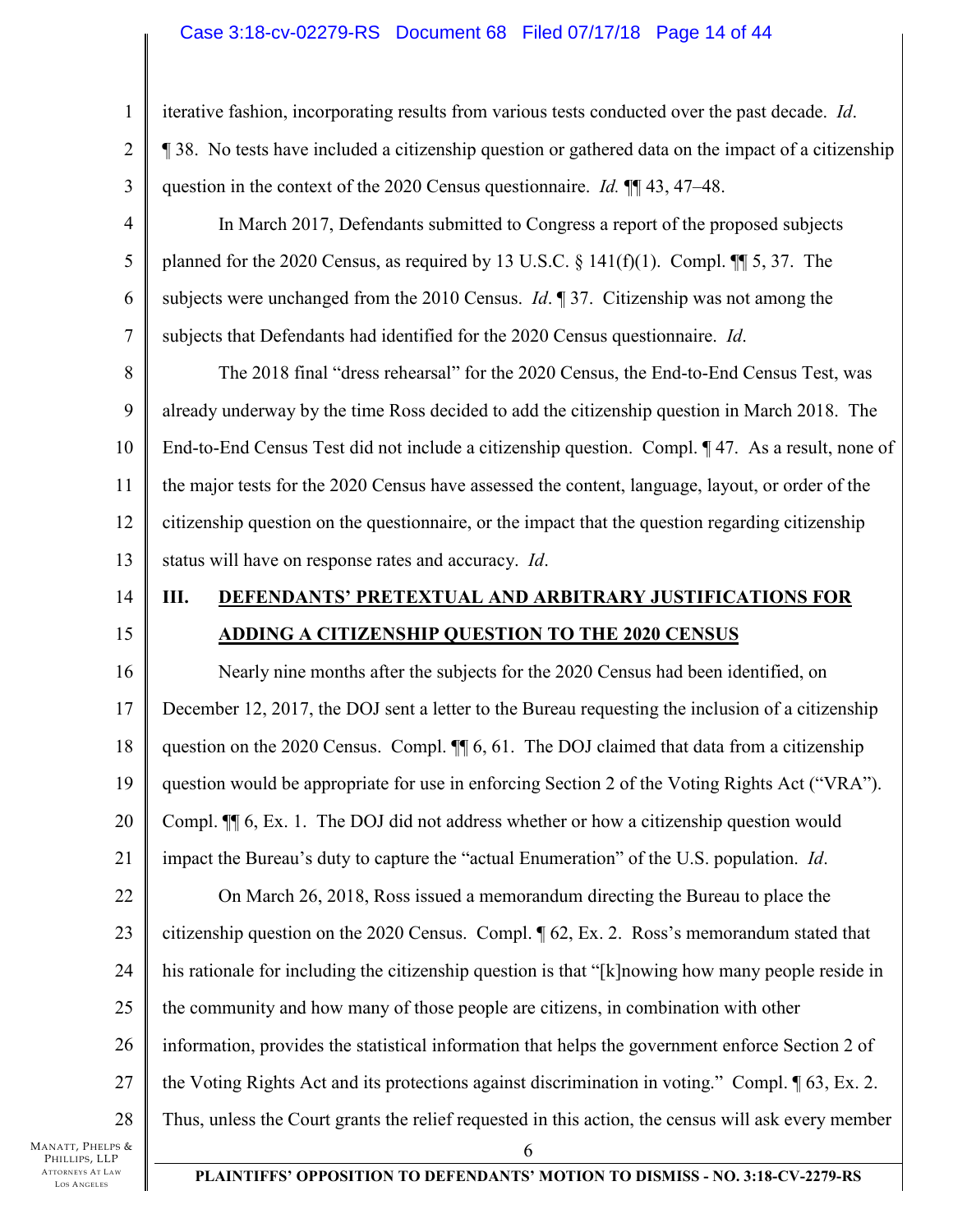### Case 3:18-cv-02279-RS Document 68 Filed 07/17/18 Page 15 of 44

of every household in the United States whether each person residing in that household is a citizen of the United States. Compl. ¶ 9. The question also will ask whether each citizen was naturalized, born "in the United States," born "in Puerto Rico, Guam, the U.S. Virgin Islands, or Northern Marianas," or "born abroad to U.S. citizen parent or parents." *Id*.

5 6 7 8 9 10 11 12 13 14 In the March 2018 memorandum, Ross claimed that he had taken a "hard look" at the DOJ's request (which Ross later disclosed came at Ross's behest<sup>2</sup>), had considered all relevant facts and data, and had concluded that the "value" of a citizenship question was "of greater importance than any adverse effect that may result." Compl., Ex. 2 at 1, 7. He determined that the best option to address the DOJ's request was to add the ACS citizenship question to the decennial census. Compl. ¶ 64. Ross speculated that the citizenship question may not cause an undercount because "there is no information available to determine the number of people who would in fact not respond because of a citizenship question being added, and no one has identified any mechanism for making such a determination." Compl., Ex. 2 at 5. Further, he illogically concluded that "the need for accurate citizenship data" was worth the risk of an undercount. *Id*.

15 16 17 18 19 20 21 22 23 24 25 Ross further asserted in his March 2018 memorandum that the citizenship question has been "well tested." Compl., Ex. 2. Yet at the same time, he readily admitted that "no empirical data existed on the impact of a citizenship question on responses," and that Commerce was "not able to determine definitively how inclusion of a citizenship question on the decennial census will impact responsiveness." *Id.* at 3, 7. Because Defendants' consideration of the citizenship question came so late in the census planning process, none of the census content tests or preparations for the 2020 Census contemplated inclusion of a citizenship question. Compl. ¶ 47. Although Defendants refer to the citizenship question as a "reinstatement," *see* Defs.' Mem. at 5–9, not since the 1950 Census have all U.S. residents been required to report their citizenship status as part of the decennial enumeration. Compl. ¶¶ 5, 34–35. The decennial censuses between 1960 and 2000 collected citizenship information only from a limited subset of

26

 $\overline{\phantom{a}}$ 

28

1

2

3

4

27 <sup>2</sup> See Supplement to Administrative Record (Docket No. 52-1) at AR001321. The Court may take judicial notice of the Administrative Record in ruling on Defendants' motion to dismiss. *See Mack v. South Bay Beer Distribs*., 798 F.2d 1279, 1282 (9th Cir. 1986), *abrogated on other grounds by Astoria Fed. Sav. & Loan Ass'n*, 501 U.S. 104 (1991).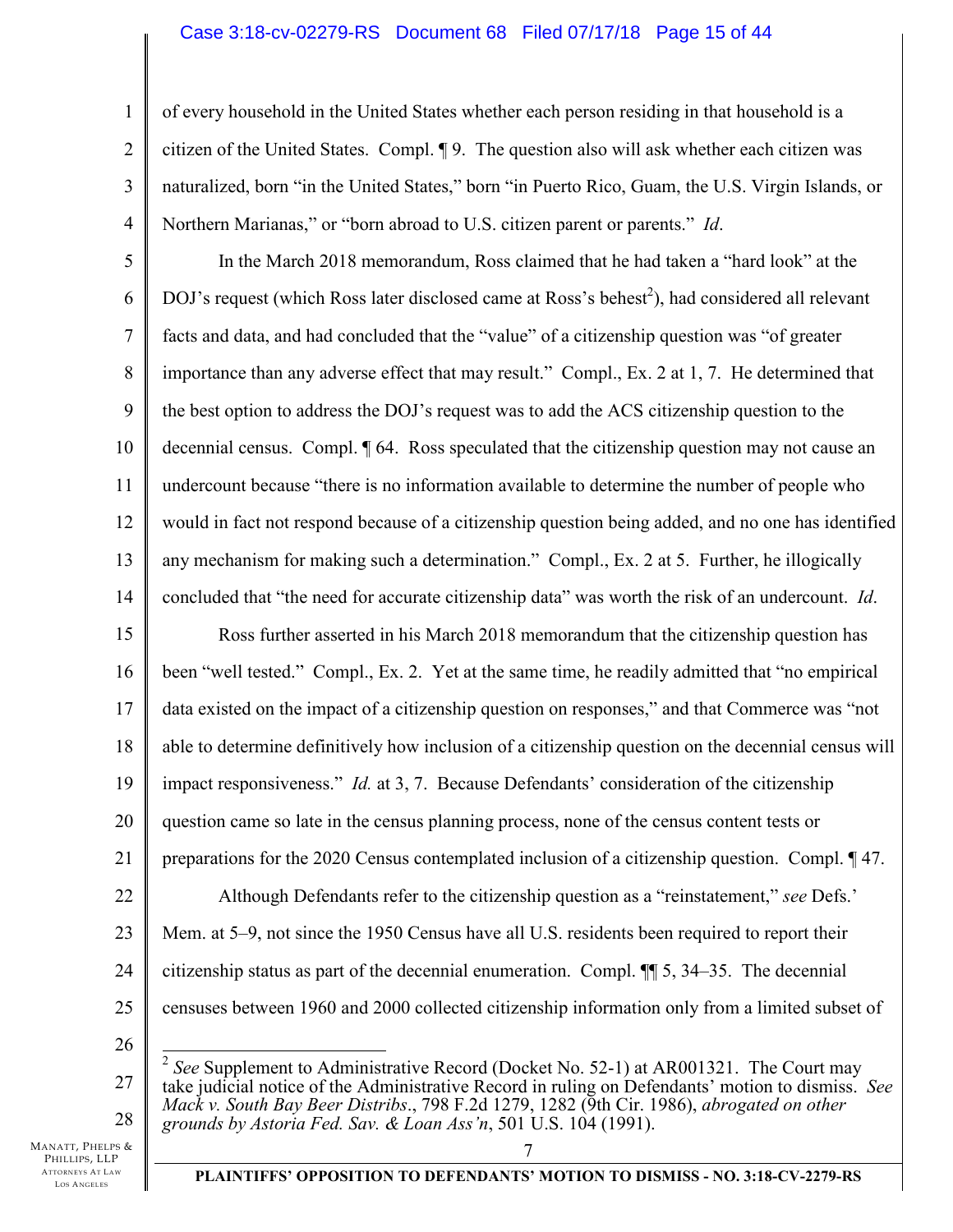### Case 3:18-cv-02279-RS Document 68 Filed 07/17/18 Page 16 of 44

1 2 3 4 5 the U.S. population. *Id*. And since 2005, the Bureau has collected citizenship information solely through the American Community Survey ("ACS").<sup>3</sup> *Id*.  $\parallel$  36. The Bureau and numerous past Census Directors from both Republican and Democratic administrations have opposed adding a citizenship question to the person-by-person census count, warning that such an inquiry would suppress response rates and undermine the accuracy of the census. *Id*. ¶¶ 71, 80–84.

6 7 8 9 10 11 12 13 14 Plaintiffs allege several facts that further underscore the irrational, arbitrary, and capricious nature of the Secretary's decision to include a citizenship question on the 2020 Census. *First*, in the over 50 years since the VRA's enactment, the Bureau has never asked about citizenship when conducting its 100% enumeration of the population. Compl. ¶ 67. Courts regularly rely on ACS data rather than decennial census data to calculate "citizen voting age population" in voting rights litigation. *Id.* ¶ 68. And in any event, data collected through the decennial census would not provide a "reliable calculation" of "citizen voting age population" because citizenship information collected decennially will quickly become outdated and less reliable over the course of the subsequent decade. *Id*. ¶ 69.

15 16 17 18 *Second*, including the citizenship question on the decennial census actually undermines the VRA's purpose of ensuring fair representation for all communities, because it will likely deter responses from non-citizens and their relatives — many of whom are members of the minority populations that Section 2 of the VRA is designed to protect. Compl. ¶ 63.

19 20 21 22 23 24 25 26 *Third*, the detail requested by the citizenship question, concerning whether respondents were citizens at birth or naturalized, or where citizens were born, can serve no purpose whatsoever in the enforcement of Section 2 of the VRA. Compl. ¶ 63. Section 2 of the VRA prohibits voting practices or procedures that discriminate on the basis of race, color, or membership in a language minority group. A citizen, whether that person is a citizen at birth or naturalized, is entitled to protection against discrimination in voting. *Fourth*, Defendants have failed to identify and explain any "new circumstances" that <sup>3</sup> Between 1960 and 2000, citizenship was asked on the long-form questionnaire sent once every

27 28 decade to approximately 1 in 6 households. The ACS is a separate survey that the Bureau administers to a sample of the U.S. population on a monthly basis. Compl. ¶ 36. Ross decided to import the multi-part citizenship question designed for use in the ACS directly into the 2020 Census questionnaire — without any changes and without any separate pre-testing.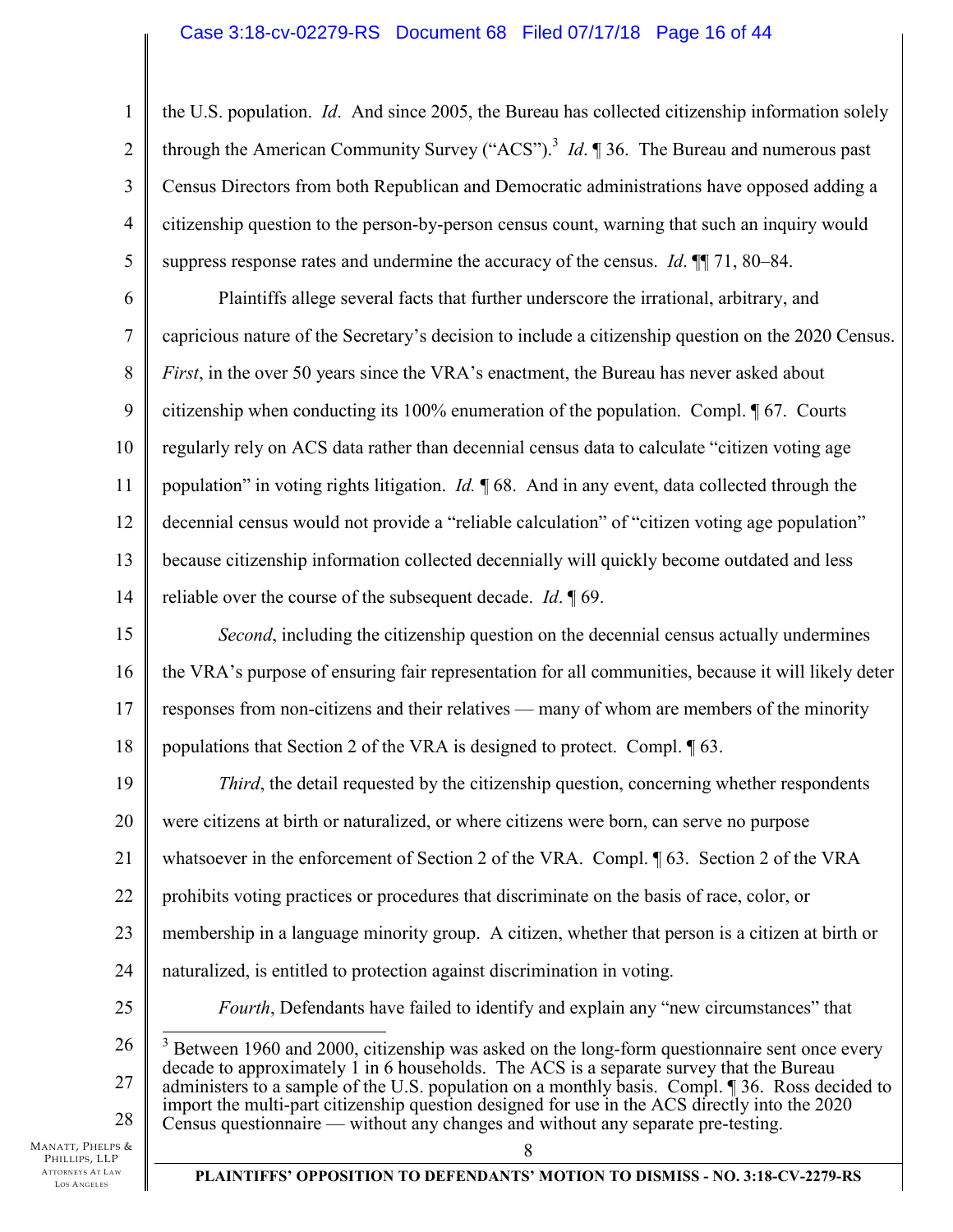1 2 "necessitated" this modification to the subjects that Defendants submitted to Congress in 2017, as required by statute under 13 U.S.C.  $\S$  141(f)(3). Compl.  $\P$  65.

3 4 5 6 7 8 Accordingly, including a question regarding citizenship that will lead to a systematic undercount of minority populations across the United States will undermine, not advance, the goals of the VRA by impairing fair representation of those groups and the states in which they live. Ross' purported reasoning for adding the citizenship question is a pretext for other unstated and ulterior purposes. Compl. ¶ 70. Plaintiffs contend that Ross asked the DOJ to provide a justification for adding the citizenship question.

9 10

# **IV. THE ADDITION OF A CITIZENSHIP QUESTION AS A RESULT OF IMPROPER POLITICAL INFLUENCES AND AGENDAS**

11 12 13 14 15 While the Bureau has spent most of the past decade preparing for a 2020 Census without a citizenship question, the Trump Administration has been intent on using the census to advance its anti-immigration political agenda. *See* Compl. ¶¶ 72–81. It is only now, after the Trump Administration has declared an all-out war on immigrant populations, that the citizenship question has been added to the 2020 Census. This is no coincidence.

16 Indeed, the partial Administrative Record that Defendants have produced to date (Docket

17 Nos. 38, 52) (the "AR") confirms that (1) the White House demanded the inclusion of a

18 citizenship question in the 2020 Census to reduce the representation of non-citizens in Congress

19 and for other illicit purposes; (2) Ross obediently complied with the White House's demand; and

20 (3) Ross has now changed his explanation as to how the decision to add the citizenship question

21 came about. Specifically, in July 2017, Kris Kobach, Kansas's Secretary of State and then-

22 Deputy Chair of the Presidential Commission on Election Integrity — also known as the "Voter

23 Fraud Commission" — contacted Ross "at the direction of Steve Bannon," the White House's

24 Chief Strategist at the time.<sup>4</sup> AR000763. In a July 2017 e-mail to Ross, Kobach complained that

25 26 27 <sup>4</sup> Kobach first came to national attention by authoring Arizona's "Show Me Your Papers" law, most of which was struck down in *Arizona v. United State*s, 567 U.S. 387 (2012). Later, in *League of Women Voters of United States v. Newby*, 838 F.3d 1, 13 (D.C. Cir. 2016), the D.C. Circuit preliminarily enjoined action taken by the Executive Director of the Election Assistance Commission, at Kobach's request, to change the federal voter registration form to require documentary proof of citizenship. And in Kansas, Kobach required documentary proof of

28 citizenship from those registering to vote for federal elections until the Tenth Circuit enjoined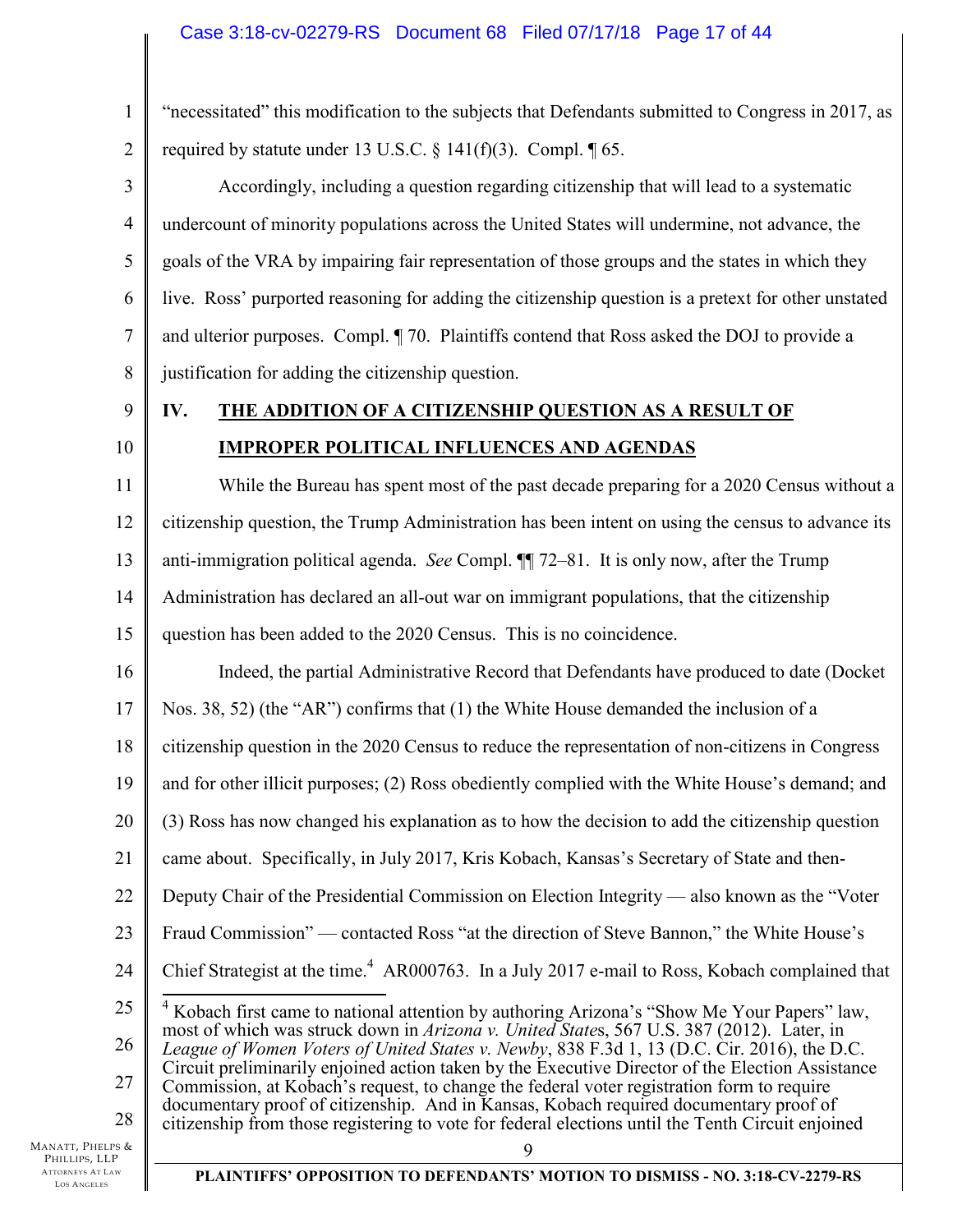### Case 3:18-cv-02279-RS Document 68 Filed 07/17/18 Page 18 of 44

1 2 3 4 5 the absence of a citizenship question on the Census questionnaire "leads to the problem that aliens who do not 'reside' in the United States are still counted for congressional apportionment purposes." AR000764. Kobach noted that it was "essential" to add a citizenship question to the 2020 Census to combat this purported "problem." *Id*. Kobach proposed the precise citizenship question language that Ross subsequently added to the 2020 Census form. *Id*.

6 7 8 9 10 11 12 In his June 2018 "supplement" to the AR, Ross contradicted his prior explanation and confirmed that the DOJ did not initiate the request to add a citizenship question to the 2020 Census. To the contrary, after conferring with "senior Trump Administration officials" (presumably, Kobach, Bannon and others), it was *Ross* who approached the DOJ to seek its support for a citizenship question. AR001321. Although DOJ eventually requested adding the citizenship question, it did so only at Ross's prompting, which itself was done at the White House's behest.

13 14 15 16 On March 26, 2018, Ross issued a memorandum confirming the addition of a citizenship question to the 2020 Census, setting aside decades of practice regarding the decennial census, defying the advice of his own and other experts, and using the 2020 Census to promote the antiimmigrant and voter suppression agenda of the Trump Administration. Compl. ¶ 62, Ex. 2.

- 17
- 18

# **V. THE HARM TO PLAINTIFFS RESULTING FROM A CITIZENSHIP QUESTION**

# **THAT WILL CAUSE A DISPROPORTIONATE UNDERCOUNT**

19 20 21 22 23 As alleged in the Complaint, there is compelling evidence — including studies performed by the Bureau itself and findings cited in Ross's March 2018 memorandum<sup>5</sup> — that the inclusion of a citizenship question on the 2020 Census will result in a disproportionate undercount of certain demographic groups, including immigrants, minorities, and noncitizens. Compl. ¶ 72. Since at least 1980, the Bureau has recognized that, because of immigrants' fear of how

- 24
- 25 26  $\overline{a}$ him from doing so. *Fish v. Kobach*, 840 F.3d 710, 755 (10th Cir. 2016); *see also Fish v. Kobach*, 294 F. Supp. 3d 1154, 1168 (D. Kan. 2018) (finding that Kobach disobeyed a preliminary injunction order by failing to ensure that voter registration applicants became fully registered and willfully failed to make sure county election officials were properly trained).
- 27 28  $<sup>5</sup>$  Ross's March 2018 memorandum notes that the drop-off in response rates between the long</sup> form questionnaire (which asked about citizenship) and the short form questionnaire (which did not) was 3.3% greater for noncitizens than for citizens in the 2000 Census. Compl., Ex. 2 at 4.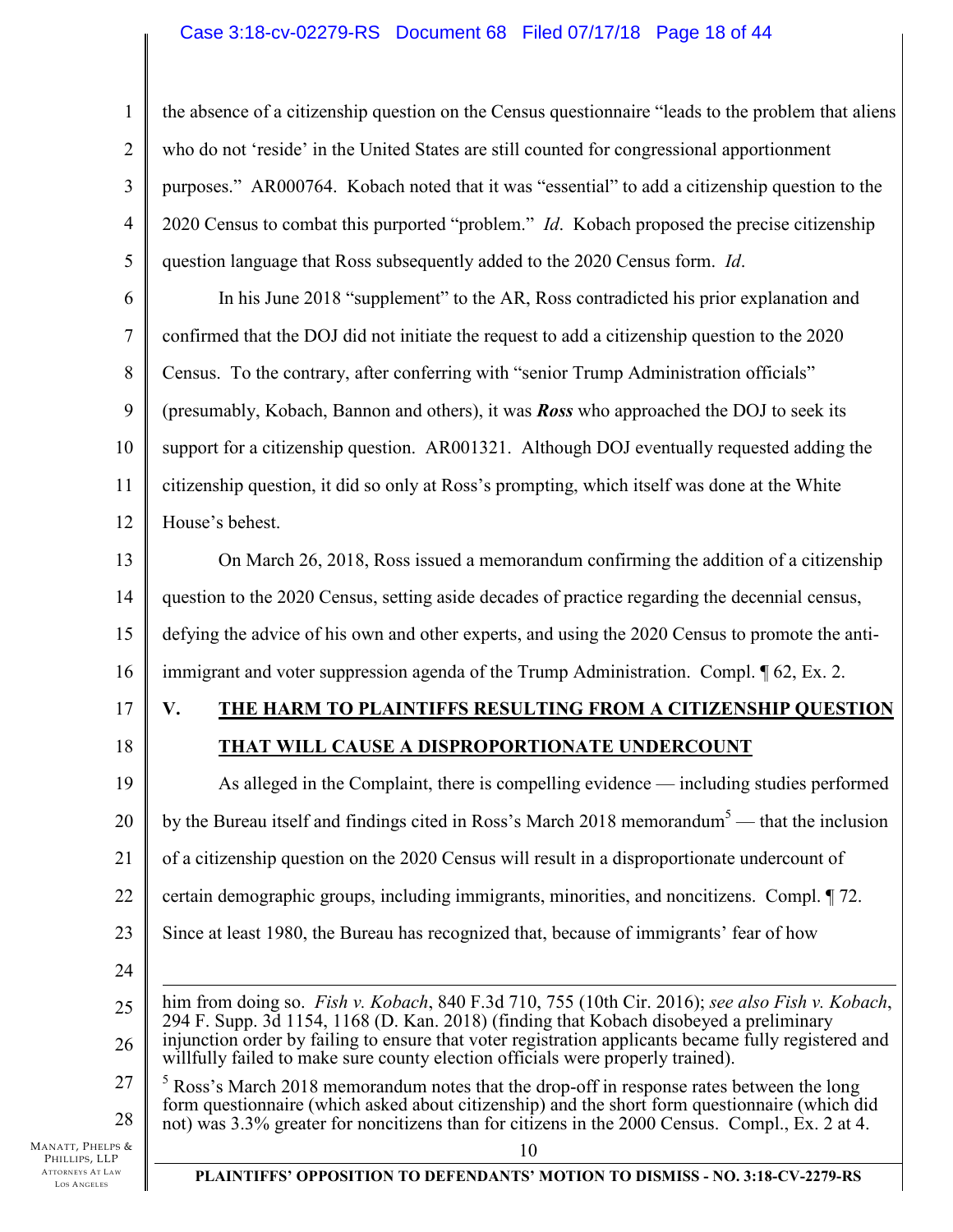### Case 3:18-cv-02279-RS Document 68 Filed 07/17/18 Page 19 of 44

1 2 3 4 5 6 7 information disclosed on the Census may be used against them, "any effort to ascertain citizenship will inevitably jeopardize the overall accuracy of the population count." Compl. ¶ 82. The Bureau's own experts believe that adding the citizenship question may threaten the accuracy and confidentiality of enumeration, jeopardize the Bureau's nonpartisan reputation, and make the 2020 Census more expensive to conduct. This is especially troubling in light of the Trump Administration's proposed funding cuts, which will adversely affect the 2020 Census and thus exacerbate the citizenship question's effect on the accuracy of the census. *Id*. ¶¶ 83–84.

8 9 10 11 12 13 14 15 16 17 18 19 20 21 Both before and after requesting and receiving the DOJ's December 2017 letter, Ross met with a number of elected officials, stakeholders, interest groups, and experts regarding the addition of the citizenship question. The AR reveals that many experts rejected the idea of adding the citizenship question. *See* AR001257 (finding that the Bureau could provide the DOJ the requested data through statistical sampling); AR001259 (Former Deputy Director of the Bureau told Ross that the citizenship question would diminish response rates, decrease quality of responses, and increase costs); and AR001276 (data firm Nielsen cautioned against adding a citizenship question). Chief Scientist and Associate Director of Research and Methodology at the Bureau, Dr. John M. Abowd, conducted three distinct analyses which showed that adding a citizenship question will have a negative effect on the accuracy and quality of the 2020 Census and likely will cause a significant decline in response rates from noncitizen households. AR001277, AR001279–82. Dr. Abowd recommended alternative methods to satisfy the DOJ's concerns. AR001283. However, Ross mischaracterized and substantially ignored Dr. Abowd's findings in his March 2018 Memorandum. Compl., Ex. 2.

22 23 24 25 26 27 28 11 Additionally, a disproportionate undercount in the 2020 Census will cause significant harm to cities such as San Jose, which has a large immigrant population, and to residents who live there. Compl. ¶¶ 85, 92. An undercount will cause California and its municipalities to lose federal funding, including resources from the federal assistance programs that distribute funds on the basis of decennial census-derived statistics. *Id*. Citywide, 12.6% of San Jose's population lives below the poverty line. *Id*. ¶ 86. Many San Jose residents rely on federally funded benefits for their livelihoods. *Id*. ¶ 87. And San Jose will lose millions of dollars in federal funding for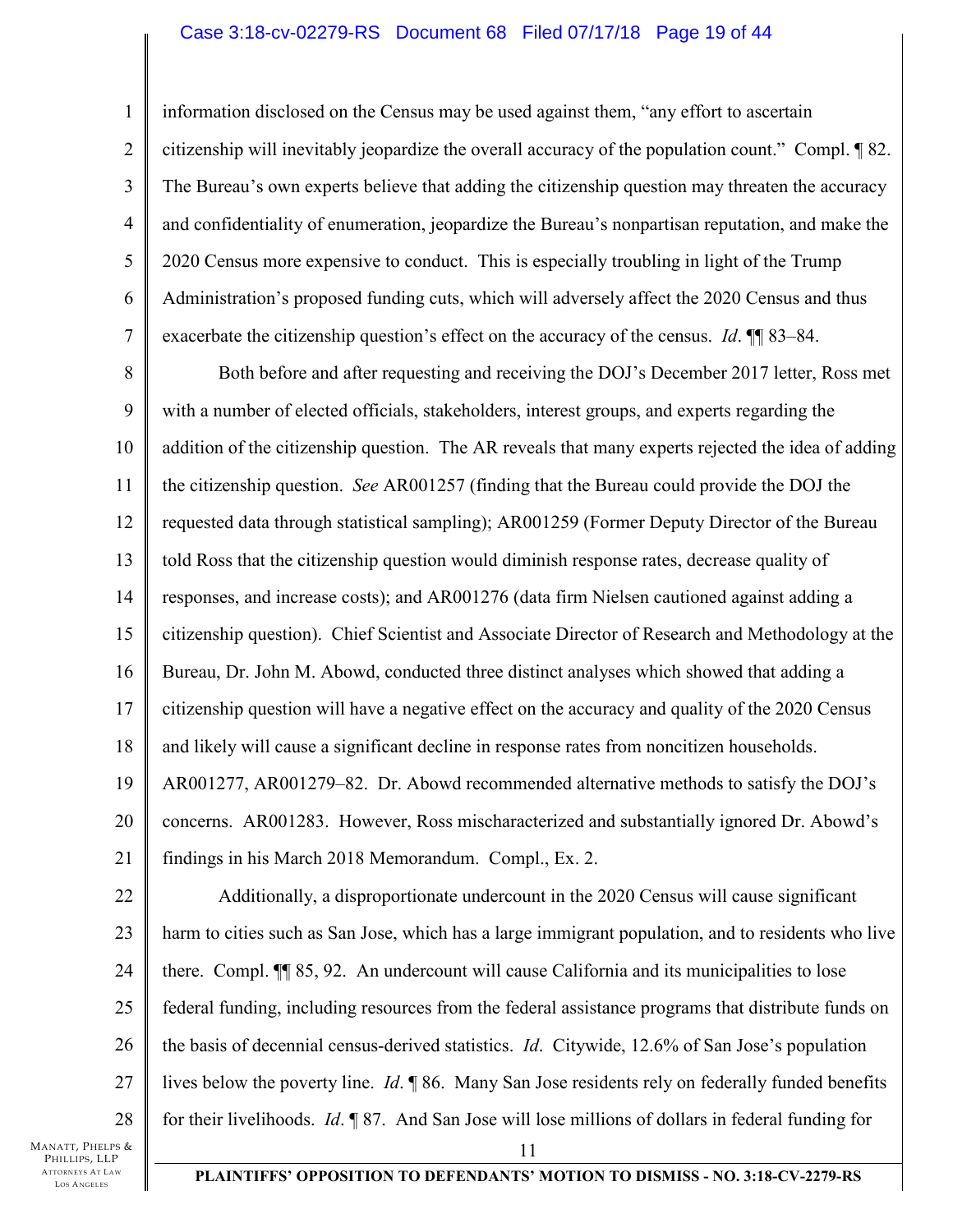### Case 3:18-cv-02279-RS Document 68 Filed 07/17/18 Page 20 of 44

public health, education, transportation and neighborhood improvements on an annual basis if there is an undercount of its population. *Id*. ¶ 101.

4 Further, the results of the 2020 Census likely will be inaccurate if the citizenship question is included, which in turn means that apportionment of congressional seats based upon those results will not account for "the whole number of persons in each state," in violation of the Fourteenth Amendment's apportionment clause. Compl*.* ¶ 100. San Jose will be awarded fewer seats in the U.S. House of Representatives than its population dictates. *Id*. ¶ 93.

8 9 10 11 12 13 14 The expected undercount also will harm BAJI, which advocates for minority and immigrant communities, because of the drain on its resources caused by the need to divert funds to educate constituents regarding the citizenship question and other programming to minimize its effects. *Id.* ¶¶ 88, 94. Further, the diminished federal funding and political representation of minority and immigrant communities as a result of the citizenship question directly frustrates BAJI's goal of fostering racial, economic, and social equality for Black immigrants and other historically underrepresented communities. *Id*.

### **ARGUMENT**

16 17 18 19 20 21 22 Each of Defendants' arguments that Plaintiffs' claims must be dismissed are meritless. *First*, Plaintiffs have standing to challenge the Secretary's decision because they allege facts establishing concrete injury resulting from the inclusion of a citizenship question on the 2020 Census. *Second*, Ross's decision regarding the content of the 2020 Census is not an inherently political question committed to his unfettered discretion and is subject to judicial review. *Third*, Plaintiffs plausibly allege that Defendants have violated their Constitutional duty to conduct an actual "Enumeration" of the population.

23

15

1

2

3

5

6

7

# **I. LEGAL STANDARD**

24 25 26 27 28 12 A complaint must set forth "a short and plain statement of the grounds for the court's jurisdiction," and "a short and plain statement of the claim showing that the pleader is entitled to relief." Fed. R. Civ. P. 8(a). Under Rule 12(b)(1) of the Federal Rules of Civil Procedure, Plaintiffs bear the burden of demonstrating that the Court has subject-matter jurisdiction. *See Lujan v. Defenders of Wildlife*, 504 U.S. 555, 561 (1992). When a motion to dismiss attacks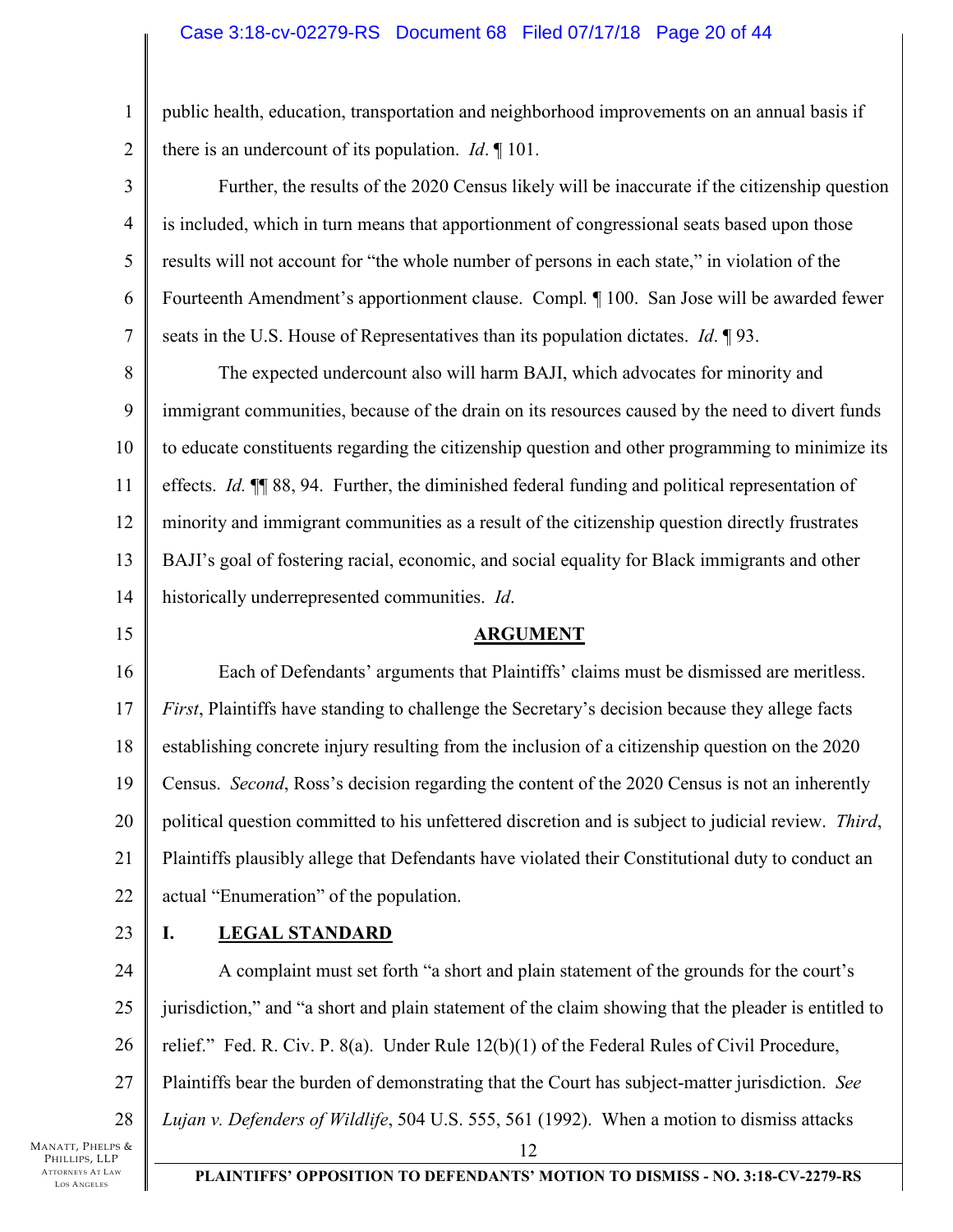# Case 3:18-cv-02279-RS Document 68 Filed 07/17/18 Page 21 of 44

| 1              | jurisdiction under Rule $12(b)(1)$ on the face of the complaint, the court assumes the factual        |
|----------------|-------------------------------------------------------------------------------------------------------|
| $\overline{2}$ | allegations in the complaint are true and draws all reasonable inferences in the plaintiff's favor.   |
| 3              | Doe v. Holy See, 557 F.3d 1066, 1073 (9th Cir. 2009).                                                 |
| $\overline{4}$ | To survive a Rule 12(b)(6) motion to dismiss, Plaintiffs "need only allege 'enough facts to           |
| 5              | state a claim to relief that is plausible on its face."" Matrixx Initiatives, Inc. v. Siracusano, 563 |
| 6              | U.S. 27, 45 n.12 (2011) (quoting Bell Atlantic Corp. v. Twombly, 550 U.S. 544, 570 (2007)). A         |
| 7              | claim is facially plausible "when the plaintiff pleads factual content that allows the court to draw  |
| 8              | the reasonable inference that the defendant is liable." Ashcroft v. Iqbal, 556 U.S. 662, 678          |
| 9              | (2009). This court "must accept as true all of the factual allegations contained in the complaint."   |
| 10             | Erickson v. Pardus, 551 U.S. 89, 94 (2007).                                                           |
| 11             | PLAINTIFFS HAVE STANDING TO CHALLENGE DEFENDANTS' INCLUSION<br>П.                                     |
| 12             | OF A CITIZENSHIP QUESTION ON THE 2020 CENSUS.                                                         |
| 13             | To allege standing, Plaintiffs must state facts sufficient to demonstrate that they "(1)              |
| 14             | suffered an injury in fact, (2) that is fairly traceable to the challenged conduct of the defendant,  |
| 15             | and (3) that is likely to be redressed by a favorable judicial decision." Spokeo, Inc. v. Robins, 136 |
| 16             | S. Ct. 1540, 1547 (2016) (citing Lujan, 504 U.S. at 560–61); see also Fair Housing of Marin v.        |
| 17             | Combs, 285 F.3d 899, 905 (9th Cir. 2002) (finding direct organizational standing where a              |
| 18             | nonprofit "showed a drain on its resources from both a diversion of its resources                     |
| 19             | and frustration of its mission"); Havens Realty Corp. v. Coleman, 455 U.S. 363, 378 (1982)            |
| 20             | (organizational standing requires a personal stake in the outcome of the controversy).                |
| 21             | Defendants base their standing challenge only on the first and second prongs. However, a              |
| 22             | plaintiff's "general factual allegations of injury resulting from the defendant's conduct" are        |
| 23             | sufficient to establish standing at the pleading stage, and courts "must 'presume that general        |
| 24             | allegations embrace those specific facts that are necessary to support the claim." Circle Click       |
| 25             | Media LLC v. Regus Management Group LLC, No. 3:12-CV-04000-SC, 2015 WL 6638929, at *4                 |
| 26             | (N.D. Cal. Oct. 30, 2015) (quoting <i>Lujan</i> , 504 U.S. at 561). Here, San Jose and BAJI have      |
| 27             | alleged specific facts regarding their respective injuries-in-fact that are fairly traceable to       |
| 28             | Defendants' decision to add a citizenship question to the 2020 Census.                                |
| 'S &<br>P      | 13                                                                                                    |

MANATT, PHELP PHILLIPS, LLP ATTORNEYS AT LAW LOS A NGELES

 $\mathsf{l}$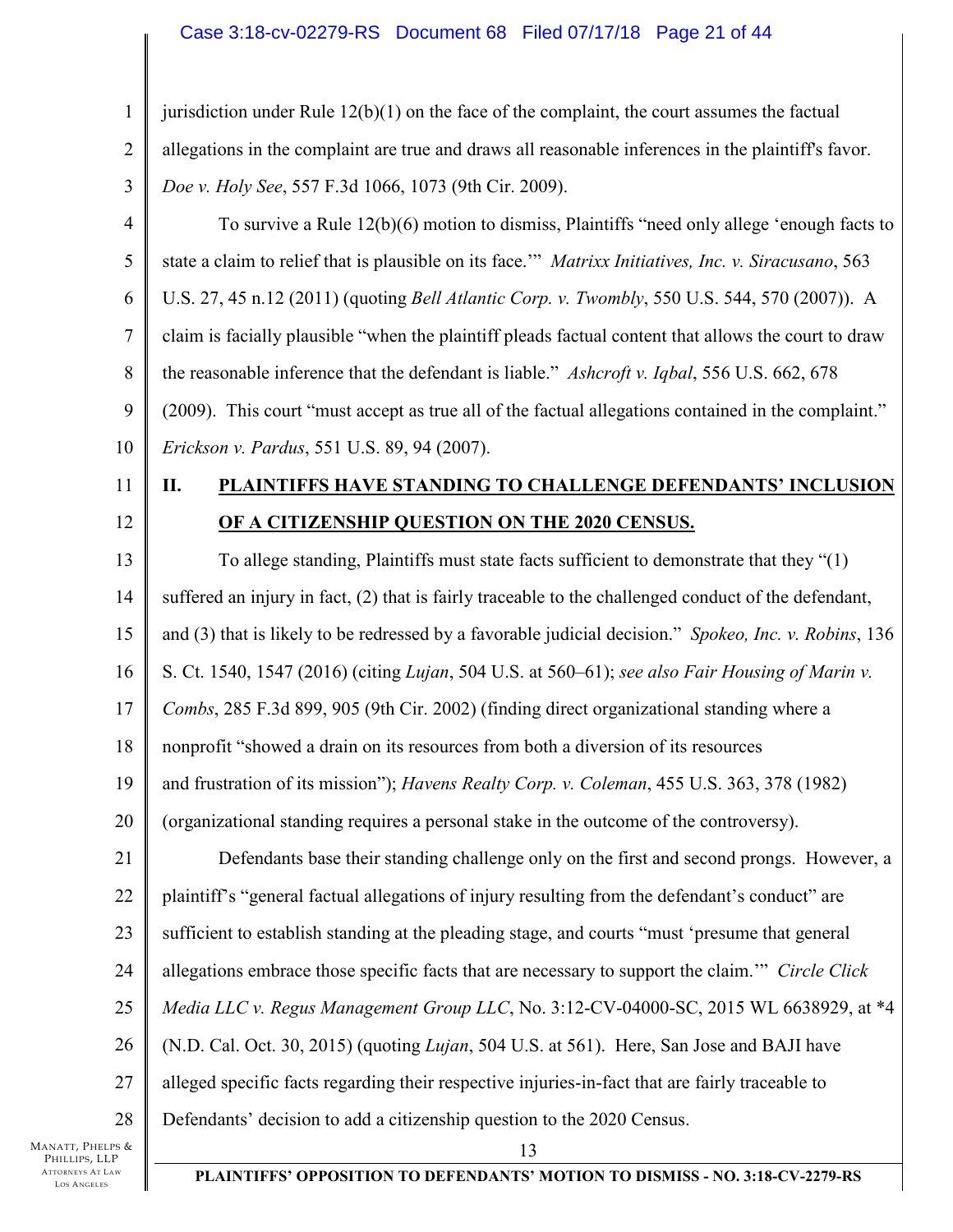| $\mathbf{1}$    | Plaintiffs have plausibly alleged that adding a citizenship question to the<br>A.                       |  |  |  |  |  |
|-----------------|---------------------------------------------------------------------------------------------------------|--|--|--|--|--|
| $\overline{2}$  | 2020 Census will cause Plaintiffs multiple, non-speculative injuries.                                   |  |  |  |  |  |
| 3               | To establish an injury in fact, Plaintiffs must allege an invasion of a legally protected               |  |  |  |  |  |
| $\overline{4}$  | interest that is "concrete and particularized" and "actual or imminent, not conjectural or              |  |  |  |  |  |
| 5               | hypothetical." Spokeo, 136 S. Ct. at 1548. Allegations of a "future injury" can satisfy this prong      |  |  |  |  |  |
| 6               | "if the threatened injury is 'certainly impending,' or there is a 'substantial risk' that the harm will |  |  |  |  |  |
| $\tau$          | occur." Susan B. Anthony List v. Driehaus, 134 S. Ct. 2334, 2341 (2014) (quoting Clapper v.             |  |  |  |  |  |
| $8\,$           | Amnesty Int'l USA, 568 U.S. 398, 409, 414 n.5 (2013)). Here, Plaintiffs allege — and                    |  |  |  |  |  |
| 9               | Defendants' own findings support — that the addition of a citizenship question will result in a         |  |  |  |  |  |
| 10              | disproportionate undercount of immigrants and those residing in immigrant communities.                  |  |  |  |  |  |
| 11              | 1.<br>Plaintiffs assert plausible facts — including Defendants' own findings -                          |  |  |  |  |  |
| 12              | that establish that the addition of a citizenship question will result in a                             |  |  |  |  |  |
| 13              | disproportionate undercount.                                                                            |  |  |  |  |  |
| 14              | In arguing that Plaintiffs' allegations are merely conjectural, hypothetical, and speculative,          |  |  |  |  |  |
| 15              | see Defs.' Mem. at 13, Defendants wholly ignore findings from their own studies providing that          |  |  |  |  |  |
| 16              | "any effort to ascertain citizenship will inevitably jeopardize the overall accuracy of the             |  |  |  |  |  |
| 17              | population count." <i>FAIR v. Klutznick</i> , 486 F. Supp. at 568 (discussing the Bureau's              |  |  |  |  |  |
| 18              | representations that citizenship questions inevitably trigger hostility, resentment, and refusal to     |  |  |  |  |  |
| 19              | cooperate in minority communities); Compl. ¶ 82. Indeed, the Bureau itself has definitively             |  |  |  |  |  |
| 20              | concluded that adding a citizenship question to the decennial census will result in an undercount       |  |  |  |  |  |
| 21              | of immigrant communities. Compl. $\P$ 71–72, 80–83. Further, the Census Scientific Advisory             |  |  |  |  |  |
| 22              | Committee — the Bureau's own advisory body — has concluded that the decision to add the                 |  |  |  |  |  |
| 23              | citizenship question was based on flawed logic and may threaten the accuracy and confidentiality        |  |  |  |  |  |
| 24              | of enumeration, make the census more expensive to conduct, and jeopardize the Bureau's                  |  |  |  |  |  |
| 25              | nonpartisan reputation. Compl. 183. The Bureau further has concluded that there is "an                  |  |  |  |  |  |
| 26              | unprecedented ground swell in confidentiality and data sharing concerns, particularly among             |  |  |  |  |  |
| 27              | immigrants or those who live with immigrants," and that these concerns "may present a barrier to        |  |  |  |  |  |
| 28              | participation in the 2020 Census." Compl. ¶ 80. The Bureau also has reported heightened                 |  |  |  |  |  |
| rs &<br>P<br>AW | 14<br>PLAINTIFFS' OPPOSITION TO DEFENDANTS' MOTION TO DISMISS - NO. 3:18-CV-2279-RS                     |  |  |  |  |  |
|                 |                                                                                                         |  |  |  |  |  |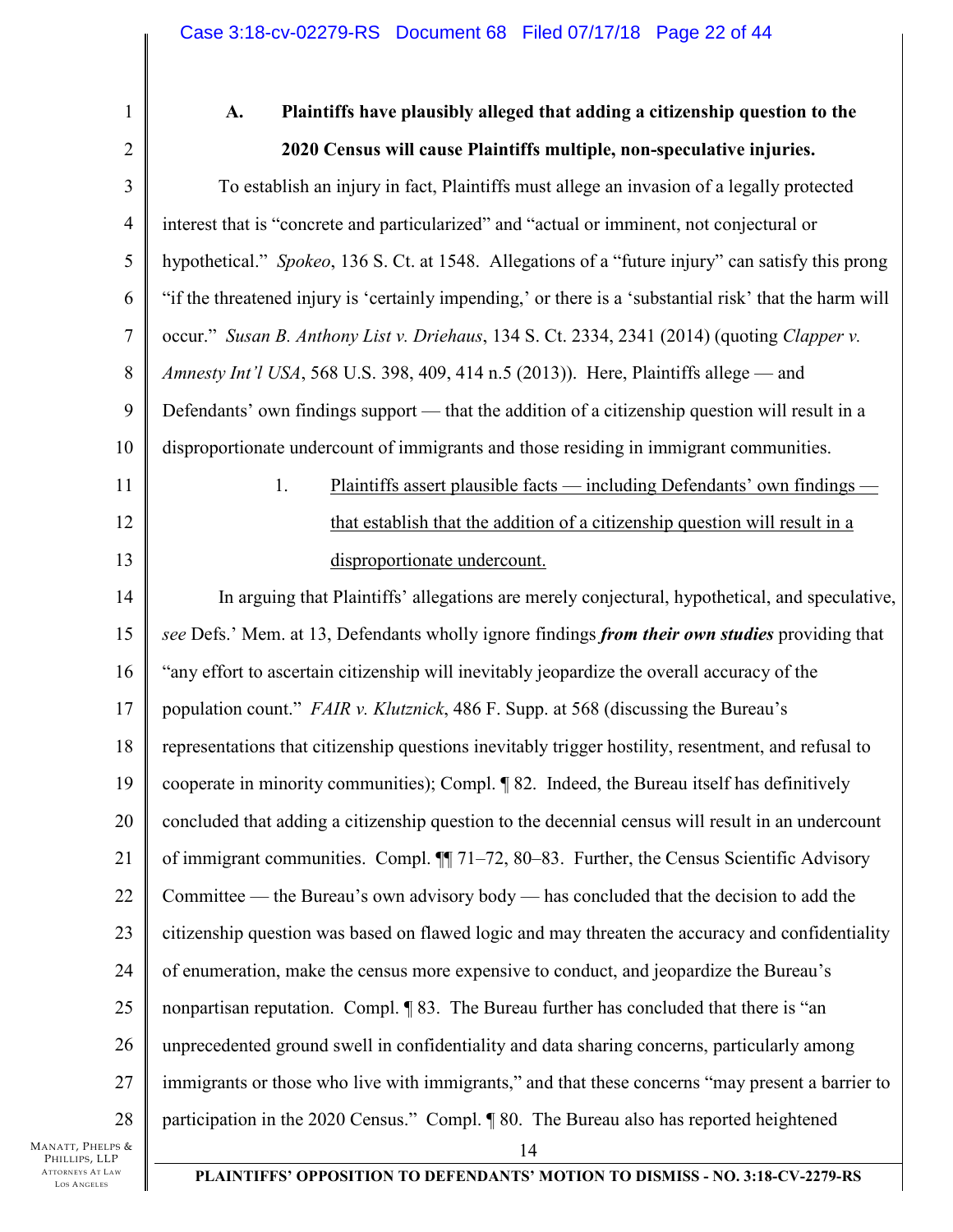### Case 3:18-cv-02279-RS Document 68 Filed 07/17/18 Page 23 of 44

1 2 3 4 5 concerns and fears about questions regarding citizenship and immigration status on the census in light of anti-immigrant political rhetoric from the current Administration, including President Trump's repeated calls to deport undocumented immigrants without due process. Compl. ¶ 81; Donald J. Trump (@realDonaldTrump), Twitter (Jun 24, 2018, 8:02 AM), https://twitter.com/ realDonaldTrump.

6 7 8 9 10 11 12 13 14 Notably, Defendants do not dispute or even address in their Motion to Dismiss the numerous findings that the citizenship question will cause an increased undercount during the 2020 Census. And while Defendants argue in their Motion that Plaintiffs' allegations of decreased response rates are speculative, Ross confirmed in sworn testimony before Congress as recently as May 10, 2018 that the Bureau itself estimates that response rates will decline by 1% overall as a result of the citizenship question.<sup>6</sup> Senate Appropriations Committee, Commerce, *Justice, Science and Related Agencies Subcommittee Hearing on the F.Y. 2019 Funding Request for the Commerce Department*, 115th Cong. 26 (May 10, 2018). The impact on majorityminority jurisdictions such as San Jose likely will be much greater.

15 16 17 18 19 20 21 22 23 24 25 In addition to Defendants' concessions, Plaintiffs sufficiently plead facts regarding the predominance of immigrants in their communities, the growing culture of fear and intimidation in the current political climate, and the deterrent effect of the citizenship question on response rates in immigrant communities. *See* Compl. ¶¶ 52–53, 55–57, 60. In any case, Defendants' insistence on a "definitive" answer regarding the effect of the citizenship question, *see* Defs.' Mem. at 13– 14 n.5, is not appropriate under the facial plausibility standard applied at the motion to dismiss stage. As the Supreme Court recognized in *Department of Commerce v. United States House of Representatives*, 525 U.S. 316 (1999), "it is certainly not necessary for this Court to wait until the census has been conducted to consider the issues presented here, because such a pause would result in extreme — possibly irremediable — hardship." *Id.* at 332; *see also Central Delta Water Agency v. United States*, 306 F.3d 938, 950 (9th Cir. 2002) (when the injury plaintiffs face is

26

27 28 <sup>6</sup> In their Motion, Defendants noticeably oscillate between inconsistent positions (1) insisting that the citizenship question has been "well tested," and (2) claiming that they are unaware of empirical data regarding how a citizenship question might impact response rates on the 2020 Census. *See* Defs.' Mem. at 6–8.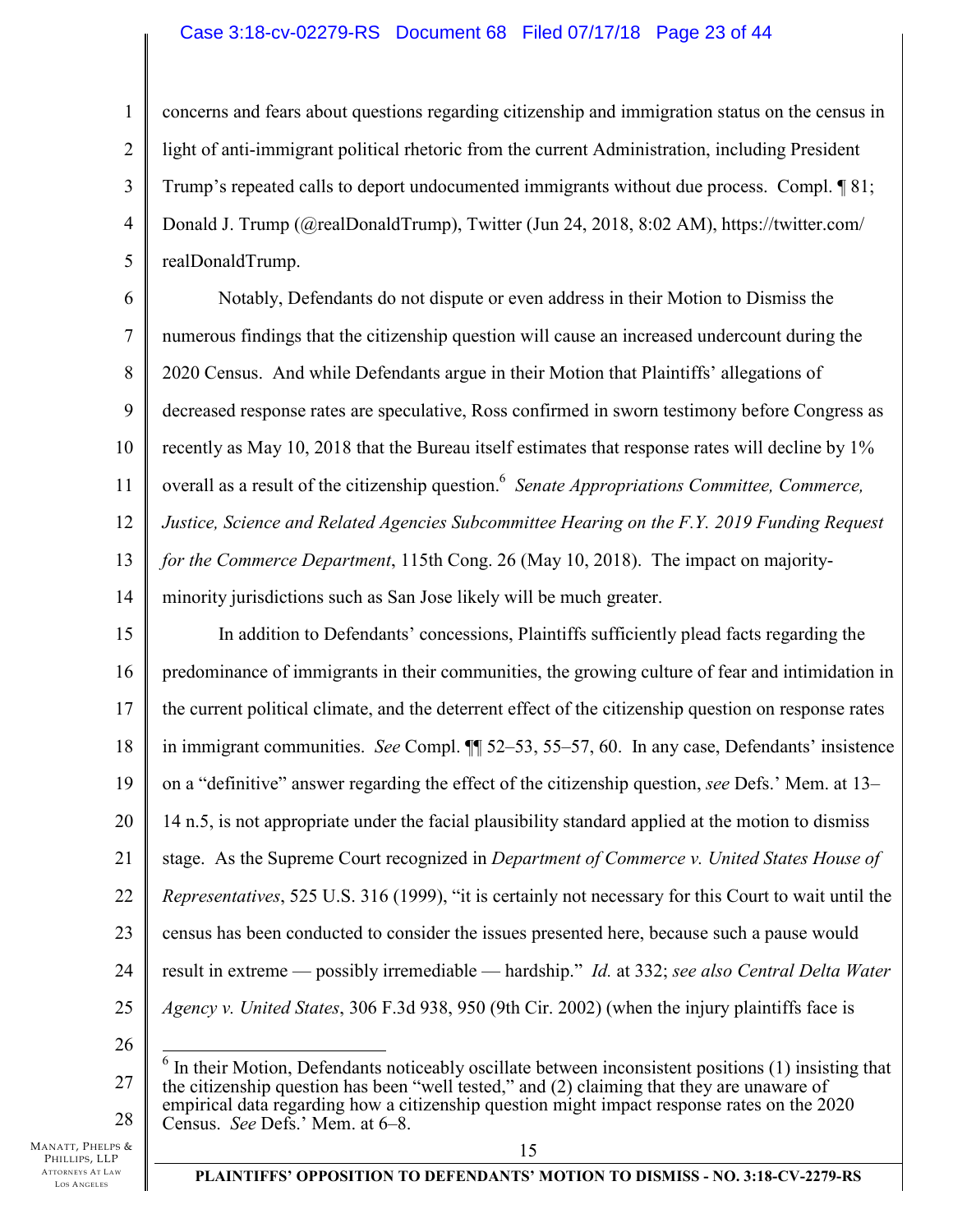1 2 "difficult or impossible to remedy," they need not wait for the irreversible harm to occur before challenging the government action in court).

3 4 5 6 7 8 9 10 2. Plaintiffs have plausibly alleged that a census undercount will directly harm Plaintiffs' representational, electoral, and federal-funding interests, and require an expenditure of time and resources. Plaintiffs plausibly allege that decreased response rates resulting from the citizenship question will cause them imminent, substantial harm, including through vote dilution, a reduction of their federal funding, and the diversion of their time and resources so as to combat the effects of the citizenship question. Compl. ¶¶ 85–89, 109–110. Each of these injuries is "concrete" harm.

11 12 13 14 15 16 17 18 19 20 21 22 23 24 25 *First*, the Supreme Court has already held that the "threat of vote dilution" as a result of procedural changes to the decennial census can be a "concrete" injury in fact that is "actual or imminent, not 'conjectural' or 'hypothetical.'" *Dep't of Commerce*, 525 U.S. at 332 (quoting *Whitmore v. Arkansas*, 495 U.S. 149, 155 (1990)). In *Department of Commerce*, various U.S. residents and counties challenged Commerce's plan to use statistical sampling in the 2000 Census to address the "chronic and apparently growing problem of 'undercounting' certain identifiable groups of individuals," including certain minorities. *Id*. at 320, 322. The plaintiffs alleged that such sampling would result in vote dilution on the state and local levels because of (1) subsequent re-apportionment of state representatives based on federal decennial census population data; and (2) the use of federal decennial census data for intrastate legislative redistricting. *See id*. at 330– 34. Applying the summary judgment standard, the Court found that plaintiffs' expected loss of representation "undoubtedly satisfie[d] the injury-in-fact requirement of Article III standing." *Id*. at 331. The Court reasoned that "voters have standing to challenge an apportionment statute because 'they are asserting a plain, direct and adequate interest in maintaining the effectiveness of their votes.'" *Id*. at 331–32 (quoting *Baker v. Carr*, 369 U.S. 186, 208 (1962)).

26 27 28 Likewise here, Plaintiffs allege that they will be "disproportionately affected" by the census undercount as it relates to their representation. Compl. ¶¶ 92, 114. The impact of adding a citizenship question to the census will disproportionally impact San Jose because of its large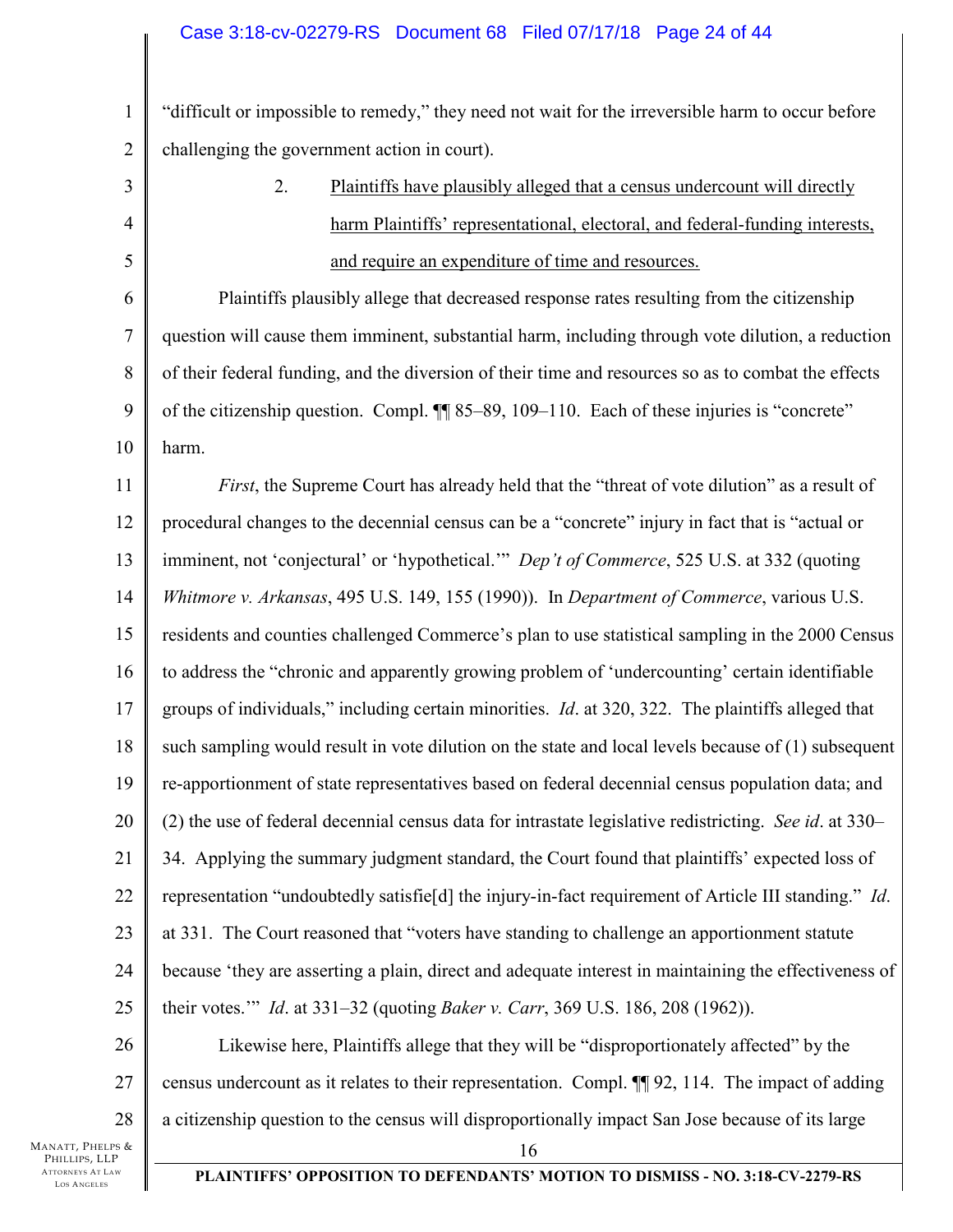### Case 3:18-cv-02279-RS Document 68 Filed 07/17/18 Page 25 of 44

1 2 3 4 5 6 immigrant population vis-à-vis other municipalities. Compl. ¶¶ 49–51, 92–93, 114. Further, 40% of San Jose's population was born outside the United States and as much as 17% of its population consists of undocumented immigrants, ranking it among the twenty metropolitan areas of the United States with the largest number of undocumented immigrants. Compl. ¶¶ 19, 51. Given the significant size of San Jose's immigrant population, an undercount impacts San Jose's political representation on the national, state, and local levels.

7 8 9 10 11 12 13 14 15 16 17 18 19 20 San Jose, which spans California's 17th, 18th, and 19th congressional districts, has three representatives in the U.S. House of Representatives. As required by the California Constitution, California's State Senate also relies on the census enumeration as the population base for intrastate redistricting. *See* Cal. Constit. art XXI, § 1. San Jose spans three state-level districts, and is currently represented by three State Senators. Disproportionately low response rates resulting from a citizenship question on the census could decrease the enumeration counts for San Jose and its immediate surrounding area<sup>7</sup> below the level required to maintain its three congressional seats and three State Senate seats. Thus, Plaintiffs plausibly allege that an undercount of San Jose's large immigrant community because of the citizenship question threatens to decrease their political representation. Such voter dilution is a concrete injury. *See Dep't of Commerce*, 525 U.S. at 332. Further, Defendants' contentions that Plaintiffs do not take into consideration undercounts of other states is simply not accurate as the Complaint alleges with specificity the disproportionate harm the citizenship question will cause San Jose because of the size of its immigrant populations.

21 22 23 24 25 26 *Second*, Defendants do not dispute that federal funding is impacted by census data. *See Wisconsin v. City of New York*, 517 U.S. 1, 5–6 (1996); *City of Los Angeles v. U.S. Dep't of Commerce*, 307 F.3d 859, 864 (9th Cir. 2002) (Congress, states, and municipalities rely on census data for many purposes including allocation of federal funding). Courts have concluded that a city can satisfy standing requirements by alleging that a census undercount would "result in a loss of federal funds." *See e.g.*, *City of Detroit v. Franklin*, 4 F.3d 1367, 1374 (6th Cir. 1993); *Carey* 

27

28

<sup>&</sup>lt;sup>7</sup> Santa Clara County, in which San Jose resides, has also raised concerns about the impact that the citizenship question will have on response rates. Compl. ¶ 57.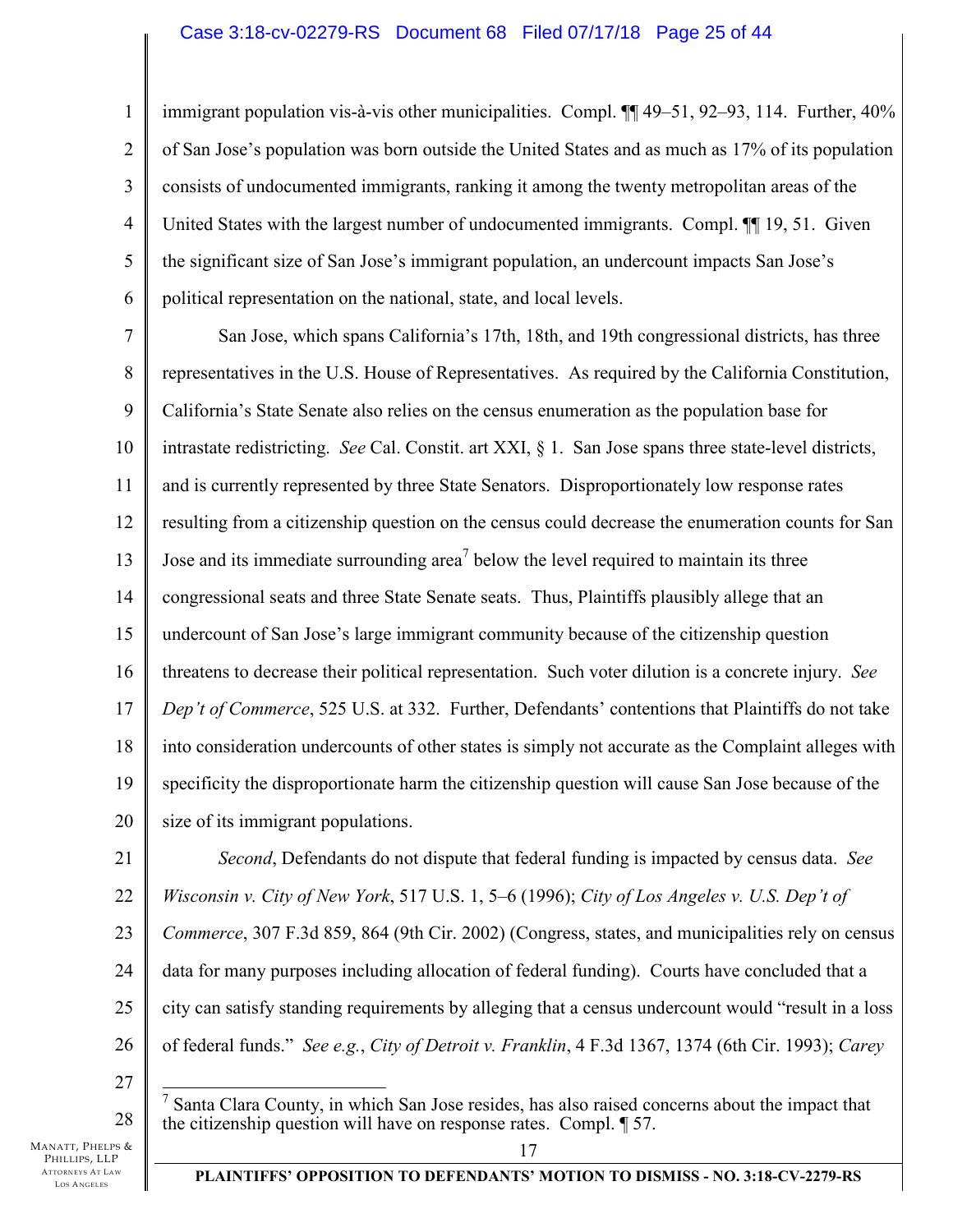1 2 3 4 5 6 7 8 9 10 11 12 13 14 15 16 17 18 19 20 21 22 23 24 25 26 *v. Kluznitz*, 637 F.2d 834, 836, 838 (2d Cir. 1980); *Chief Probation Officers of Cal. v. Shalala*, No. C-95-4644 DLJ, 1996 WL 134890, at \*3 (N.D. Cal. Mar. 14, 1996). Plaintiffs repeatedly assert in their Complaint that an undercount will result in annual losses of millions of dollars $\delta$  in federal funds relied upon by San Jose, its residents, and the minority and immigrant communities that BAJI serves. *See e.g.*, Compl.  $\P$  11–12, 32–33, 49, and 85–88. Contrary to Defendants' allegation that Plaintiffs' claim of loss of funding lacks specificity as to which programs are at issue, Plaintiffs identified numerous specific federal funding streams that are dependent on census data, including funding for Medicaid, Medicare Part B, the Supplemental Nutrition Assistance Program, the State Children's Health Insurance Program, and the Highway Planning and Construction Program. Compl. ¶ 33. Courts have concluded that a city can satisfy standing requirements by alleging that a census undercount would "result in a loss of federal funds." *Third*, Defendants' reliance on *La Asociacion de Trabajadores de Lake Forest v. City of Lake Forest* 624 F.3d 1083, 1088 (9th Cir. 2010) is misplaced. In *La Asociacion*, the organization-plaintiff *made no attempt* to allege organizational standing in its complaint. Whereas, BAJI pleads organizational standing with specificity. Compl. 123 (discussing in detail the diversion of BAJI's essential and limited resources, including time and money, to address and counteract the harmful effect of the inclusion of a citizenship question into the 2020 Census). Defendants then incredulously argue that there is no connection between BAJI's goal of fostering racial, economic, and social equality for Black immigrants and other historically underrepresented communities, and a census citizenship question that will disproportionately depress the response rates of immigrant communities and thus their political representation and federal funding. Yet the Bureau partnered with BAJI just two years ago to discuss possible changes to the 2020 Census questionnaire and the impact of its questions on the very community that BAJI serves. Compl. ¶ 42. As alleged in the Complaint, this meeting "was an extension of BAJI's efforts to bolster federal funding for historically undercounted and under-resourced  $\overline{a}$ 8 Even minimal loss of federal funding is sufficient to establish standing. *See Backus v. General* 

27 28 *Mills, Inc.*, 122 F. Supp. 3d 909, 919 (N.D. Cal. 2015) ("The injury may be minimal . . . an identifiable trifle is sufficient to establish standing." (alteration in original) (internal quotation marks omitted) (citing *Preminger v. Peake*, 552 F.3d 757, 763 (9th Cir. 2008))).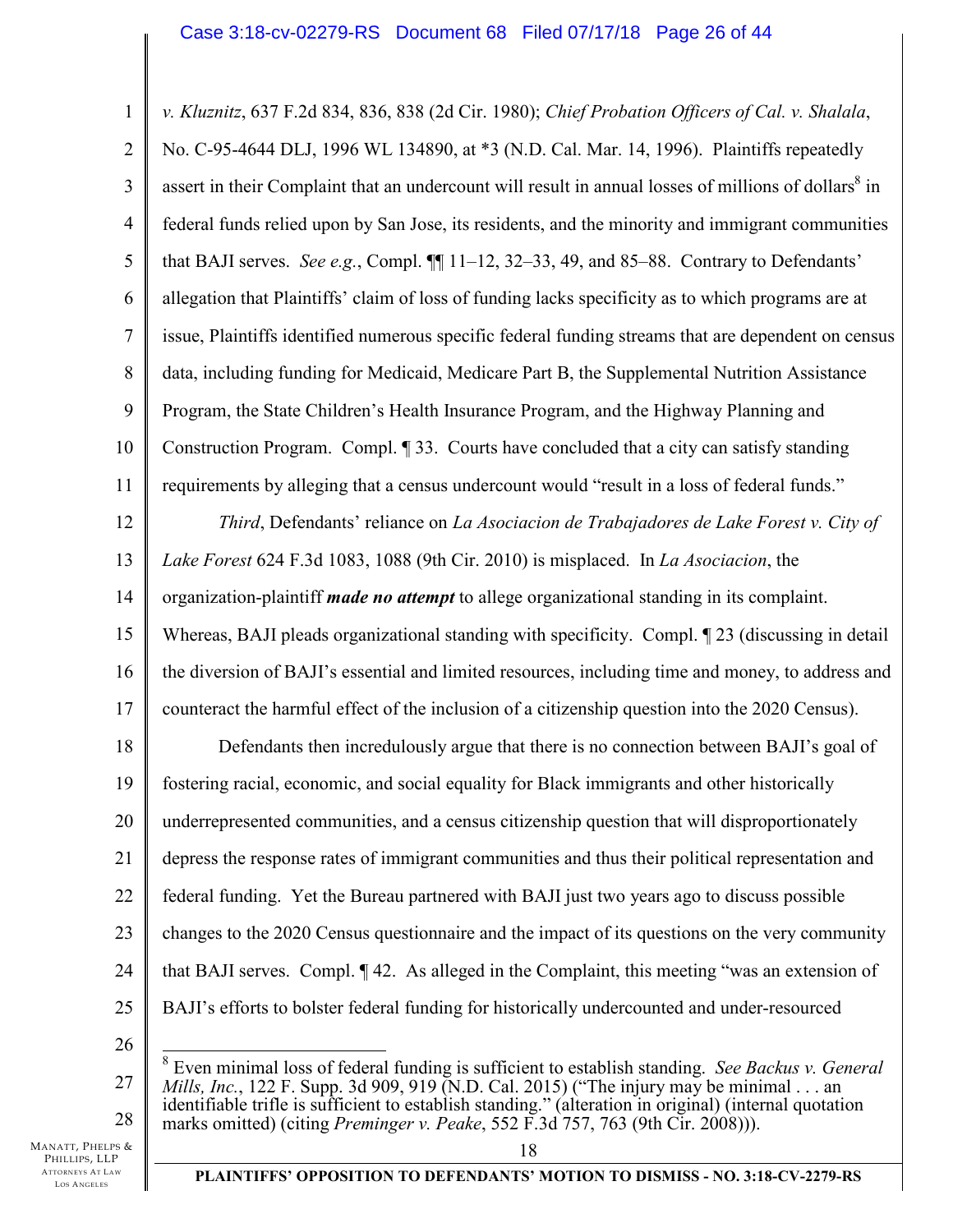### Case 3:18-cv-02279-RS Document 68 Filed 07/17/18 Page 27 of 44

minority and immigrant communities." *Id*. ¶ 59. Thus, Defendants' claim that BAJI's mission is "fairly far afield from the context of a census questionnaire," Defs.' Mem at 17, is undermined by the Bureau's own conduct and falls short of disproving BAJI's organizational standing.

4 5 6 7 8 9 10 11 12 Further, Plaintiffs' showing that they chose to divert critical resources to counteract Defendants' actions in an attempt to minimize the harmful effects of a citizenship question on the census is directly analogous to the Supreme Court's holding in *Havens Realty Corp*. There, the plaintiffs satisfied the standing requirement by alleging: "Plaintiff HOME has had to devote significant resources to identify and counteract the defendant's [sic] racially discriminatory steering practices." *Havens Realty Corp.*, 455 U.S. at 378–79. Both San Jose and BAJI plead in much greater detail the ways in which their time and resources will be — and already have been — diverted as a result of the addition of a citizenship question to the census. *See e.g.*, Compl. ¶¶ 12, 23, 58, 60, 94, 110.

13 14

1

2

3

# **B. Plaintiffs' injuries are fairly traceable to the challenged action because the two are linked together by a strong causal chain.**

15 16 17 18 19 20 21 22 23 24 25 Defendants cannot reasonably dispute that Plaintiffs' injuries are "fairly traceable" to the challenged action. To meet the causation element of standing, plaintiffs must allege their injuries are "fairly traceable to the challenged action of the defendant[s], and not the result of the independent action of some third party not before the court." *Bennett v. Spear*, 520 U.S. 154, 167 (1997). However, the fact that "the harm to [plaintiffs] may have resulted indirectly does not in itself preclude standing." *Warth v. Seldin*, 422 U.S. 490, 504 (1975). Causation may be found even if there are multiple links in the chain connecting the defendants' unlawful conduct to the plaintiffs' injuries; there is no requirement that the defendants' conduct comprise the last link in the chain. *See Bennett*, 520 U.S. at 168–69. "[W]hat matters is not the length of the chain of causation, but rather the plausibility of the links that comprise the chain." *Mendia v. Garcia*, 768 F.3d 1009, 1012–13 (9th Cir. 2014).

26 27 28 Here, Plaintiffs easily meet their burden at this stage of the litigation by alleging a causal chain plausibly linking the challenged action to their injuries. *Bennett*, 520 U.S. at 168 ("on a motion to dismiss we presum[e] that general allegations embrace those specific facts that are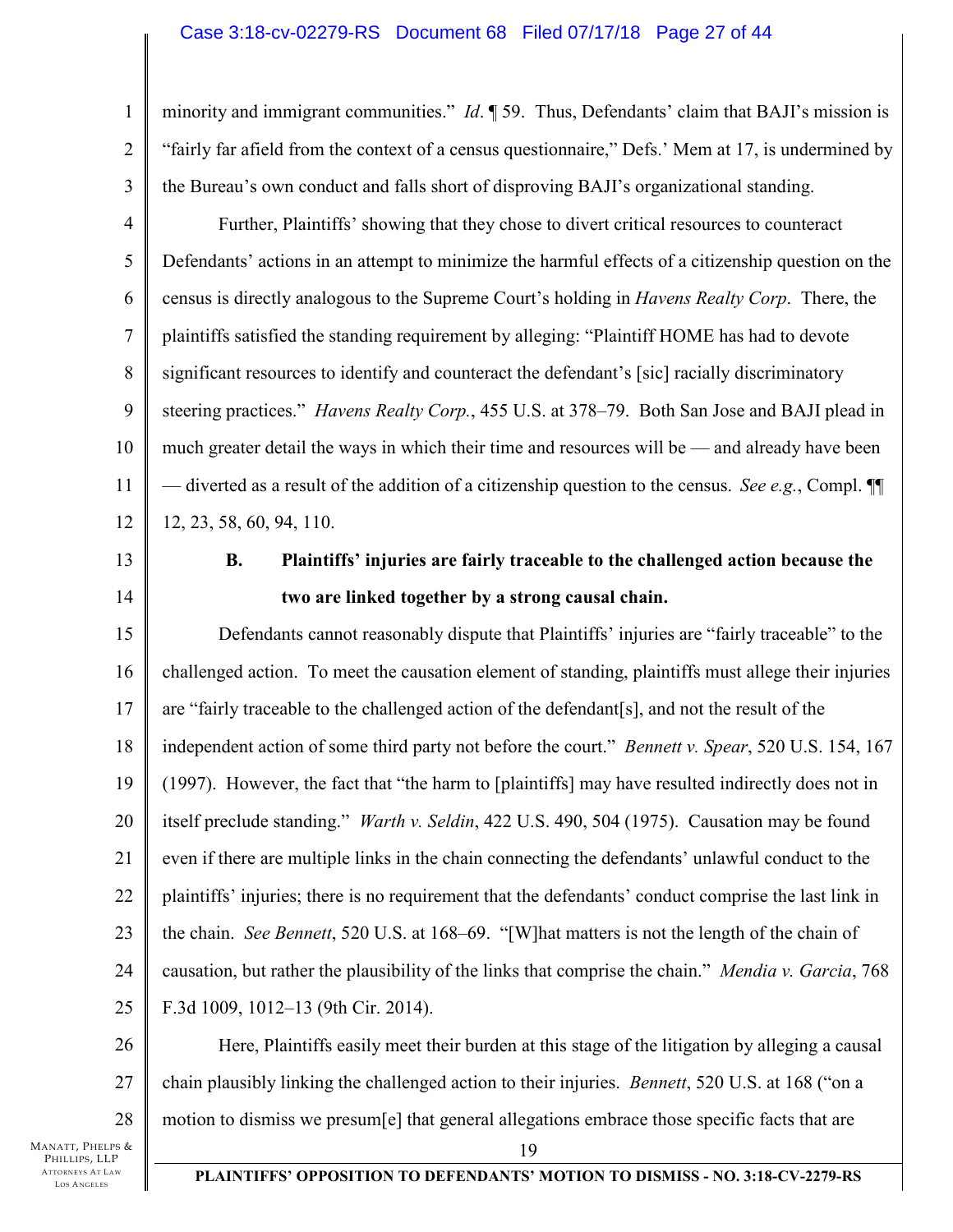#### Case 3:18-cv-02279-RS Document 68 Filed 07/17/18 Page 28 of 44

necessary to support the claim"). Plaintiffs have specifically alleged that Defendants' addition of the citizenship question to the 2020 Census will exacerbate nonresponse rates among minority and immigrant communities, resulting in an increased undercount of these populations and attendant injuries in the form of lost representation, foregone federal funding, and diversion of resources. Compl. ¶¶ 1, 10–12, 20, 23, 49, 58, 60, 83, 85–89, 92–94, 99–102, 109–110, 114.

6 7 8 9 10 11 12 13 14 Defendants wrongly contend that Plaintiffs' injuries are not "fairly traceable" to Ross's decision because they will be, in part, attributable to the "independent actions of third parties." Defs.' Mem. at 13. Defendants claim that Plaintiffs lack standing because their injuries will result from the "failure [of individuals] to respond" to the 2020 Census. *Id.* at 18. This baseless argument rests on a non-existent requirement that Defendants' conduct be the very last step in the chain of causation. *See Bennett*, 520 U.S. at 168; *see also Attias v. Carefirst, Inc.*, 865 F.3d 620, 629 (D.C. Cir. 2017), *cert. denied*, 138 S. Ct. 981 (2018) ("Article III standing does not require that the defendant be the most immediate cause, or even a proximate cause, of the plaintiffs' injuries; it requires only that those injuries be 'fairly traceable' to the defendant.").

15 16 17 18 19 20 21 22 23 24 Plaintiffs plausibly allege facts showing that the Defendants' unlawful conduct "is at least a substantial factor motivating the third parties' actions," thereby establishing a sufficiently causal chain connecting the following: (1) Defendants' decision; (2) the decision of individuals to not respond to the 2020 Census; and (3) Plaintiffs' injuries. *Mendia*, 768 F.3d at 1013 (quoting *Tozzi v. U.S. Dep't of Health & Human Servs.*, 271 F.3d 301, 308 (D.C. Cir. 2001)); *accord San Luis & Delta-Mendota Water Auth. v. Salazar*, 638 F.3d 1163, 1171 (9th Cir. 2011). Statistical experts and Defendants' own reports have confirmed that the addition of the citizenship question will chill response rates within minority and immigrant communities in light of the Trump Administration's heightened anti-immigrant rhetoric and near-constant declarations of antiimmigrant policies. Compl. ¶¶ 6, 10, 71–73, 80–83.

25 26 27 28 The existence of other factors which may also deflate response rates does not detract from the fact that Plaintiffs plausibly allege that the addition of the citizenship question will *exacerbate* nonresponse rates. Additionally, the Bureau itself has made representations to federal courts acknowledging the plausibility of this casual chain. *Id.* ¶ 82; *FAIR*, 486 F. Supp. at 568

MANATT, PHELPS & PHILLIPS, LLP ATTORNEYS AT LAW LOS A NGELES

1

2

3

4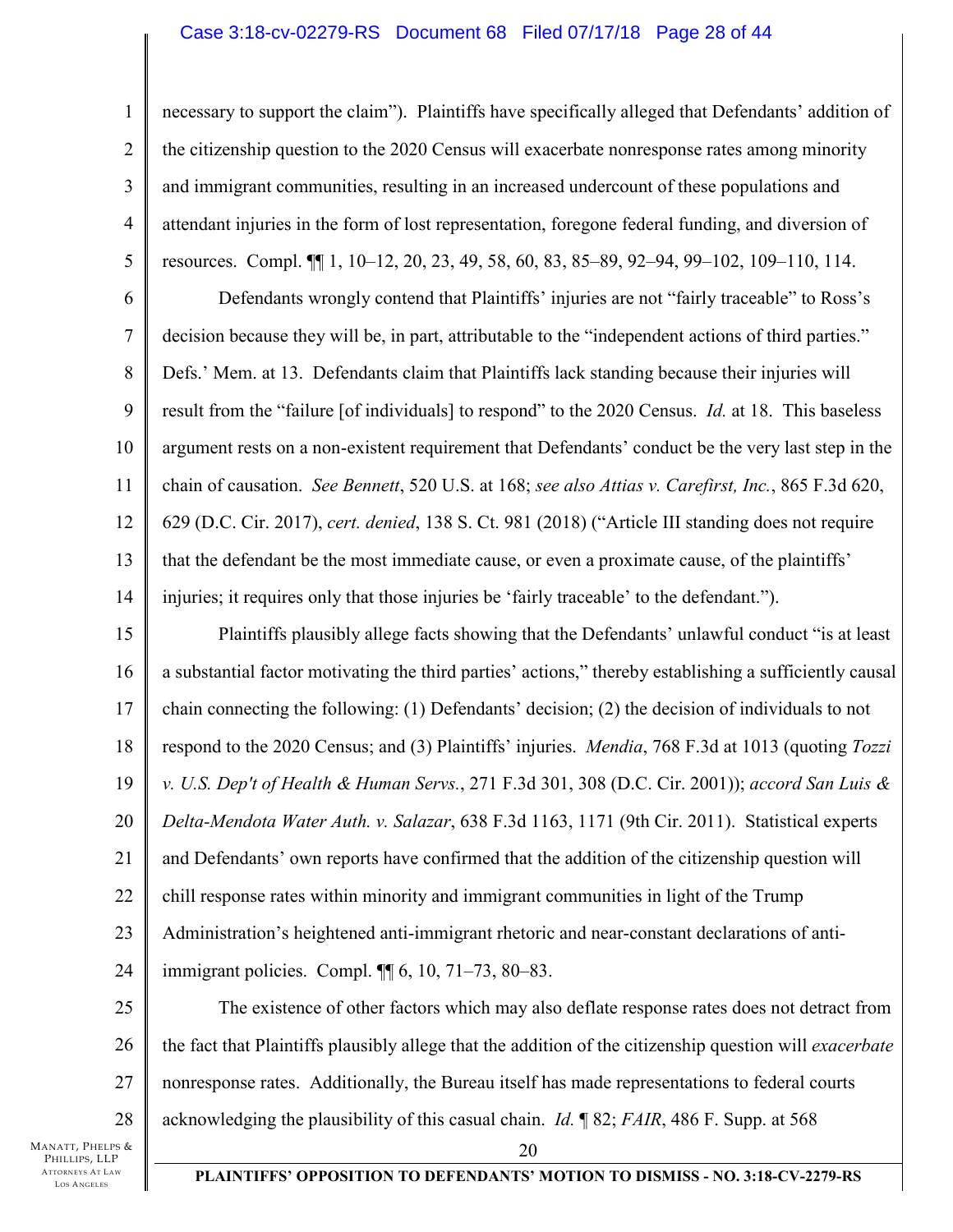# Case 3:18-cv-02279-RS Document 68 Filed 07/17/18 Page 29 of 44

("[A]ccording to the Bureau any effort to ascertain citizenship will inevitably jeopardize the overall accuracy of the population count."). It is evident that Plaintiffs have made a showing without relying on "speculation" or "guesswork" about third parties' motivations. *Clapper*, 568 U.S. at 413.

5 6 7 8 9 10 11 Further, it is of no consequence whether the decisions of individuals to not respond to the 2020 Census are subject to legal penalties or are irrational in the eyes of Defendants.<sup>9</sup> See, e.g., *NAACP v. State of Ala. ex rel. Patterson*, 357 U.S. 449, 462–63 (1958) (holding that violence against NAACP members by private third parties did not defeat the causation element of standing); *Block v. Meese*, 793 F.2d 1303, 1309 (D.C. Cir. 1986) (holding "irrational" reactions of the public leading to depressed sales did not defeat the causation element of standing in suit challenging Department of Justice's classification of three films as "political propaganda").

12 13 14 15 16 17 18 19 20 21 22 23 Defendants cite *Salmon Spawning & Recovery Alliance v. Gutierrez*, 545 F.3d 1220, 1228 (9th Cir. 2008), for the proposition that unlawful acts of independent third parties break the chain of causation. But *Salmon Spawning* does not stand for that proposition and is inapplicable in any event. There, the Ninth Circuit did not rely at all on the unlawful nature of the injurious act; rather, the court held that the alleged injury (excessive salmon harvesting) was not traceable to the United States' failure to withdraw from the Pacific Salmon Treaty or its failure to ask Canadians to take additional conservation measures. *Id.* The court reasoned that "if the United States withdrew [from the Treaty], the harvesting of listed species would arguably increase because the Treaty set abundance-based limits on the Canadians' take," and that Canada "could . . . refuse to accommodate the United States' request." *Id*. Accordingly, the plaintiff's allegations relied on an "attenuated chain of conjecture insufficient to support standing." *Id*. No such "attenuated chain of conjecture" exists here.

MANATT, PHELPS & PHILLIPS, LLP ATTORNEYS AT LAW LOS A NGELES

1

2

3

<sup>24</sup>  25 26 27 28  $\overline{\phantom{0}}$  $9$ <sup>9</sup> While it would certainly be unlawful for the Bureau to disclose personally identifiable information — including citizenship status — collected through the  $2020$  Census to law enforcement or immigration authorities, *see* 13 U.S.C. § 9, fears of such government collaboration are corroborated by the Bureau's "prominent role in the relocation of 120,000 residents of Japanese ancestry to detention camps" at the outset of the United States' entry into World War II. Steven A. Holmes, *Report Says Census Bureau Helped Relocate Japanese*, N.Y. Times (Mar. 17, 2000), https://www.nytimes.com/2000/03/17/us/report-says-census-bureauhelped-relocate-japanese.html. With that backdrop, widespread refusal to respond to the 2020 Census can hardly be considered "irrational."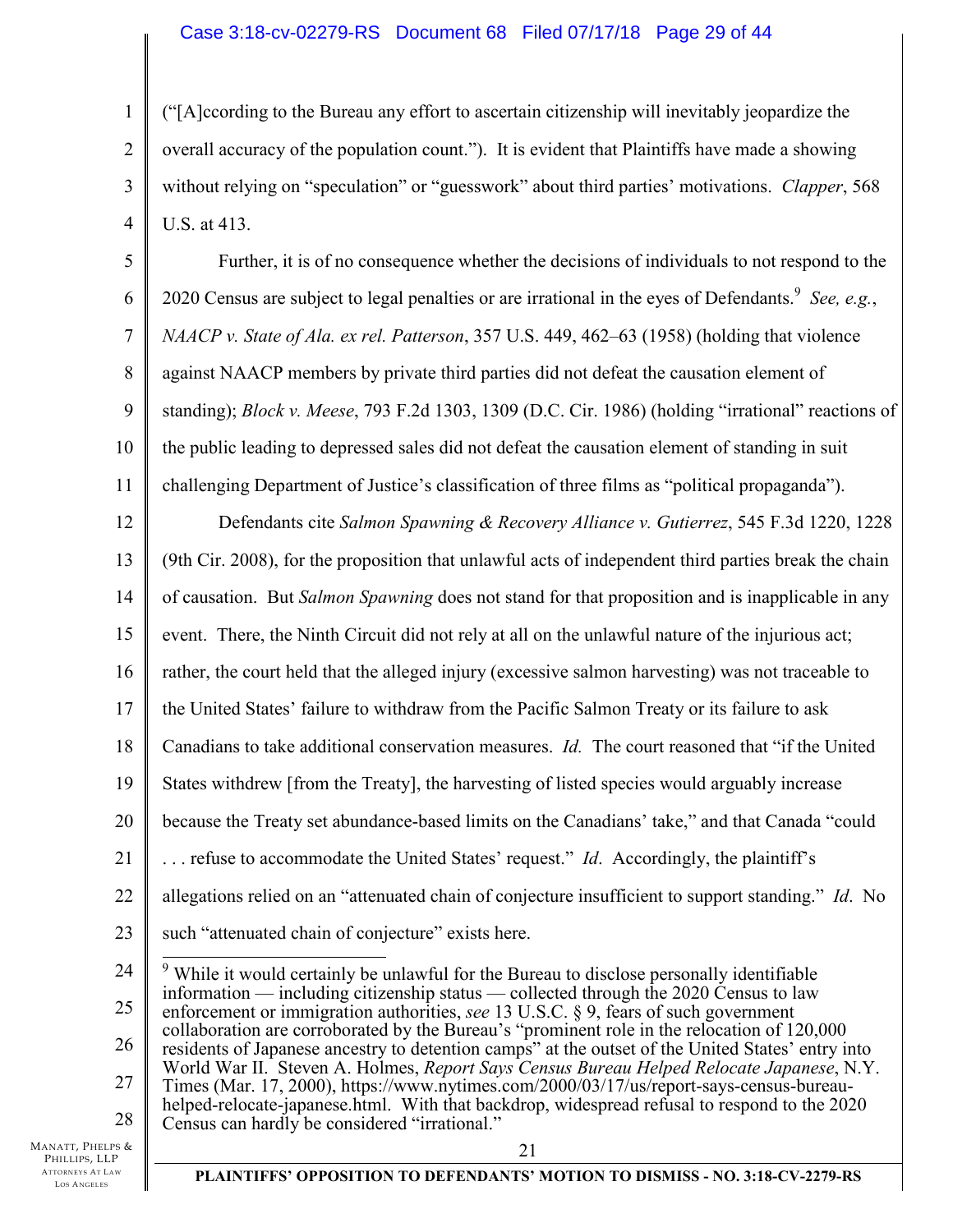# Case 3:18-cv-02279-RS Document 68 Filed 07/17/18 Page 30 of 44

1 2 3 4 5 6 7 8 In sum, both San Jose and BAJI satisfy Article III's standing requirement because they plausibly allege that decreased response rates resulting from the addition of a citizenship question will imminently cause them substantial, concrete injuries that are fairly traceable to Defendants' conduct. Notably, if this Court finds that San Jose has standing, it need not reach a decision regarding BAJI's standing for this case to proceed, and vice versa. *See Carey v. Population Services Int'l*, 431 U.S. 678, 682 (1977) (where multiple plaintiffs join in asserting the same claim, if one plaintiff has standing, the court need not decide the standing of the other plaintiffs); *Leonard v. Clark*, 12 F.3d 885, 888 (9th Cir. 1993) (same).

# **III. PLAINTIFFS' CLAIMS DO NOT POSE A POLITICAL QUESTION EXEMPT FROM JUDICIAL REVIEW.**

11 12 13 14 15 Contrary to Defendants' meritless arguments, Plaintiffs' claims do not pose a political question that is exempt from judicial review. Defs.' Mem. at 19–23. Defendants cite three factors, set forth in *Baker v. Carr*, 369 U.S. at 217, which they contend render Plaintiffs' claims nonjusticiable. None of those factors precludes the Court's adjudication of any of Plaintiffs' claims in this action.

16 17 18 19 20 21 22 23 24 25 First, the Enumeration Clause does not "textually commit" the "manner" of conducting the census solely to the discretion of Congress, while only permitting the "person-by-person headcount of the population" to be subject to judicial review. Second, the Supreme Court has set forth a judicially manageable "reasonableness" standard against which to judge Defendants' decision-making regarding the content of the census. Plaintiffs' challenge to the citizenship question does not present one of the rare and extraordinary cases in which the judicial branch is precluded by the political question doctrine from fulfilling its role in our constitutional system of checks and balances. *See U.S. Dep't of Commerce v. Montana*, 503 U.S. 442, 458 (1992) (finding constitutionality of Congress's selection among alternative methods of apportionment is "well within the competence of the Judiciary").

26 27 28 Ross does not have unlimited, unreviewable discretion to conduct the census however he chooses, even where such conduct violates constitutional commands, runs afoul of statutory and regulatory constraints, breaches agency standards, and is driven by improper political motivations

MANATT, PHELPS & PHILLIPS, LLP ATTORNEYS AT LAW LOS A NGELES

9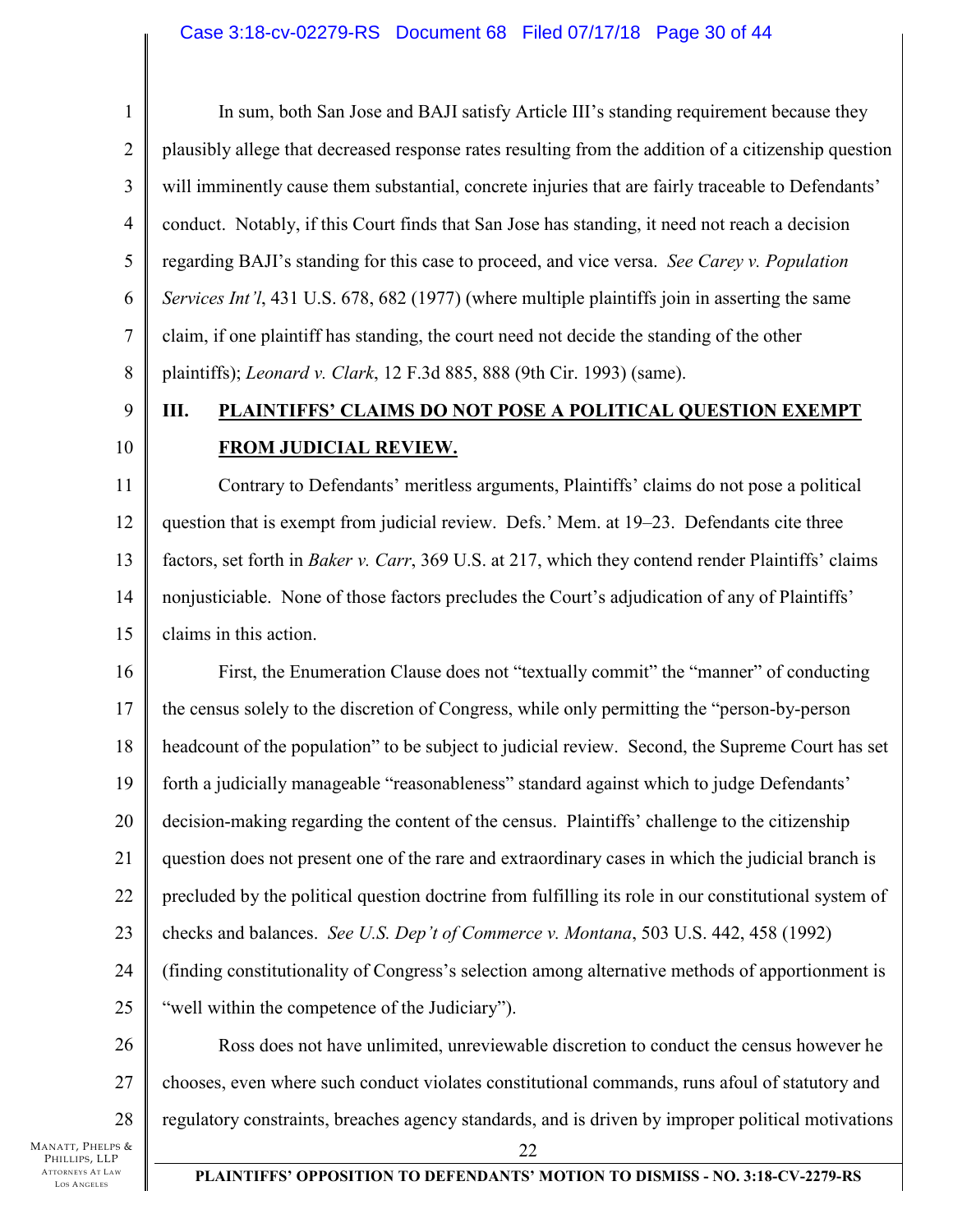as alleged by Plaintiffs.

# 2 3

1

# **A. The Constitution does not textually commit the conduct of the census to the exclusive authority of Congress.**

4 5 6 7 8 9 10 11 12 To bar review under the political question doctrine, a constitutional delegation of authority must clearly vest discretion in a political branch "and nowhere else." *See, e.g.*, *Nixon v. United States*, 506 U.S. 224, 229 (1993) (holding that Article I, § 3 cl. 6 effected a textual commitment because it vested "sole" authority over impeachment in the Senate). A case or issue that "touches" on a power delegated to another branch is not necessarily beyond judicial review. *Baker*, 369 U.S. at 211; *see also Corrie v. Caterpillar*, 503 F.3d 974, 982 (9th Cir. 2007), citing *Japan Whaling Ass'n v. Am. Cetacean Soc'y*, 478 U.S. 221, 230 (1986): ("We will not find a political question 'merely because a decision may have significant political overtones.'"). The first *Baker* factor does not render Plaintiffs' claims unreviewable.

13 14 15 16 17 18 19 20 21 22 23 Defendants argue that the portion of the Enumeration clause "in such Manner as [Congress] shall by law direct" establishes a "textually demonstrable constitutional commitment" to Congress of unreviewable discretion over the content of the census. Defs.' Mem. at 19–21 (quoting *Baker*, 369 U.S. at 217). Defendants concede that the Enumeration Clause requires "a decennial, person-by-person headcount of the population," which presents "a judicially cognizable question that courts have routinely answered." Defs.' Mem. at 19. Yet, Defendants argue that the "manner" of conducting the census, including the content of the census form, presents a nonjusticiable political question reserved for Congress. *Id*. Tellingly, Defendants do not cite a single case in support of their argument. Defendants fail to cite case law because there is no support for Defendants' theory that only some Enumeration Clause challenges to the census are subject to judicial review while Plaintiffs' claims are nonjusticiable.

24 25 26 27 28 23 Courts have uniformly held that the Enumeration Clause does not textually commit exclusive, non-reviewable control over the census to Congress. All the Enumeration Clause "does is impose on Congress the responsibility to provide for the taking of a decennial census. It does not say that Congress and Congress alone has the responsibility to decide the meaning of, and implement, Article 1, Section 2, Clause 3." *Young v. Klutznick*, 497 F. Supp. 1318, 1326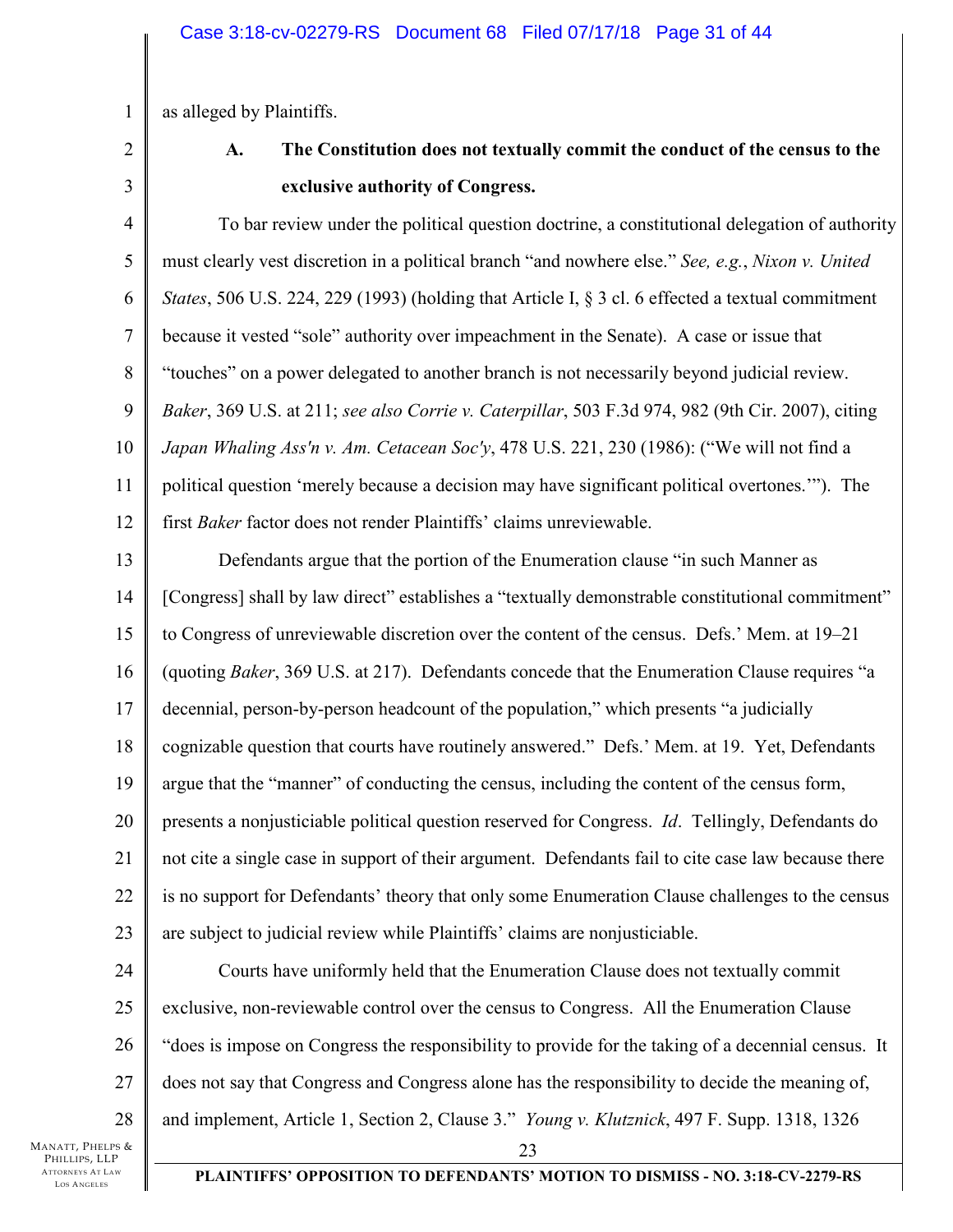#### Case 3:18-cv-02279-RS Document 68 Filed 07/17/18 Page 32 of 44

(E.D. Mich. 1980), *rev'd on other grounds*, 652 F.2d 617 (6th Cir. 1981); *State of Texas v.* 

2 3 4 5 6 7 *Mosbacher*, 783 F. Supp. 308, 312 (S.D. Tex. 1992) (although the Constitution granted Congress the exclusive power to determine the manner of the census, there was no indication that the actions were non-reviewable); *City of Willacoochee v. Baldrige*, 556 F. Supp. 551, 557 (S.D. Ga. 1983) ("[T]he Court finds no support for the argument that the Framers intended that all aspects of the conducting of the census be exclusively within the province of Congress and exempt from judicial review.").

8 9 10 11 12 13 14 15 16 17 18 19 20 Defendants argue that challenges as to "whom to count, how to count them, [and] where to count them," pertain to the "actual Enumeration" clause, while Plaintiffs' claims regarding the content of the census form relate to the "manner" in which the actual Enumeration is done. Defs.' Mem. at 19. Defendants' strained parsing of the Enumeration clause fails for several reasons. First, there is no distinction between the "manner" of conducting an "actual Enumeration" and technical considerations of "whom to count, how to count them, [and] where to count them," which Defendants concede are subject to judicial review. The content of the census form falls under "the method, as opposed to the fact, of enumeration." *See Quon v. Stans*, 309 F. Supp. 604, 605 (N.D. Cal. 1970) (evaluating whether the Census Director's decision to require respondents to mail-back census forms was made "in a manner not irrational, arbitrary, or capricious"); *see also Prieto v. Stans*, 321 F. Supp. 420, 421 (N.D. Cal. 1970) (denying the Census Bureau's motion to dismiss the plaintiffs' claim that the short-form census questionnaire would lead to an inaccurate enumeration where it did not offer an option for Mexican-Americans to self-identify).

21 22 23 24 25 26 27 28 24 Second, Defendants' proposed interpretation is inconsistent with decades of precedent in which challenged census procedures have been considered part of the "manner" in which the census was conducted. *See Utah v. Evans*, 536 U.S. 452, 474 (2002) (holding that the use of "hot-deck" imputation to infer information about certain addresses was permissible under the Enumeration Clause as conferred by the "in such Manner" language); *Wisconsin*, 517 U.S. 1, 17 (upholding the Secretary's decision not to use a post-enumeration survey as part of Congress's delegation of its broad authority to "conduct the census 'in such Manner as they shall by Law direct'"); *Franklin v. Massachusetts*, 505 U.S. 788, 803–807 (1992) (upholding the Secretary's

MANATT, PHELPS & PHILLIPS, LLP ATTORNEYS AT LAW LOS A NGELES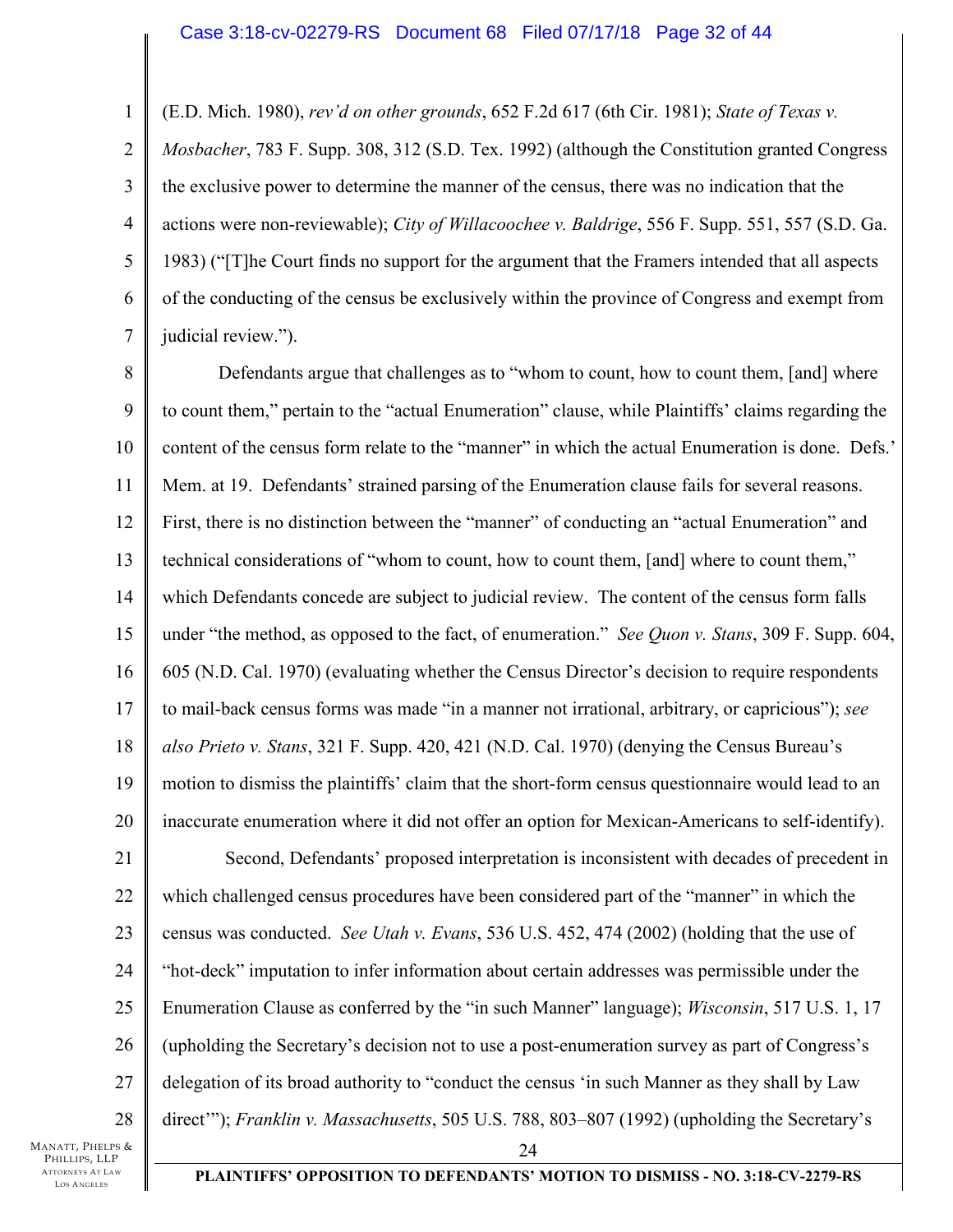### Case 3:18-cv-02279-RS Document 68 Filed 07/17/18 Page 33 of 44

1 manner of counting federal employees serving abroad).

Third, Plaintiffs clearly challenge "how" the Secretary has chosen to count the population — by using an untested questionnaire that demands the citizenship status of every household member. Ross's decision runs afoul of the "actual Enumeration" requirement because his conduct will lead to a disproportionate undercount of the population. Compl. ¶¶ 90–98. There is no support for Defendants' argument that the content of a census questionnaire is shielded from judicial review because it is "textually committed" solely to Congress.

8

9

2

3

4

5

6

7

# **B. The Supreme Court has set forth manageable standards that allow the Court to review Defendants' manner of conducting the census.**

10 11 12 13 14 15 16 The second and third *Baker* factors also do not preclude judicial review. The Secretary's "manner" of conducting the census, including adding a citizenship question, is constrained by the Constitution, statute, and agency policies. Courts are fully equipped to review Ross's decision to add a citizenship question without making policy determinations outside the scope of their constitutional authority. *See Ctr. for Biological Diversity v. Mattis*, 868 F.3d 803, 823 (9th Cir. 2017) (no political question where court is asked to review process employed by the Government, not to pass judgment on the wisdom of Executive's foreign policy or military decisions).

17 18 19 20 21 22 23 24 25 First, the applicable standard of review derives directly from the text of the Constitution. To ensure equal representation for all, the Constitution, through both Article I, Section 2 and the Fourteenth Amendment, explicitly requires the federal government to accurately conduct an "actual Enumeration" of the people. U.S. Const. art. I, § 2, cl. 3. This language places a clear duty on the Secretary and Bureau to count the "whole number of persons in each State." U.S. Const. amend. XIV, § 2. In turn, this mandate creates a "strong constitutional interest in accuracy," *Utah*, 536 U.S. at 478, including in the enumeration of non-citizens. *See FAIR*, 486 F. Supp. at 567. Though broad, the Secretary's discretion does not permit him to evade this constitutional mandate.

26 27 28 The Supreme Court has held that decisions associated with the administration of the decennial census must bear "a reasonable relationship to the accomplishment of an actual enumeration of the population, keeping in mind the census' constitutional purpose of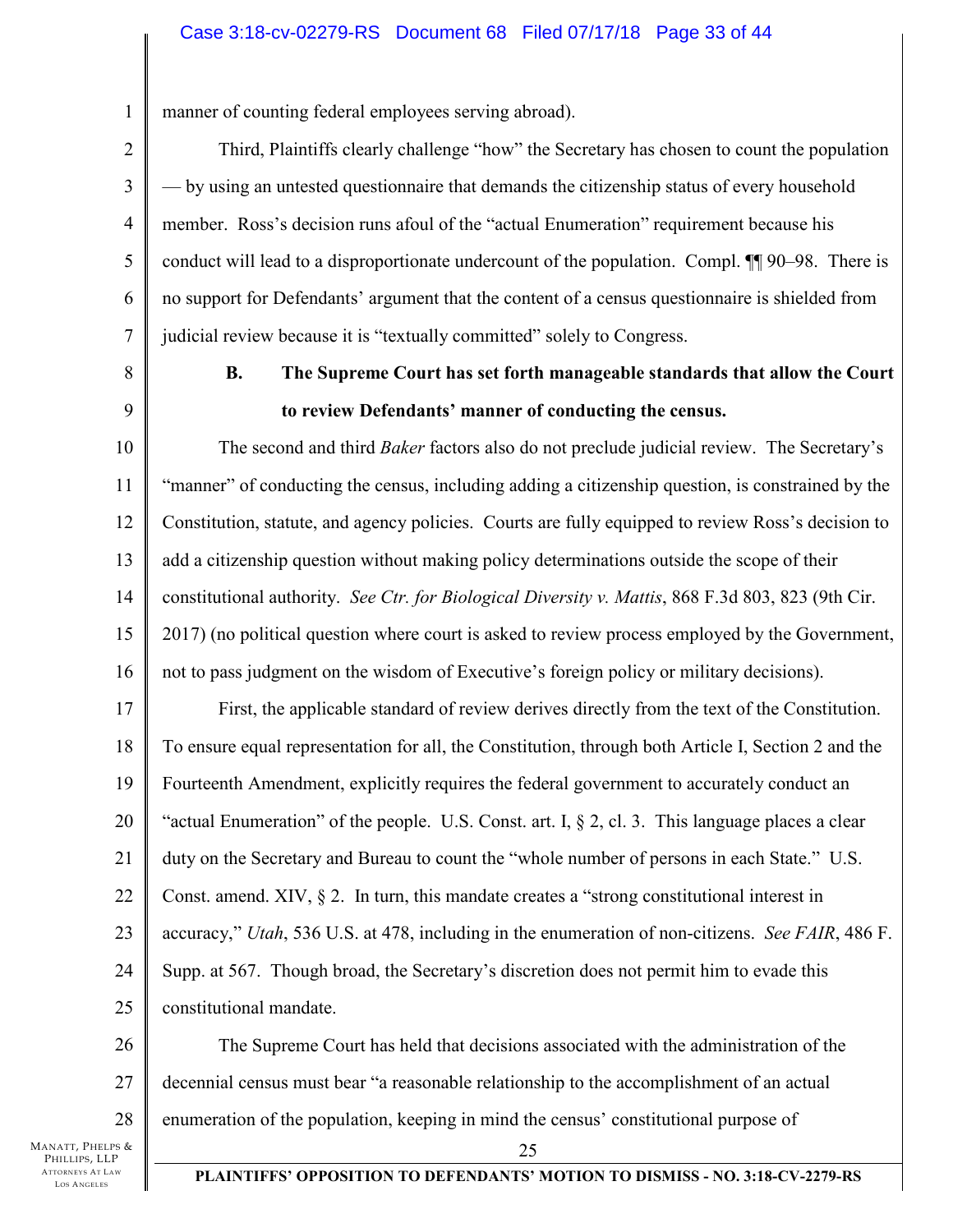### Case 3:18-cv-02279-RS Document 68 Filed 07/17/18 Page 34 of 44

4 apportioning congressional representation." *Wisconsin*, 517 U.S. at 20 (court may review Secretary's conduct under a reasonable test even where Constitution vests Congress with discretion in conducting the census); *see City of New York v. U.S. Dep't of Commerce*, 34 F.3d 1114, 1129 (2d Cir. 1994), *rev'd on other grounds sub nom. Wisconsin*, 517 U.S. at 20 ("[T]he federal government . . . is required to make a good-faith effort to achieve the Constitution's plain objective of equal representation for equal numbers of people.").

7 8 9 10 11 12 The Constitution's concern for accurate enumeration of all persons is made plain in light of the fears that drove the drafters of the Enumeration Clause. The Clause, after all, was drafted with a focus on the total population to avoid the census being used as a tool for political manipulation. *See Utah*, 536 U.S. at 478; *see also id*. at 503 (Thomas, J., concurring and dissenting in part) (explaining that the Framers' "principle concern was that the Constitution establish a standard resistant to manipulation").

13 14 15 16 17 Ross exceeds the constitutional bounds of his discretion when he makes decisions that will affirmatively undermine the constitutional purpose of an actual Enumeration — as Plaintiffs plausibly allege he did in this case. Compl. ¶¶ 5–10. Thus, this Court may review whether Ross exceeded his discretion by adding a citizenship question that will undermine the accuracy of the enumeration without running afoul of the political question doctrine.

18 19 20 21 22 23 24 25 26 Defendants contend that the constitutional standard articulated by the Supreme Court is inapplicable here because Plaintiffs do not challenge a "calculation methodology." Defs.' Mem. at 22 n.9, 25. As explained above, this artificial distinction finds no support in the relevant case law. The requirement of a "reasonable relationship to the accomplishment of an actual enumeration" applies to the Secretary's "conduct of the census" generally; it is not limited to the Secretary's choice of calculation methodologies. *See Wisconsin*, 517 U.S. at 19–20. There is no sensible reason to read the Constitution as allowing review of calculation methodologies, while exempting from review any other decision by the Secretary on how to conduct the census regardless of its impact on the constitutional purpose of an accurate count.

27 28 Defendants contend the Secretary has unfettered discretion to make every census related decision: from types of advertising and the use of different languages to the number of census

MANATT, PHELPS & PHILLIPS, LLP ATTORNEYS AT LAW LOS A NGELES

1

2

3

5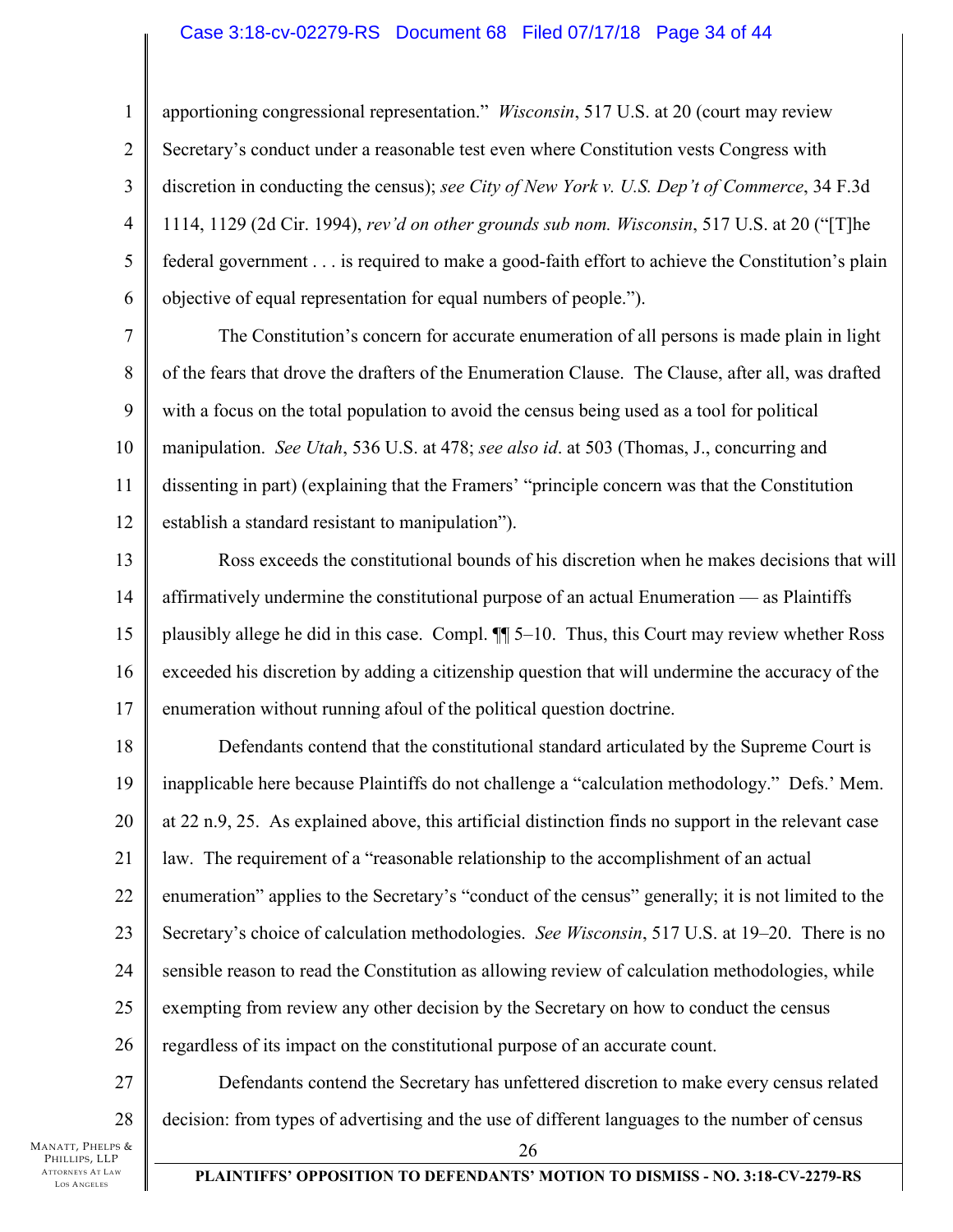### Case 3:18-cv-02279-RS Document 68 Filed 07/17/18 Page 35 of 44

1 2 3 4 5 6 7 8 9 10 11 12 13 14 15 16 17 18 19 20 21 22 23 24 25 offices and personnel. Defs.' Mem. at 22. Defendants are wrong. Each of the Secretary's decisions must be reasonably related to the accomplishment of an actual enumeration. If Defendants' interpretation were accepted, the Secretary would be free to engage in any census procedure that undermines an actual count of the population without any reasonable basis for the decision — for example by failing to advertise the census whatsoever, issuing questionnaires only in a single foreign language, intentionally discriminating against specific residents, or assigning one census taker per state. Defendants offer no logical explanation for why such arbitrary and unreasonable decisions would not be subject to judicial review, while conceding that questions regarding calculation methodologies are reviewable. Clearly, the courts may review the reasonableness of any census decision and maintain deference to the Secretary's broad discretion. Second, as described in greater detail at pp. 29–33, a robust set of statutes, regulations, and agency standards governing the collection of statistical information further constrain the Secretary's discretion and provide judicially manageable standards for reviewing his last-minute decision to add an untested citizenship question to the census. For example, under the PRA, agencies must ensure the "accuracy" and "objectivity" of their data.  $44 \text{ U.S.C.} \$   $3506(e)(1)$ . Further, under OMB standards issued pursuant to the PRA, the Bureau must maximize data quality, pretest surveys, and achieve the highest practical rates of response. Compl. ¶ 40. In light of these detailed requirements, the Court need not "supplant a . . . decision of the political branches with the courts' own unmoored determination." *Zivotofsky v. Clinton*, 566 U.S. 189, 196 (2012). The relevant policy determinations regarding the paramount importance of census accuracy and the procedures needed to ensure that the census is designed to achieve that goal have already been made. **IV. DEFENDANTS HAVE FAILED TO REBUT THE STRONG PRESUMPTION IN FAVOR OF JUDICIAL REVIEW UNDER THE ADMINISTRATIVE PROCEDURE ACT.** 

26 27 28 27 Defendants fail to carry their "heavy burden of overcoming the strong presumption" in favor of judicial review of administrative actions under the APA. *Bowen v. Michigan Acad. of Family Physicians*, 476 U.S. 667, 672 (1986). The authority endorsing judicial review is as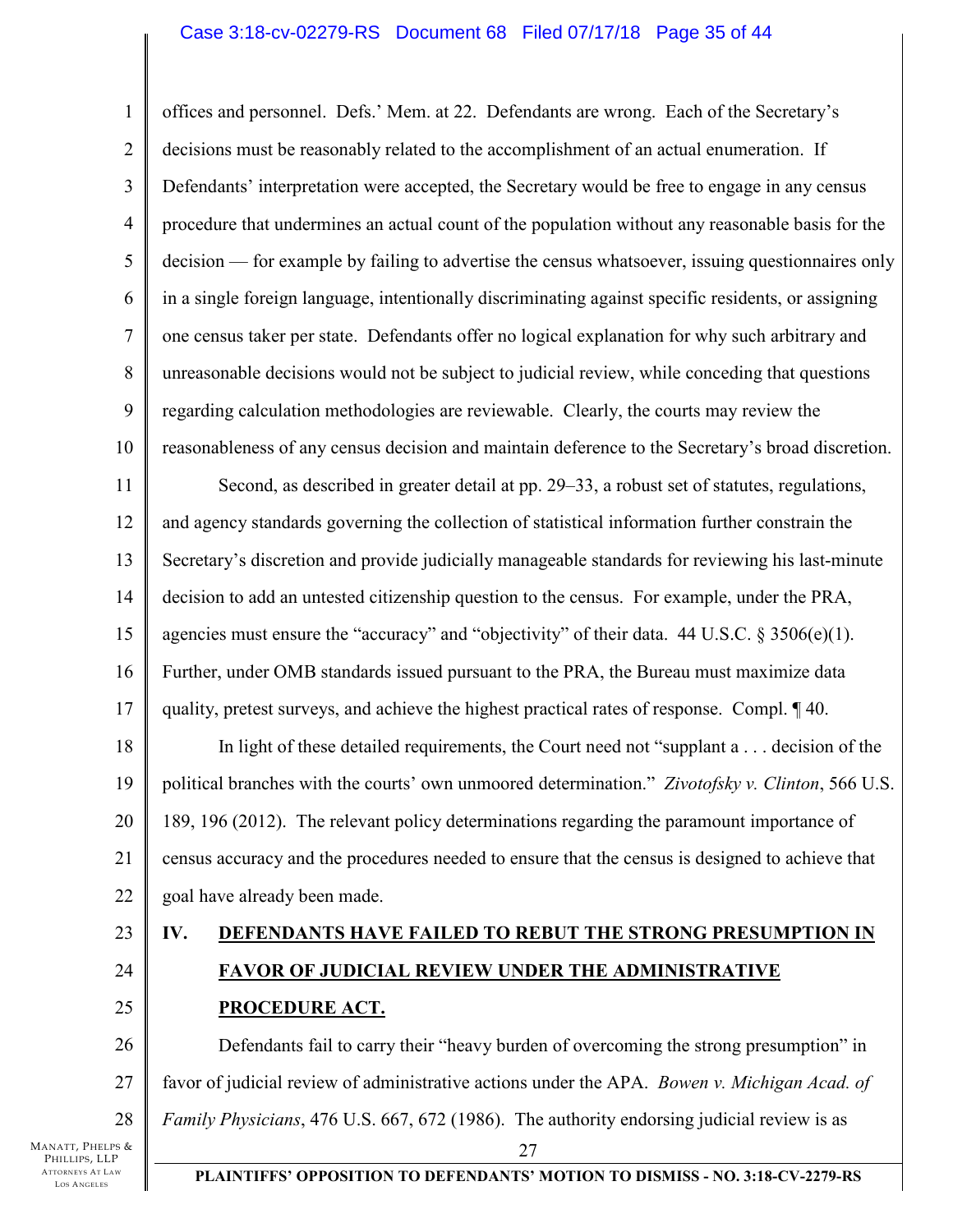1 evident as the need for it is obvious.

2 3 4 5 6 7 8 9 10 11 12 13 14 15 16 17 18 Indeed, section  $701(a)(2)$  of the APA exempts a narrow class of agency actions from judicial review only where those actions are "committed to agency discretion by law." 5 U.S.C. § 701(a)(2). The Supreme Court has explained that this "narrow exception" occurs in "rare instances" where "a court would have no meaningful standard against which to judge the agency's exercise of discretion such as where statutes are drawn in such broad terms that in a given case there is no law to apply." *City & County of San Francisco v. U.S. Dep't of Transp.*, 796 F.3d 993, 1001 (9th Cir. 2015) (quoting *Heckler v. Chaney*, 470 U.S. 821, 830 (1985)); *see Regents of Univ. of Cal. v. United States Dep't of Homeland Sec.*, 279 F. Supp. 3d 1011, 1030 (N.D. Cal. 2018). In determining whether an agency decision fits within this exception, courts consider "the language of the statute and whether the general purposes of the statute would be endangered by judicial review." *ASSE Int'l, Inc. v. Kerry*, 803 F.3d 1059, 1068 (9th Cir. 2015) (internal citations omitted). "[T]he mere fact that a statute contains discretionary language does not make agency action unreviewable." *Id.* Additionally, "[e]ven where statutory language grants an agency 'unfettered discretion,' its decision may nonetheless be reviewed if regulations or agency practice provide a 'meaningful standard by which this court may review its exercise of discretion." *Id.* 

19 20 21 Here, in addition to the standards supplied by the Constitution described above, a substantial body of requirements stemming from the Act, administrative regulations, and Bureau practice also constrict the Secretary's discretion and provide meaningful standards for judicial review.

22 23 24 25 26 27 28 Undeniably, "the overall goal of the Census Act is accuracy." *City of Los Angeles*, 307 F.3d at 872; *City of Willacoochee*, 556 F. Supp. at 555 ("Necessarily implicit in the Census Act is the command that the census be accurate."). Through the Act, Congress delegated its constitutional duty to conduct the decennial census to the Secretary and the Bureau. 13 U.S.C. § 2, 4, 141(a). In doing so, Congress narrowed the Secretary's discretion by explicitly declaring that "it is essential that the decennial enumeration of the population be as accurate as possible, consistent with the Constitution and laws of the United States." 13 U.S.C. § 141 (note).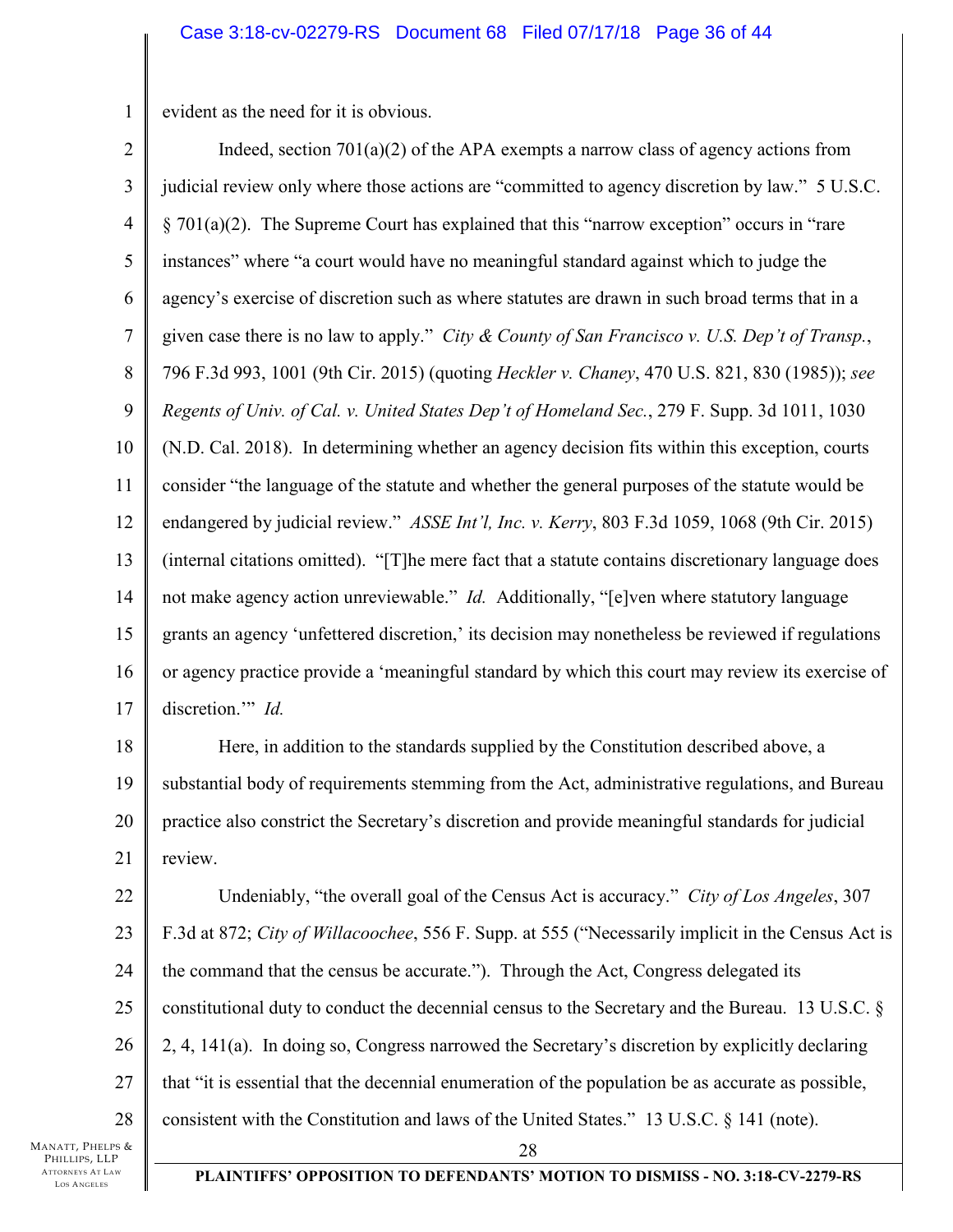### Case 3:18-cv-02279-RS Document 68 Filed 07/17/18 Page 37 of 44

2 3 4 5 Moreover, the Act states that "[i]n connection with any such [decennial] census, the Secretary is authorized to obtain such other census information as *necessary*." 13 U.S.C. § 141(a). Plaintiffs allege that the collection of citizenship information is not only unnecessary, but in fact detrimental to both "actual Enumeration" and the enforcement of the Voting Rights Act. Compl. ¶¶ 10, 61–84.

6 7 8 9 10 11 12 13 14 15 16 17 18 19 Furthermore, changes to the decennial questionnaire are governed by long-standing and extensive processes, which Defendants completely ignored. *See* Compl. ¶¶ 8, 38–48. Indeed, these processes — as mandated and shaped by federal statutes, administrative requirements, and Bureau practices — expressly bind the Secretary's discretion when adding questions to the decennial census. *See ASSE Int'l, Inc.*, 803 F.3d at 1069 (recognizing that an agency's decision may be "reviewed if regulations or agency practice provide a 'meaningful standard'"); *Spencer Enters., Inc. v. United States*, 345 F.3d 683, 688 (9th Cir. 2003) (same); *Padula v. Webster*, 822 F.2d 97, 100 (D.C. Cir. 1987) ("It is well settled that an agency, even one that enjoys broad discretion, must adhere to voluntarily adopted, binding policies that limit its discretion." (citation omitted)). *See generally* Gillian E. Metzger & Kevin M. Stack, *Internal Administrative Law*, 115 Mich. L. Rev. 1239, 1283 (2017) ("[A]gency action that was otherwise unreviewable becomes reviewable . . . if the agency's discretion is limited by preexisting agency rules, including those rules that do not have the force and effect of law."). Implicit in these multiyear-long processes is the acknowledgement that there are no do-overs when it comes to enumeration.

20 21 22 23 24 25 26 The relevant requirements here stem, in part, from the Information Quality Act, which directs the Director of the  $OMB<sup>10</sup>$  to require federal agencies to issue guidelines for "ensuring and maximizing the quality, objectivity, utility, and integrity of information (including statistical information)." *See* Consolidated Appropriations Act of 2001, Pub. L. No. 106–554, § 515(b), 114 Stat. 2763 (codified at 44 U.S.C. § 3516 note). The OMB guidelines require agencies to "design surveys to achieve the highest practical rates of response, commensurate with the importance of survey uses, respondent burden, and data collection costs, to ensure that survey results are

27

28

1

 $\overline{a}$  $10$  The Director of the Office of Management Budget sets "policies, standards, and guidelines" that govern statistical methods across the federal government. *See* 44 U.S.C. § 3504(e)(3).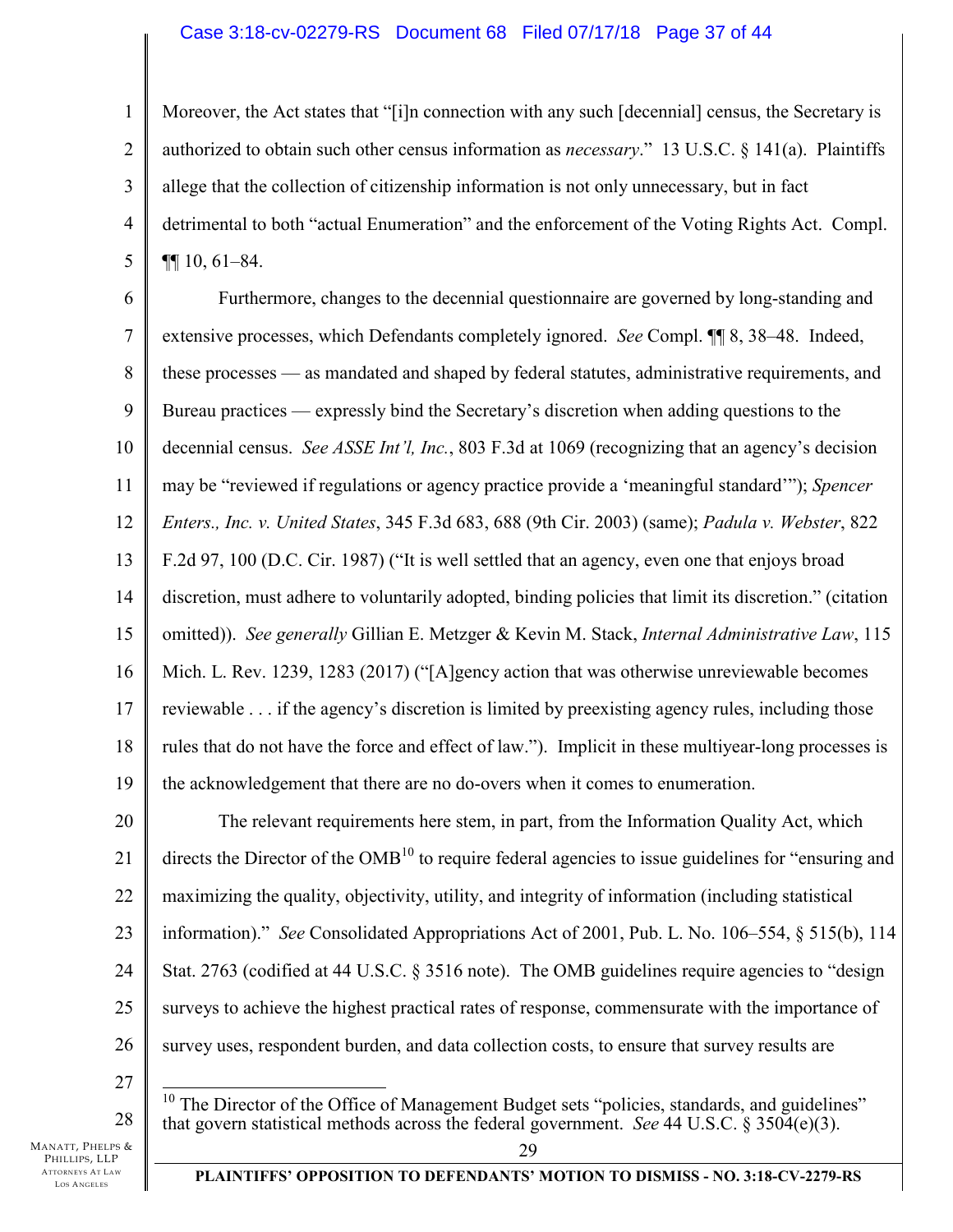### Case 3:18-cv-02279-RS Document 68 Filed 07/17/18 Page 38 of 44

1 2 representative of the target population so that they can be used with confidence to inform decisions" as well as pretest survey components to ensure accuracy and reliability. *See* 71 Fed. Reg. 55, 522 (Sept. 22, 2006) §§ 1, 2.3.1.

3

4 5 6 7 8 9 10 11 12 13 14 15 16 The Bureau's Statistical Quality Standards specify statistical quality standards for the Bureau and govern the processes — from planning to collecting to analyzing and reporting — for Bureau information products. *See* Bureau's Statistical Quality Standards at i. Critically, the document specifically states, "All Census Bureau employees and Special Sworn Status individuals must comply with these standards." *Id.* at ii (emphasis added). With respect to questionnaire content, the Standards require pretesting in order to avoid "confusion," "misinterpretation," and "a loss of information." *Id*. at 12. The standards also expressly specify the circumstances under which and the methods by which pretesting "must" occur. Sub-Requirement A2-3.3 states that "pretesting must be performed when," for example, "review by cognitive experts reveals that adding pretested questions to an existing instrument may cause potential context effects" or "an existing data collection instrument has substantive modifications (e.g., existing questions are revised or new questions added)." *Id.* at 8. Additionally, pretesting must verify that questions "are not unduly sensitive and do not cause undue burden." *Id.*

17 18 19 20 21 22 23 24 25 26 27 There can be no doubt these requirements impose significant restraints on agency discretion. Indeed, they manifest the Bureau's intent to constrain its actions in a mandatory way and provide ample "law to apply" for defining and enforcing the limits of the Secretary's discretion. *See Sheikh v. U.S. Dep't of Homeland Sec.*, 685 F. Supp. 2d 1076, 1091 (C.D. Cal. 2009) ("[T]he Ninth Circuit . . . has clearly held that internal agency policy directives or even 'agency practice' can supply a meaningful standard by which to review an agency's discretionary act."). Plaintiffs allege that adding the citizenship question is in clear contravention of these requirements and long-standing Bureau practice. *See* Compl. ¶¶ 41–46 (detailing the nearly decade-long process by which the Bureau evaluated and eventually rejected a combined question format for collecting race and ethnicity data). Accordingly, Defendants' failure to comply with these mandates may be properly reviewed under the APA. *See* 5 U.S.C. § 706(2).

MANATT, PHELPS & PHILLIPS, LLP ATTORNEYS AT LAW LOS A NGELES 28 Reviewability of the challenged action is further evident in light of the decades of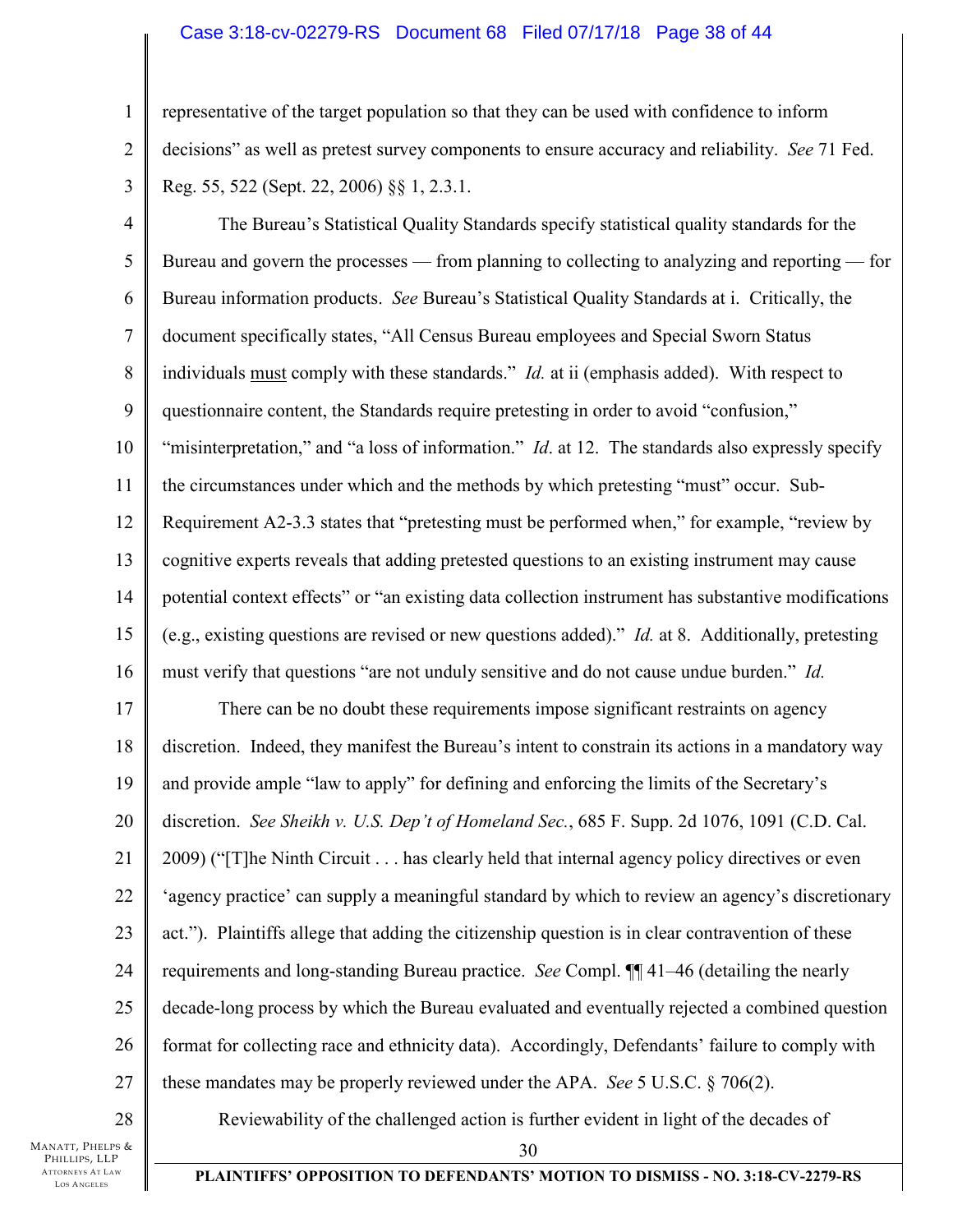### Case 3:18-cv-02279-RS Document 68 Filed 07/17/18 Page 39 of 44

| $\mathbf{1}$   | precedent supporting judicial review of Bureau actions. See, e.g., Kluznitz, 637 F.2d at 838 ("We                                                                                                                              |
|----------------|--------------------------------------------------------------------------------------------------------------------------------------------------------------------------------------------------------------------------------|
| $\overline{2}$ | fully recognize that there is no power to review agency action that is committed to agency                                                                                                                                     |
| 3              | discretion by law, 5 U.S.C. $\S$ 701(a)(2), but this is not one of those rare instances where that                                                                                                                             |
| $\overline{4}$ | exception may be invoked." (citation and internal quotation marks omitted)); Dist. of Columbia v.                                                                                                                              |
| 5              | U.S. Dep't of Commerce, 789 F. Supp. 1179, 1188 n.16 (D.D.C. 1992) ("We note in passing that                                                                                                                                   |
| 6              | there is no dispute over the ability of the court to review these actions of the Census Bureau under                                                                                                                           |
| 7              | the Administrative Procedure Act."); City of New York v. U.S. Dep't of Commerce, 713 F. Supp.                                                                                                                                  |
| 8              | 48, 53 (E.D.N.Y. 1989) ("[T]he overwhelming majority of cases considering this issue have                                                                                                                                      |
| 9              | concluded that § 701(a)(2) of the APA is inapplicable to the census statute."); City of                                                                                                                                        |
| 10             | Willacoochee, 556 F. Supp. at 555 ("At the very least, the Census Act requires that the                                                                                                                                        |
| 11             | defendants' decisions not be arbitrary or capricious."); City of Philadelphia v. Klutznick, 503 F.                                                                                                                             |
| 12             | Supp. 663, 675 (E.D. Pa. 1992) ("To hold that the [Bureau] is not subject to judicial review is to                                                                                                                             |
| 13             | hold that the Bureau is free to adopt any numbers, regardless of bias, manipulation, fraud or                                                                                                                                  |
| 14             | similarly grave abuse This cannot be."); see also City of Camden v. Plotkin, 466 F. Supp.                                                                                                                                      |
| 15             | 44, 52 (D.N.J. 1978); Borough of Bethel Park v. Stans, 319 F. Supp. 971, 977 (W.D. Pa. 1970);                                                                                                                                  |
| 16             | West End Neighborhood Corp. v. Stans, 312 F. Supp. 1066, 1068 (D.D.C. 1970). <sup>11</sup>                                                                                                                                     |
| 17             | Defendants' assertion that Congress has reserved to itself the responsibility of overseeing                                                                                                                                    |
| 18             | the challenged action is flawed in view of this authority as well as the total absence of any                                                                                                                                  |
| 19             | supporting law. The fact that the Secretary is required to submit reports regarding the subjects                                                                                                                               |
| 20             | and questions of the decennial census to Congress does not preclude judicial review. The                                                                                                                                       |
| 21             | proposition "would create an enormous exception to judicial review." See, e.g., Armstrong v.                                                                                                                                   |
| 22             | Defendants rely on Tucker v. United States Department of Commerce, 958 F.2d 1411, 1417-18                                                                                                                                      |
| 23             | (7th Cir. 1992), and Senate of State of California v. Mosbacher, 968 F.2d 974, 977-79 (9th Cir.<br>1992), for the proposition that Plaintiffs' action is non-justiciable. Defs.' Mem. at 28-29. But                            |
| 24             | <i>Tucker</i> was decided before (1) the Supreme Court's holdings in <i>Utah</i> (2002), <i>Wisconsin</i> (1996),<br>and <i>Franklin</i> (1992) that challenges to census procedures are justiciable; and (2) the enactment of |
| 25             | the Information Quality Act and the adoption of the information quality standards detailed above.<br>In addition, <i>Tucker</i> supports the justiciability of an action strikingly similar to the present one:                |
| 26             | "We might have a different case if the challenge were not to the Census Bureau's statistical<br>methodology but to some categorical judgment of inclusion or exclusion argued to be in violation                               |
| 27             | of history, logic, and common sense." 958 F.2d at 1418. Senate, meanwhile, is inapposite<br>because it pertains to the release of adjusted census data — not the conduct of the census. 968                                    |
| 28             | F.2d at 978 ("This action does not dispute [the conduct of the census] If it did, it would<br>squarely present the controversy that other courts have wrestled with").                                                         |
| 'S &           | 31                                                                                                                                                                                                                             |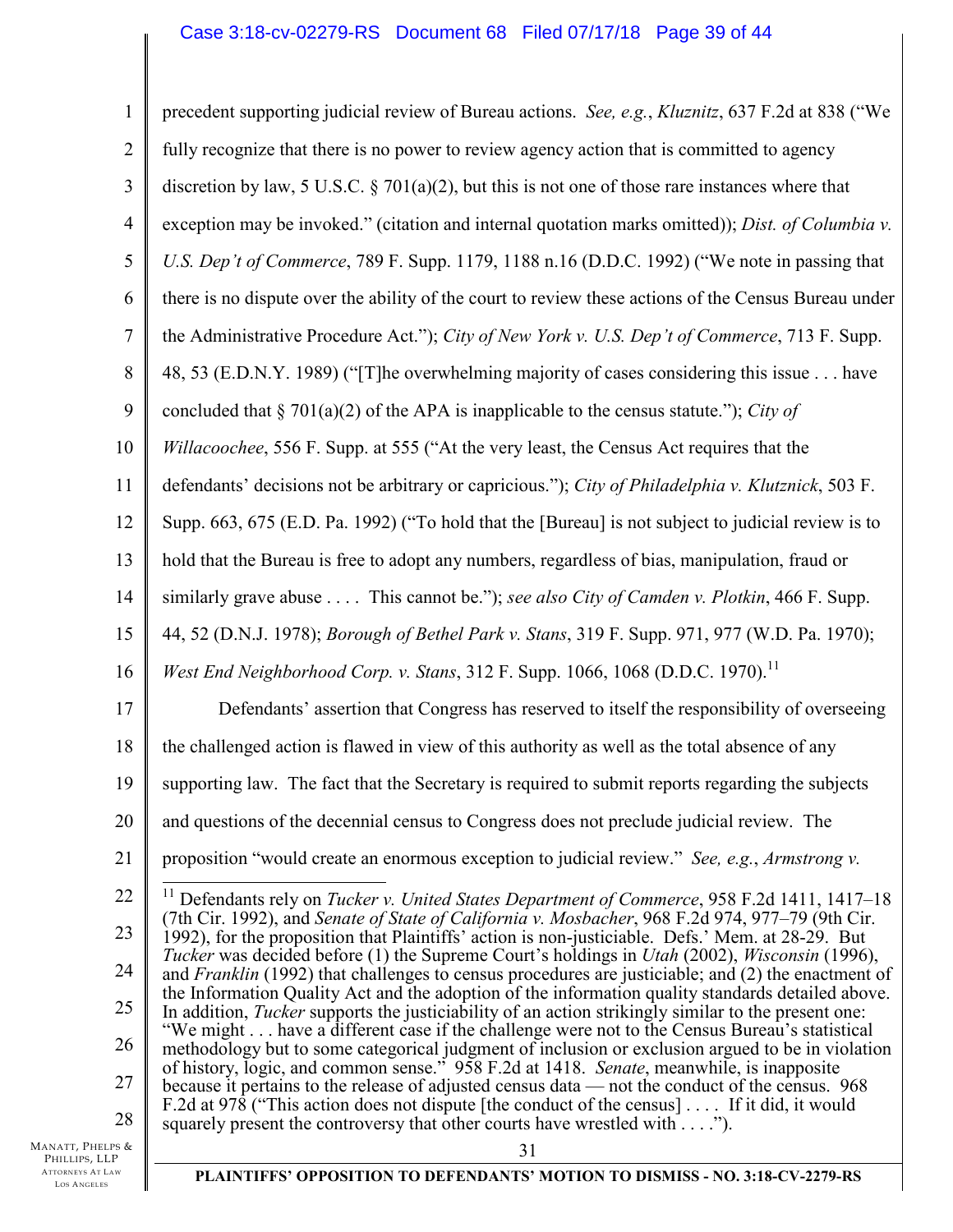1 2 3 4 *Bush*, 924 F.2d 282, 291–92 (D.C. Cir. 1991) ("[T]he fact that Congress retains some direct oversight over [agency conduct] does not necessarily indicate an intent to preclude judicial review. . . Congress exercises oversight over all agencies, gets reports from many, and is often consulted by the executive branch before specific actions are taken.").

5 6 7 8 9 10 11 12 13 Moreover, the challenged action can hardly be viewed in the same light as those truly classic examples of determinations "committed to agency discretion" which involve national security, as in *Webster v. Doe*, 486 U.S. 592, 603–04 (1988), or enforcement actions, as in *Heckler v. Chaney*, 470 U.S. 821, 838–84 (1985). "The taking of the census is not such an area of traditional deference." *Franklin*, 505 U.S. at 818–19 (Stevens, J., concurring in part). Certainly, "[t]he open nature of the census enterprise and public dissemination of the information collected are closely connected with our commitment to a democratic form of government. The reviewability of decisions related to the conduct of the census bolsters public confidence in the integrity of the process and helps strengthen this mainstay of our democracy." *Id.*

14 15 16 17 18 Thus, statutory purposes and text, administrative regulations, agency practices, and decades of decisional law all establish the availability of meaningful and judicially manageable standards for judicial review of the Secretary's decision. Defendants have not met their "heavy burden of overcoming the strong presumption" in favor of judicial review of administrative actions under the APA. *Bowen*, 476 U.S. at 672.

19

20

# **V. PLAINTIFFS HAVE ADEQUATELY STATED A CLAIM UNDER THE ENUMERATION CLAUSE.**

21 22 23 24 25 26 27 28 32 The Constitution requires Defendants to conduct an "actual Enumeration" of "the whole number of persons in each State." Art. I  $\S 2$ , Am. XIV  $\S 2$ . Congress and the courts have uniformly interpreted the Enumeration Clause to require not merely a "person-by-person headcount" as Defendants would have it, Defs.' Mem. at 27, but a good-faith attempt at an *accurate* headcount. *City of Detroit*, 4 F.3d at 1378 (a "failure to conduct a good-faith enumeration, or intentionally reducing some group's representation or funding" would violate the Enumeration Clause.") While Congress provided the Secretary discretion to obtain "other census information as necessary," it specifically limited its grant of authority to the Secretary to methods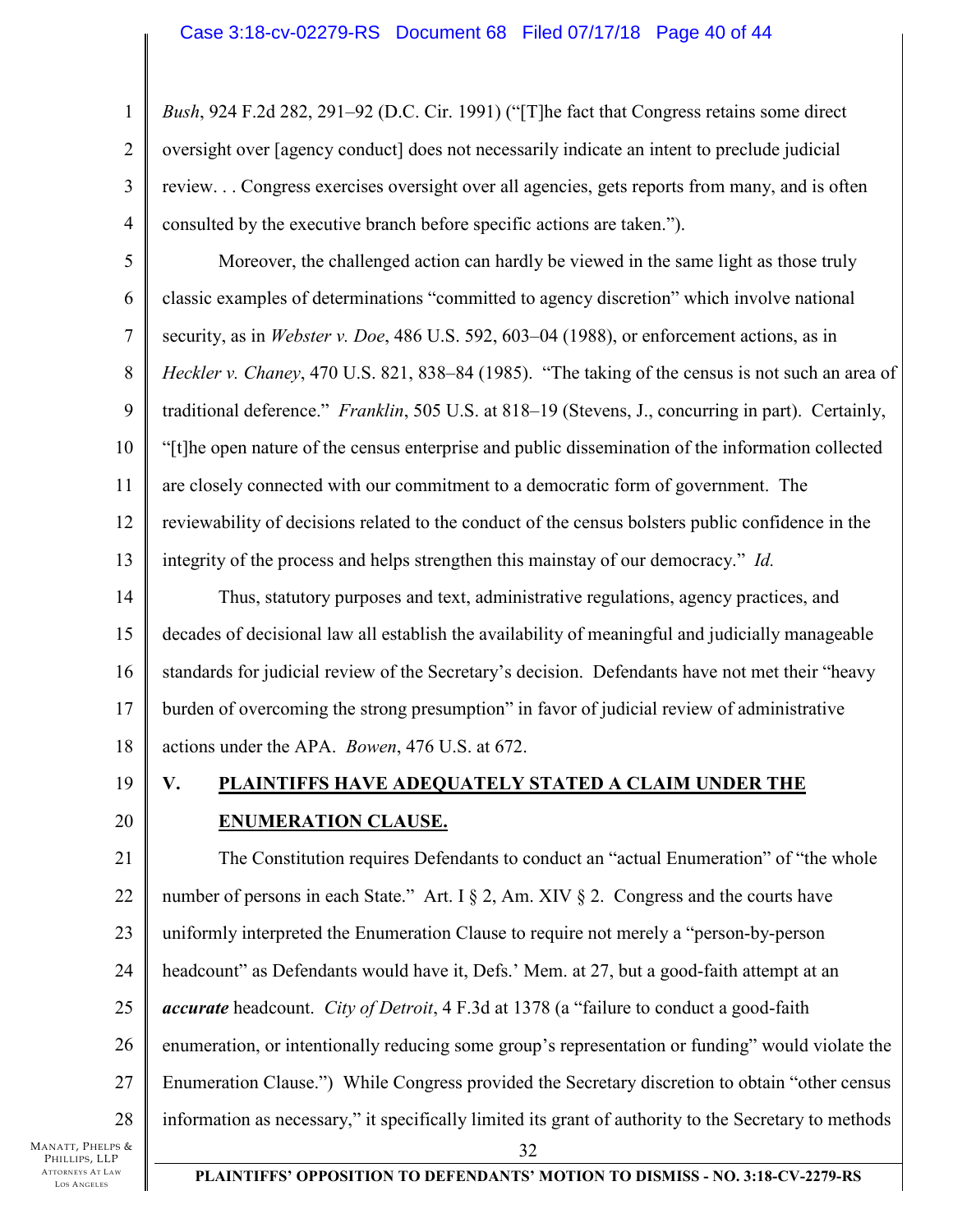### Case 3:18-cv-02279-RS Document 68 Filed 07/17/18 Page 41 of 44

that obtain a count that is "as accurate as possible, consistent with the Constitution and laws of the United States." 13 U.S.C. § 141 (note). As argued above, the method chosen by the Secretary must bear "a reasonable relationship to the accomplishment of an actual enumeration of the population, keeping in mind the constitutional purpose of the census." *Wisconsin*, 517 U.S. at 20. And the Second Circuit has held that the government has "the authority to gather reliable statistical data reasonably related to governmental purposes." *United States v. Rickenbacker*, 309 F.2d 462, 463 (2d Cir. 1962).

8 9 10 11 12 13 14 15 16 17 18 Plaintiffs concede that the Secretary has broad discretion in determining the manner in which to conduct the census, subject to a strong constitutional interest in obtaining accuracy. *Utah v. Evans*, 536 U.S. at 478. When Congress makes "an apparently good-faith choice of a method of apportionment" that decision is likewise entitled to deference. *Montana*, 503 U.S. at 464. And while the Enumeration Clause "vests *Congress* with *virtually* unlimited discretion" in conducting the Census, *Wisconsin*, 517 U.S. at 19 (emphasis added), Congress's grant to the Secretary is predicated on obtaining a count that is "as accurate as possible, consistent with the Constitution and laws of the United States," 13 U.S.C. § 141 note. "Virtually" unlimited discretion does not mean absolute discretion, as any method chosen by the Secretary must bear "a reasonable relationship to the accomplishment of an actual enumeration of the population, keeping in mind the constitutional purpose of the census." *Wisconsin*, 17 U.S. at 20.

19 20 21 22 23 24 While no court has set forth a minimum standard for satisfying the Enumeration Clause, Plaintiffs offer the standard shaped by the Constitution and case law: in choosing the manner in which to conduct the census, the Secretary must act in good-faith to ensure a proper headcount of the population, and may request additional data that is "reasonably related to governmental purposes." *See Rickenbacker*, 309 F.2d 463; *Wisconsin*, 517 U.S. at 20. Defendants fail to meet this standard and thus, violate their Constitutional duty.

25 26 27 28 33 Plaintiffs' allegations survive *any* conceivable standard for an Enumeration Clause claim. Plaintiffs allege Defendants added the citizenship question mere days before the final list of questions was due to Congress despite contrary advice of independent experts; Defendants failed to adequately test the effect of adding a citizenship question on the quality of the census results

MANATT, PHELPS & PHILLIPS, LLP ATTORNEYS AT LAW LOS A NGELES

1

2

3

4

5

6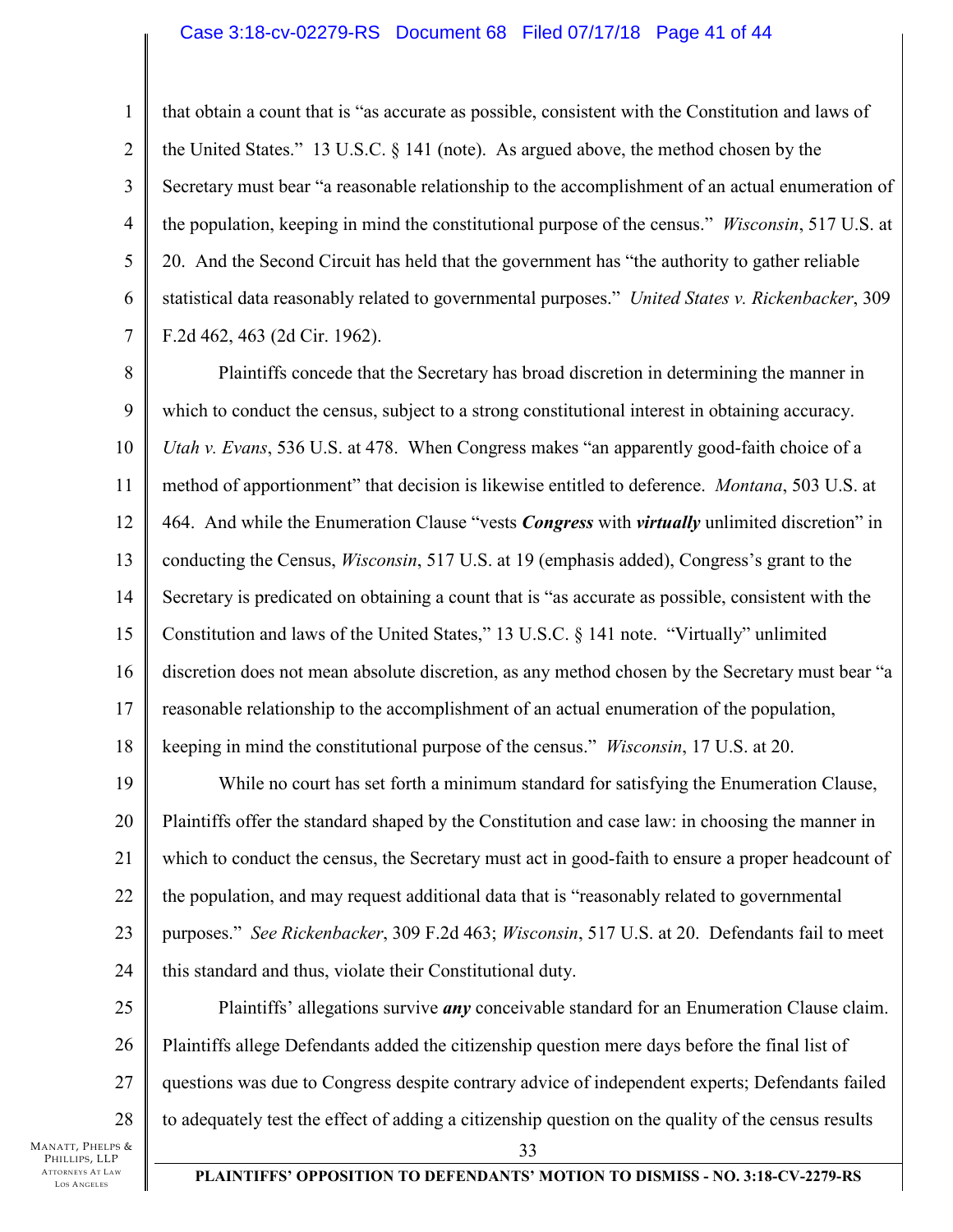### Case 3:18-cv-02279-RS Document 68 Filed 07/17/18 Page 42 of 44

1 2 3 4 5 6 7 8 9 10 and its impact on the actual enumeration of the United States population; and Defendants' decision to add the citizenship question will inevitably result in undercounts of minority communities. Compl. ¶ 47–48, 81–84. In addition, Plaintiffs allege the rationale provided by Defendants "is a pretext for other unstated and ulterior purposes." Compl. ¶ 70. On a motion to dismiss, Plaintiffs' allegations are accepted as true. *Erickson*, 551 U.S. at 94. Therefore, to prevail on their Motion, Defendants must prove that a Secretary does not violate the Enumeration Clause as a matter of law when he rejects the Bureau's expert findings, fails to test census content according to agency standards, and intentionally depresses the response rates of a politically disfavored group by adding a question that will decrease their responses.<sup>12</sup> Defendants cite no support for this standard.

11 12 13 14 15 16 17 18 19 20 21 22 23 24 25 26 None of Defendants' cases support dismissal of the Complaint. Defendants contend the Enumeration Clause only requires a census by "a person-by-person headcount, rather than through estimates or conjecture." Defs.' Mem. at 27–28. However, the cases that Defendants rely upon have the benefit of an evidentiary record demonstrating what actions the Bureau took to ensure accuracy of the headcount. *See Prieto*, 321 F. Supp. at 422 (defendants presented evidence demonstrating their efforts made to properly count Mexican-Americans to oppose a motion for preliminary injunction and still, the court denied defendants' motion to dismiss). Notably, two of the cases upon which Defendants rely were not decided on motions to dismiss, but on summary judgment or even after trial. *Utah v. Evans*, 182 F. Supp. 2d 1165, 1167 (D. Utah 2001) (both parties filed motions for summary judgment based on a full record); *Wisconsin*, 517 U.S. at 20–24 (courts heard the complicated statistical evidence at the core of the dispute). Defendants cite *Morales v. Daley*, 116 F. Supp. 2d 801, 809 (S.D. Tex. 2000), for the proposition that the Enumeration Clause does not prohibit the Bureau from asking some demographic data in addition to performing a population count. Defs.' Mem. at 28–29. *Morales* like *Rickenbacker*, was brought by individuals who argued that they should not be subject to  $\overline{a}$  $12$  Defendants have argued here and elsewhere that such a bad faith claim is not justiciable and

27 28 may be remedied only by Congress. But they do not argue they will still prevail if the Secretary added the citizenship question to the 2020 Census to ensure that non-citizens and their families would not respond.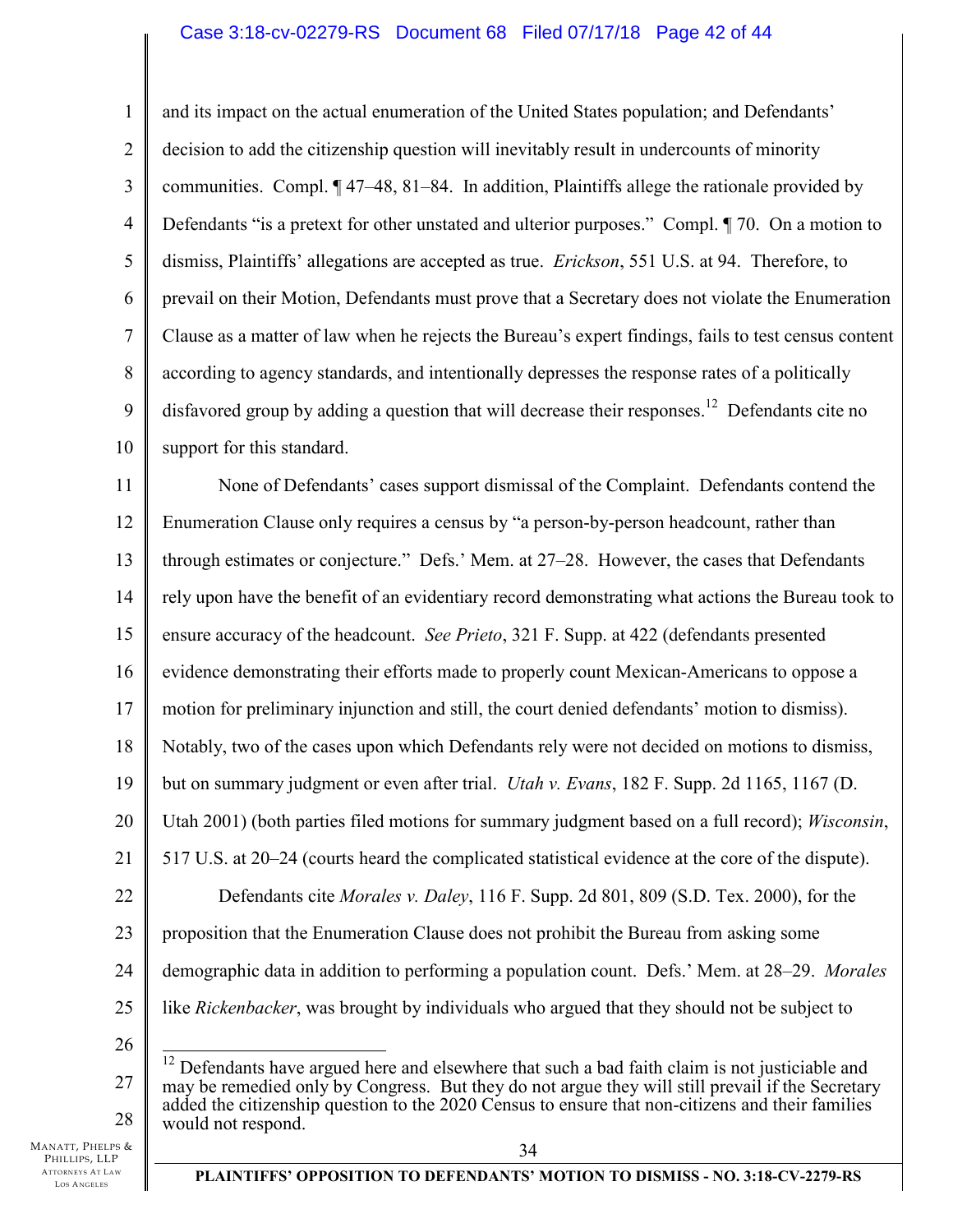### Case 3:18-cv-02279-RS Document 68 Filed 07/17/18 Page 43 of 44

criminal prosecution for refusing to answer census questions they found too intrusive. The court found that "Plaintiffs have not alleged or shown, however, that the data is likely to be used to discriminate against them specifically." 116 F. Supp. 2d at 811. By contrast, Plaintiffs here have alleged that including a citizenship question will cause them harm by diverting resources and causing diminished representation and funding from Congress. *See* Compl. ¶¶ 85–89.

6 7 8 9 10 11 12 13 14 15 Finally, the historical use of a citizenship question does not favor Defendants' position. *See* Defs.' Mem. at 28. When the Court acknowledged in Wisconsin "the importance of historical practice in this area," it was referring to cases that endorse using "rules that are consistently applied year after year" when conducting a census. 517 U.S. at 21. The Court specifically noted in *Wisconsin* that implementing a method at odds with *recent* practices suggested additional scrutiny. 517 U.S. at 21 Here, adding the citizenship question would *depart* from 70 years of recent historical practice. Defendant's emphasis on earlier Census Acts such as the Census Act of 1790, which required identifying slaves so that they could be counted as only three-fifths of a person, highlights the inapplicability of earlier censuses when considering the form of the 2020 Census. *See* Census Act of 1790, 1 Stat. 101 (1790).

16 17 18 19 Defendants cannot prove as a matter of law that they acted in good-faith to ensure an accurate headcount of the population, or that the citizenship data they seek to obtain through the 2020 Census is "reasonably related to governmental purposes." *Rickenbacker*, 309 F.2d at 463; *Wisconsin*, 517 U.S. at 20. Plaintiffs plausibly allege a violation of the Enumeration Clause.

#### **CONCLUSION**

For the foregoing reasons, Defendants' motion to dismiss should be denied in its entirety.

MANATT, PHELPS & PHILLIPS, LLP ATTORNEYS AT LAW LOS A NGELES

1

2

3

4

5

20

21

22

23

24

25

26

27

28